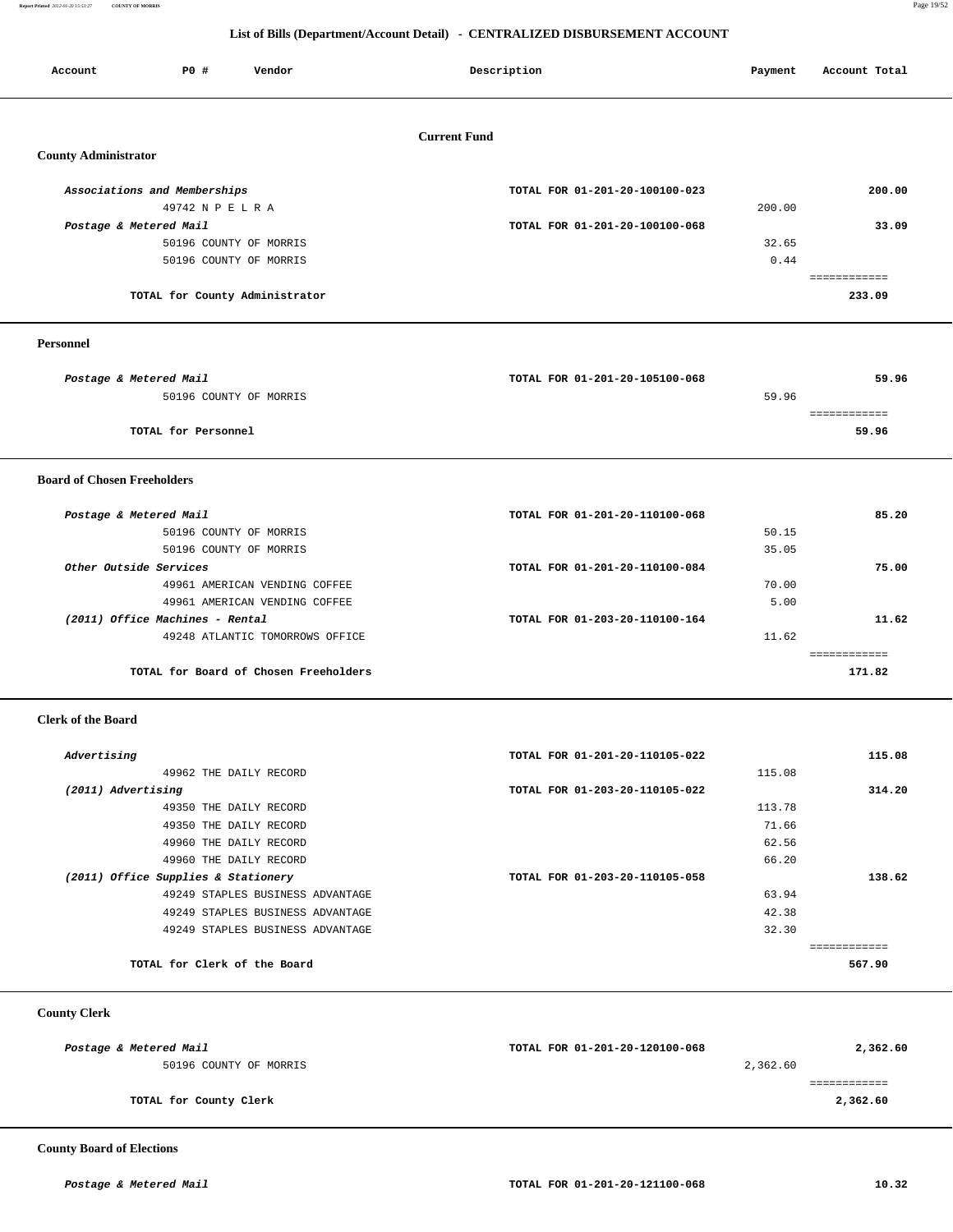#### **Report Printed** *2012-01-20 15:53:27* **COUNTY OF MORRIS** Page 20/52

 **List of Bills (Department/Account Detail) - CENTRALIZED DISBURSEMENT ACCOUNT**

| Account                          | PO#                                 | Vendor                              | Description                    | Payment  | Account Total |
|----------------------------------|-------------------------------------|-------------------------------------|--------------------------------|----------|---------------|
| <b>County Board of Elections</b> |                                     |                                     |                                |          |               |
|                                  |                                     | 50196 COUNTY OF MORRIS              |                                | 10.32    |               |
| Election Officer                 |                                     |                                     | TOTAL FOR 01-201-20-121100-096 |          | 200.00        |
|                                  | 49039 NJAEO                         |                                     |                                | 200.00   |               |
|                                  | (2011) Education Schools & Training |                                     | TOTAL FOR 01-203-20-121100-039 |          | 170.00        |
|                                  |                                     | 47472 NJ INSTITUTE FOR CONTINUING   |                                | 170.00   |               |
|                                  | (2011) Polling Place Rental         |                                     | TOTAL FOR 01-203-20-121100-067 |          | 50.00         |
|                                  |                                     | 48729 MOUNT FERN UNITED METHODIST   |                                | 50.00    |               |
| (2011) Election Officer          |                                     |                                     | TOTAL FOR 01-203-20-121100-096 |          | 4,710.00      |
|                                  | 48247 HELEN PENNELLA                |                                     |                                | 200.00   |               |
|                                  | 46856 MARY JENKINS                  |                                     |                                | 200.00   |               |
|                                  | 46856 MARY JENKINS                  |                                     |                                | 435.00   |               |
|                                  | 46856 MARY JENKINS                  |                                     |                                | 350.00   |               |
|                                  | 48730 NJAEO                         |                                     |                                | 525.00   |               |
|                                  |                                     | 48763 DOMINION VOTING SYSTEMS       |                                | 3,000.00 |               |
|                                  |                                     |                                     |                                |          | ============  |
|                                  |                                     | TOTAL for County Board of Elections |                                |          | 5,140.32      |

 **Superintendent of Elections**

| Postage & Metered Mail                | TOTAL FOR 01-201-20-121105-068 | 1,227.97     |
|---------------------------------------|--------------------------------|--------------|
| 50196 COUNTY OF MORRIS                | 1,227.97                       |              |
| Electronic Voting Machine             | TOTAL FOR 01-201-20-121105-104 | 108.52       |
| 49692 GEORGE COPPOLA                  | 50.26                          |              |
| 49692 GEORGE COPPOLA                  | 4.00                           |              |
| 49689 JOHN PALMIERI                   | 50.26                          |              |
| 49689 JOHN PALMIERI                   | 4.00                           |              |
| (2011) Advertising                    | TOTAL FOR 01-203-20-121105-022 | 14.72        |
| 46508 CABLEVISION                     | 14.72                          |              |
| (2011) National Voter Registration    | TOTAL FOR 01-203-20-121105-057 | 614.27       |
| 48585 BATTERIES PLUS                  | 48.57                          |              |
| 48585 BATTERIES PLUS                  | 11.99                          |              |
| 48589 D. C. EXPRESS INC               | 95.00                          |              |
| 49224 REDMONDBCMS, INC.               | 283.27                         |              |
| 49438 RIOS' ENGRAVING                 | 31.00                          |              |
| 49210 BRIAN HAMILTON                  | 58.00                          |              |
| 49211 BRIAN HAMILTON                  | 51.34                          |              |
| 49209 GEORGE COPPOLA                  | 35.10                          |              |
| (2011) School Board Elections         | TOTAL FOR 01-203-20-121105-076 | 1,686.84     |
| 49207 DAILY RECORD                    | 20.80                          |              |
| 49207 DAILY RECORD                    | 35.00                          |              |
| 48590 REDMONDBCMS, INC.               | 445.00                         |              |
| 49225 REDMONDBCMS, INC.               | 1,186.04                       |              |
| (2011) Other Administrative Supplies  | TOTAL FOR 01-203-20-121105-095 | 56.58        |
| 49212 POLAND SPRING WATER CO.         | 56.58                          |              |
| (2011) Electronic Voting Machine      | TOTAL FOR 01-203-20-121105-104 | 6,934.96     |
| 48587 DOMINION VOTING SYSTEMS         | 4,200.00                       |              |
| 48587 DOMINION VOTING SYSTEMS         | 10.62                          |              |
| 49205 STAPLES BUSINESS ADVANTAGE      | 48.34                          |              |
| 45559 BATTERIES PLUS                  | 2,676.00                       |              |
|                                       |                                | ============ |
| TOTAL for Superintendent of Elections |                                | 10,643.86    |

#### **County Elections (Cty Clerk)**

| Postage & Metered Mail        | TOTAL FOR 01-201-20-121110-068 | 107.40   |
|-------------------------------|--------------------------------|----------|
| 50196 COUNTY OF MORRIS        | 107.40                         |          |
| (2011) School Board Elections | TOTAL FOR 01-203-20-121110-076 | 3,930.81 |
| 49573 ELECTION GRAPHICS       | 3,930.81                       |          |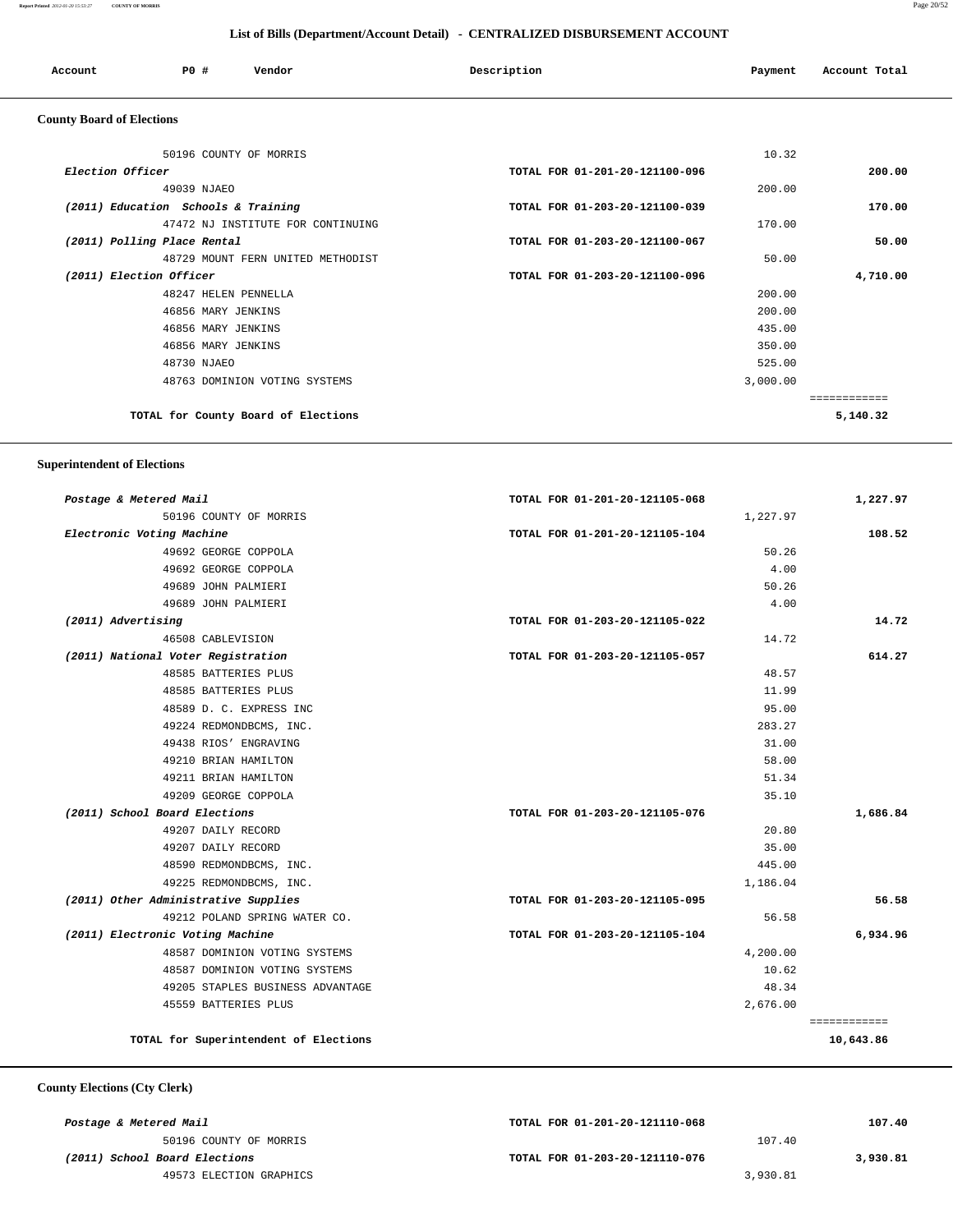**Report Printed** *2012-01-20 15:53:27* **COUNTY OF MORRIS** Page 21/52

## **List of Bills (Department/Account Detail) - CENTRALIZED DISBURSEMENT ACCOUNT**

| Account                             | PO# | Vendor | Description | Payment | Account Total |
|-------------------------------------|-----|--------|-------------|---------|---------------|
| <b>County Elections (Cty Clerk)</b> |     |        |             |         |               |

**TOTAL for County Elections (Cty Clerk) 4,038.21**

============

#### **County Treasurer**

| TOTAL for County Treasurer          |                                | 2,366.69     |
|-------------------------------------|--------------------------------|--------------|
|                                     |                                | ------------ |
| 49990 W.B. MASON COMPANY INC        |                                | 23.43        |
| 49990 W.B. MASON COMPANY INC        | 1,110.60                       |              |
| (2011) Office Supplies & Stationery | TOTAL FOR 01-203-20-130100-058 | 1,134.03     |
| 49564 MGL PRINTING SOLUTIONS        |                                | 44.00        |
| 49564 MGL PRINTING SOLUTIONS        |                                | 531.00       |
| (2011) Data Processing Supplies     | TOTAL FOR 01-203-20-130100-037 | 575.00       |
| 50196 COUNTY OF MORRIS              |                                | 108.66       |
| Postage & Metered Mail              | TOTAL FOR 01-201-20-130100-068 | 108.66       |
| 50026 LORMAN EDUCATION SERVICES     |                                | 199.00       |
| Education Schools & Training        | TOTAL FOR 01-201-20-130100-039 | 199.00       |
| 49726 NJ ASSOC OF CTY FIN OFFICERS  |                                | 350.00       |
| Associations and Memberships        | TOTAL FOR 01-201-20-130100-023 | 350.00       |
|                                     |                                |              |

# **Purchasing Division**

| Postage & Metered Mail          | TOTAL FOR 01-201-20-130105-068 |        | 161.93 |
|---------------------------------|--------------------------------|--------|--------|
| 50196 COUNTY OF MORRIS          |                                | 161.93 |        |
| (2011) Office Machines - Rental | TOTAL FOR 01-203-20-130105-164 |        | 145.32 |
| 49351 ATLANTIC TOMORROWS OFFICE |                                | 145.32 |        |
|                                 |                                |        |        |
| TOTAL for Purchasing Division   |                                |        | 307.25 |

 **Office Services** 

| Postage & Metered Mail              | TOTAL FOR 01-201-20-130110-068 |      | 2.84  |
|-------------------------------------|--------------------------------|------|-------|
| 50196 COUNTY OF MORRIS              |                                | 2.84 |       |
| (2011) Office Supplies & Stationery | TOTAL FOR 01-203-20-130110-058 |      | 8.70  |
| 49990 W.B. MASON COMPANY INC        |                                | 8.70 |       |
|                                     |                                |      |       |
| TOTAL for Office Services           |                                |      | 11.54 |
|                                     |                                |      |       |

## **Medical Services**

| (2011) Other Outside Services |                                | TOTAL FOR 01-203-20-130115-084 | 33,395.00 |
|-------------------------------|--------------------------------|--------------------------------|-----------|
|                               | 49995 ATLANTIC HEALTH SERVICES | 25,071.00                      |           |
|                               | 49995 ATLANTIC HEALTH SERVICES | 6,974.00                       |           |
|                               | 49995 ATLANTIC HEALTH SERVICES | 900.00                         |           |
|                               | 49995 ATLANTIC HEALTH SERVICES | 450.00                         |           |
|                               |                                |                                |           |
|                               | TOTAL for Medical Services     |                                | 33,395.00 |
|                               |                                |                                |           |

## **Information Technology Div**

| (2011) Equipment Service Agreements | TOTAL FOR 01-203-20-140100-044 | 8,435.38 |
|-------------------------------------|--------------------------------|----------|
| 48659 BITS N BYTES AMERICA          | 6,695.38                       |          |
| 48659 BITS N BYTES AMERICA          | 1,058.00                       |          |
| 48659 BITS N BYTES AMERICA          | 682.00                         |          |
| (2011) Records Managment Services   | TOTAL FOR 01-203-20-140100-073 | 2,191.48 |
| 50113 C.C. CORPORATE STORAGE        | 196.69                         |          |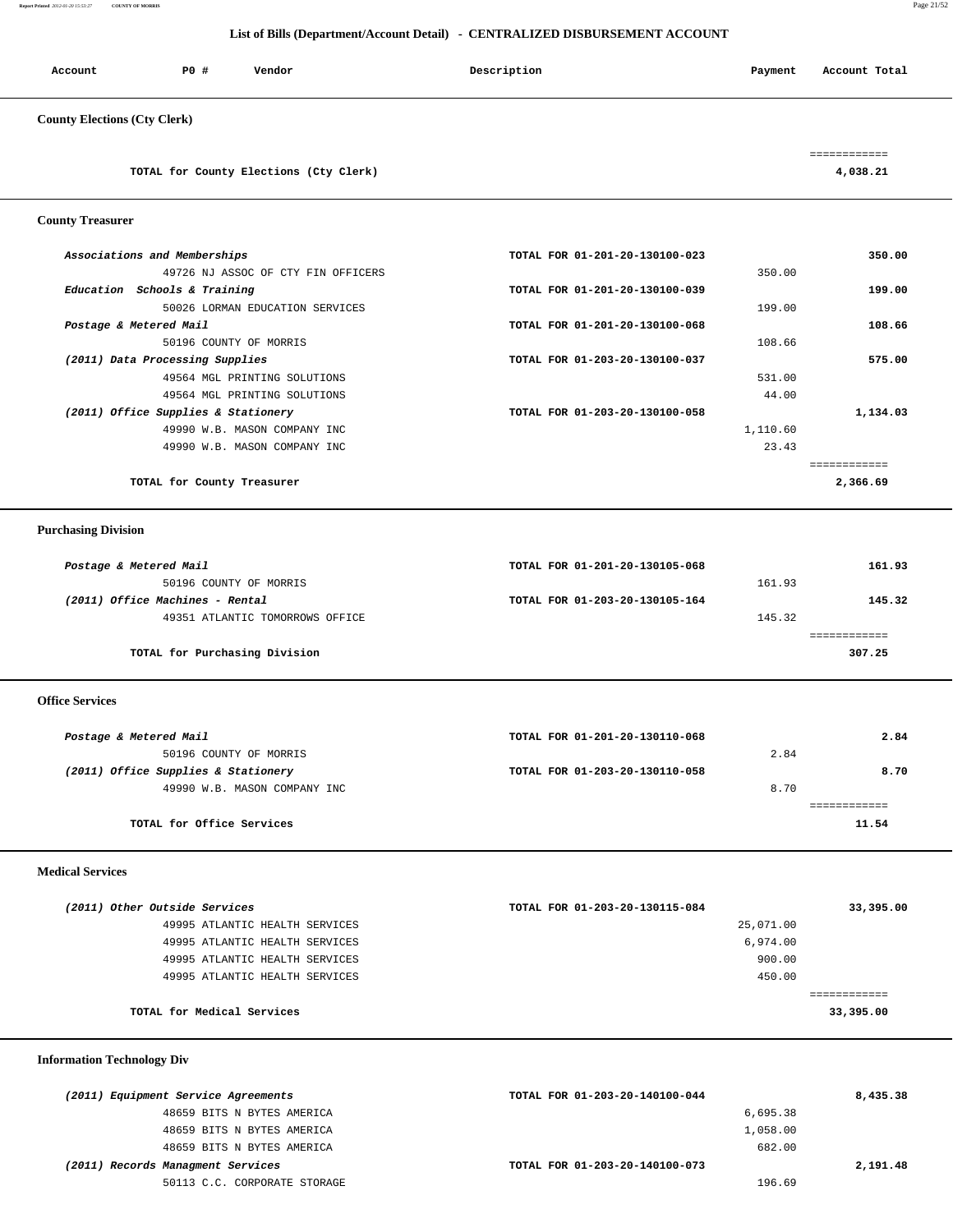**Report Printed** *2012-01-20 15:53:27* **COUNTY OF MORRIS** Page 22/52

## **List of Bills (Department/Account Detail) - CENTRALIZED DISBURSEMENT ACCOUNT**

| Account                           | PO#                         | Vendor                               | Description                    | Payment  | Account Total |
|-----------------------------------|-----------------------------|--------------------------------------|--------------------------------|----------|---------------|
| <b>Information Technology Div</b> |                             |                                      |                                |          |               |
|                                   |                             | 50116 C.C. CORPORATE STORAGE         |                                | 1,994.79 |               |
|                                   | (2011) Software Maintenance |                                      | TOTAL FOR 01-203-20-140100-078 |          | 7,033.00      |
|                                   |                             | 48996 AP CONNECTIONS, INC            |                                | 5,434.00 |               |
|                                   |                             | 48996 AP CONNECTIONS, INC            |                                | 1,190.00 |               |
|                                   |                             | 48996 AP CONNECTIONS, INC            |                                | 344.00   |               |
|                                   |                             | 48996 AP CONNECTIONS, INC            |                                | 65.00    |               |
|                                   |                             |                                      |                                |          | ------------  |
|                                   |                             | TOTAL for Information Technology Div |                                |          | 17,659.86     |

# **County Board of Taxation**

| Postage & Metered Mail              | TOTAL FOR 01-201-20-150100-068 | 238.12 |
|-------------------------------------|--------------------------------|--------|
| 50196 COUNTY OF MORRIS              | 238.12                         |        |
| (2011) Office Supplies & Stationery | TOTAL FOR 01-203-20-150100-058 | 445.13 |
| 49099 STAPLES BUSINESS ADVANTAGE    | 178.75                         |        |
| 49099 STAPLES BUSINESS ADVANTAGE    | 16.68                          |        |
| 49099 STAPLES BUSINESS ADVANTAGE    | 42.38                          |        |
| 49099 STAPLES BUSINESS ADVANTAGE    | 31.97                          |        |
| 49099 STAPLES BUSINESS ADVANTAGE    | 175.35                         |        |
|                                     |                                |        |
| TOTAL for County Board of Taxation  |                                | 683.25 |

## **County Counsel**

| Postage & Metered Mail        |                                         | TOTAL FOR 01-201-20-155100-068 | 58.60        |
|-------------------------------|-----------------------------------------|--------------------------------|--------------|
|                               | 50196 COUNTY OF MORRIS                  | 58.60                          |              |
| $(2011)$ Law Books            |                                         | TOTAL FOR 01-203-20-155100-050 | 483.55       |
|                               | 48887 WEST PAYMENT CENTER               | 483.55                         |              |
| $(2011)$ Legal                |                                         | TOTAL FOR 01-203-20-155100-051 | 31,205.17    |
|                               | 49752 JOHNSON & CONWAY LLP              | 703.41                         |              |
|                               | 49752 JOHNSON & CONWAY LLP              | 158.49                         |              |
|                               | 49700 KNAPP TRIMBOLI & PRUSINOWSKI, LLC | 3,348.00                       |              |
|                               | 49700 KNAPP TRIMBOLI & PRUSINOWSKI, LLC | 2,774.40                       |              |
|                               | 49700 KNAPP TRIMBOLI & PRUSINOWSKI, LLC | 228.00                         |              |
|                               | 49700 KNAPP TRIMBOLI & PRUSINOWSKI, LLC | 684.00                         |              |
|                               | 49335 O'MULLAN & BRADY P.C.             | 16,133.00                      |              |
|                               | 49333 MARTIN F. BARBATO, ESQ.           | 60.00                          |              |
|                               | 49334 KNAPP TRIMBOLI & PRUSINOWSKI, LLC | 48.00                          |              |
|                               | 49334 KNAPP TRIMBOLI & PRUSINOWSKI, LLC | 4,724.21                       |              |
|                               | 49334 KNAPP TRIMBOLI & PRUSINOWSKI, LLC | 144.00                         |              |
|                               | 49334 KNAPP TRIMBOLI & PRUSINOWSKI, LLC | 1,263.66                       |              |
|                               | 49334 KNAPP TRIMBOLI & PRUSINOWSKI, LLC | 228.00                         |              |
|                               | 49334 KNAPP TRIMBOLI & PRUSINOWSKI, LLC | 72.00                          |              |
|                               | 49332 BARBARULA LAW OFFICES             | 252.00                         |              |
|                               | 49332 BARBARULA LAW OFFICES             | 300.00                         |              |
|                               | 49332 BARBARULA LAW OFFICES             | 72.00                          |              |
|                               | 49332 BARBARULA LAW OFFICES             | 12.00                          |              |
| (2011) Other General Expenses |                                         | TOTAL FOR 01-203-20-155100-059 | 32.00        |
|                               | 49704 TAYLOR & FRIEDBERG, LLC           | 32.00                          |              |
|                               |                                         |                                | ============ |
|                               | TOTAL for County Counsel                |                                | 31,779.32    |
|                               |                                         |                                |              |

## **County Surrogate**

50196 COUNTY OF MORRIS 242.53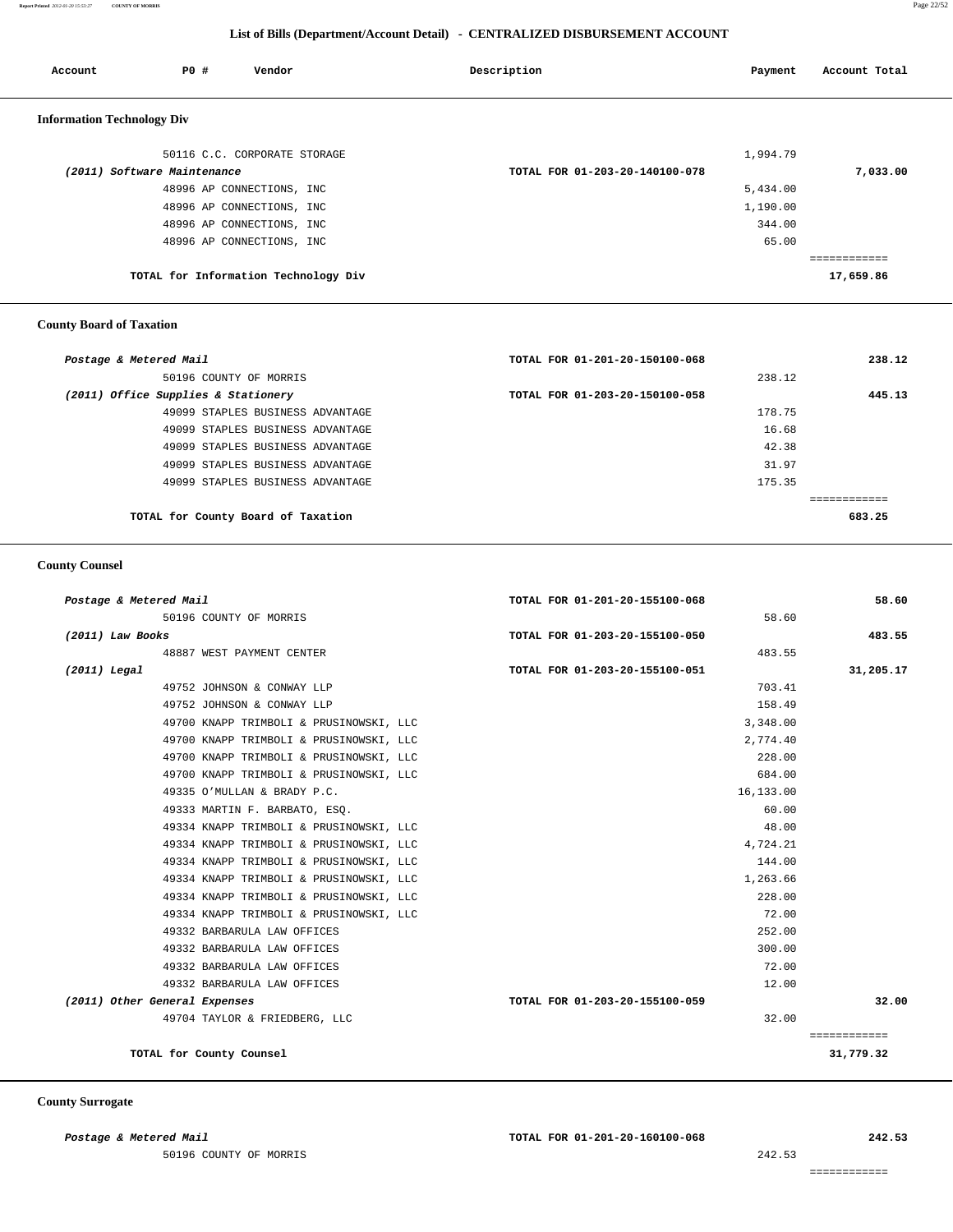**Report Printed** *2012-01-20 15:53:27* **COUNTY OF MORRIS** Page 23/52

#### **List of Bills (Department/Account Detail) - CENTRALIZED DISBURSEMENT ACCOUNT**

| PO#<br>Account                      | Vendor                           | Description                    | Payment | Account Total |
|-------------------------------------|----------------------------------|--------------------------------|---------|---------------|
| <b>County Surrogate</b>             |                                  |                                |         |               |
|                                     | TOTAL for County Surrogate       |                                |         | 242.53        |
| <b>Engineering</b>                  |                                  |                                |         |               |
| Postage & Metered Mail              |                                  | TOTAL FOR 01-201-20-165100-068 |         | 19.44         |
|                                     | 50196 COUNTY OF MORRIS           |                                | 2.60    |               |
|                                     | 50196 COUNTY OF MORRIS           |                                | 16.84   |               |
| (2011) Office Supplies & Stationery |                                  | TOTAL FOR 01-203-20-165100-058 |         | 220.19        |
|                                     | 49264 DEER PARK                  |                                | 6.27    |               |
|                                     | 49266 W.B. MASON COMPANY INC     |                                | 213.92  |               |
| (2011) Postage & Metered Mail       |                                  | TOTAL FOR 01-203-20-165100-068 |         | 17.50         |
| 48312 FEDEX                         |                                  |                                | 17.50   |               |
| (2011) Office Machines - Rental     |                                  | TOTAL FOR 01-203-20-165100-164 |         | 245.77        |
|                                     | 49259 ATLANTIC TOMORROWS OFFICE  |                                | 245.77  |               |
| (2011) Chemicals & Sprays           |                                  | TOTAL FOR 01-203-20-165100-225 |         | 440.50        |
|                                     | 49260 GEN-EL SAFETY & INDUSTRIAL |                                | 290.00  |               |
|                                     | 49260 GEN-EL SAFETY & INDUSTRIAL |                                | 150.50  |               |
|                                     |                                  |                                |         | ============  |

**TOTAL for Engineering 943.40**

# **Heritage Commission**

| Postage & Metered Mail        | TOTAL FOR 01-201-20-175100-068 |        | 3.36   |  |
|-------------------------------|--------------------------------|--------|--------|--|
| 50196 COUNTY OF MORRIS        |                                | 3.36   |        |  |
| (2011) Special Projects       | TOTAL FOR 01-203-20-175100-079 |        | 100.00 |  |
| 48709 DAVID MITROS            |                                | 100.00 |        |  |
|                               |                                |        |        |  |
| TOTAL for Heritage Commission |                                |        | 103.36 |  |

## **Planning Board**

| TOTAL FOR 01-201-20-180100-068 | 134.21 |
|--------------------------------|--------|
| 134.21                         |        |
| TOTAL FOR 01-203-20-180100-051 | 55.00  |
| 55.00                          |        |
| TOTAL FOR 01-203-20-180100-069 | 162.93 |
| 143.08                         |        |
| 19.85                          |        |
|                                |        |
|                                | 352.14 |
|                                |        |

## **Transportation Management**

| (2011) Other General Expenses       | TOTAL FOR 01-203-20-180105-059 |        | 549.99 |
|-------------------------------------|--------------------------------|--------|--------|
| 47783 DELL MARKETING L.P.           |                                | 549.99 |        |
| (2011) Travel Expense               | TOTAL FOR 01-203-20-180105-082 |        | 58.00  |
| 49156 JOHN J HAYES                  |                                | 58.00  |        |
|                                     |                                |        |        |
| TOTAL for Transportation Management |                                |        | 607.99 |

## **PDT - General Admin**

| Education Schools & Training        | TOTAL FOR 01-201-20-180115-039 |       | 30.00  |
|-------------------------------------|--------------------------------|-------|--------|
| 49966 MC LEAGUE OF MUNICIPALITIES   |                                | 30.00 |        |
| (2011) Office Supplies & Stationery | TOTAL FOR 01-203-20-180115-058 |       | 115.50 |
| 49132 STAPLES BUSINESS ADVANTAGE    |                                | 35.72 |        |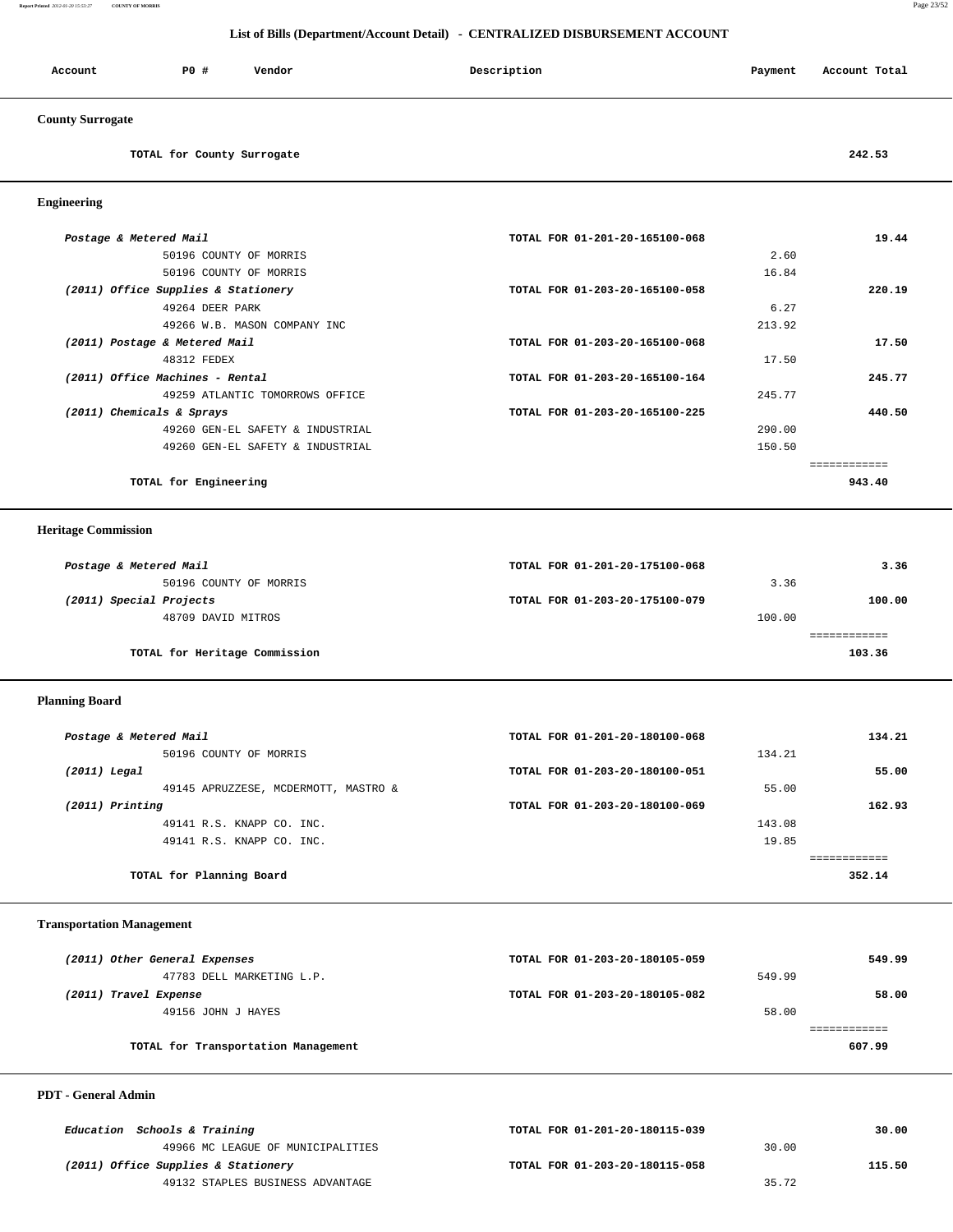| Account                    | PO#                                  | Vendor                               | Description                    | Payment   | Account Total |
|----------------------------|--------------------------------------|--------------------------------------|--------------------------------|-----------|---------------|
| <b>PDT</b> - General Admin |                                      |                                      |                                |           |               |
|                            |                                      | 49132 STAPLES BUSINESS ADVANTAGE     |                                | 22.79     |               |
|                            |                                      | 49137 W.B. MASON COMPANY INC         |                                | 56.99     |               |
|                            | (2011) Software Maintenance          |                                      | TOTAL FOR 01-203-20-180115-078 |           | 32,201.00     |
|                            |                                      | 47184 ENVIRONMENTAL SYSTEMS RESEARCH |                                | 32,201.00 |               |
| (2011) Travel Expense      |                                      |                                      | TOTAL FOR 01-203-20-180115-082 |           | 68.23         |
|                            | 49134 EVELYN TIERNEY                 |                                      |                                | 68.23     |               |
|                            | (2011) Other Administrative Supplies |                                      | TOTAL FOR 01-203-20-180115-095 |           | 300.00        |
|                            |                                      | 49138 HORIZON OFFICE EQUIPMENT       |                                | 300.00    |               |
|                            | (2011) Other Operating&Repair Supply |                                      | TOTAL FOR 01-203-20-180115-098 |           | 175.00        |
|                            |                                      | 49138 HORIZON OFFICE EQUIPMENT       |                                | 175.00    |               |
|                            |                                      |                                      |                                |           |               |
|                            | TOTAL for PDT - General Admin        |                                      |                                |           | 32,889.73     |

#### **Preservation Trust**

| (2011) Office Supplies & Stationery  | TOTAL FOR 01-203-20-180120-058 |        | 105.92 |
|--------------------------------------|--------------------------------|--------|--------|
| 49159 STAPLES BUSINESS ADVANTAGE     |                                | 105.92 |        |
| (2011) Postage & Metered Mail        | TOTAL FOR 01-203-20-180120-068 |        | 12.03  |
| 49139 INITED PARCEL SERVICE          |                                | 12.03  |        |
| (2011) Other Administrative Supplies | TOTAL FOR 01-203-20-180120-095 |        | 168.75 |
| 49649 ASHLEY FARMS OF FLANDERS LLC   |                                | 168.75 |        |
|                                      |                                |        |        |
| TOTAL for Preservation Trust         |                                |        | 286.70 |
|                                      |                                |        |        |

 **County Weights & Measures**

| Postage & Metered Mail              | TOTAL FOR 01-201-22-201100-068 | 32.61    |
|-------------------------------------|--------------------------------|----------|
| 50196 COUNTY OF MORRIS              | 32.61                          |          |
| Gas Purchases                       | TOTAL FOR 01-201-22-201100-140 | 699.97   |
| 50209 ALLIED OIL                    | 699.97                         |          |
| (2011) Other Outside Services       | TOTAL FOR 01-203-22-201100-084 | 174.26   |
| 49085 DEER PARK                     | 15.26                          |          |
| 49084 LONGFELLOWS SANDWICH DELI     | 159.00                         |          |
| (2011) Equipment                    | TOTAL FOR 01-203-22-201100-258 | 1,402.75 |
| 48078 HEWLETT-PACKARD COMPANY       | 429.75                         |          |
| 48078 HEWLETT-PACKARD COMPANY       | 13.00                          |          |
| 48353 SAYBOLT, LP.                  | 320.00                         |          |
| 48353 SAYBOLT, LP.                  | 640.00                         |          |
|                                     |                                |          |
| TOTAL for County Weights & Measures |                                | 2,309.59 |
|                                     |                                |          |

## **Employee Group Insurance**

| (2011) Employee Group Insurance Expendit | TOTAL FOR 01-203-23-220100-090 | 12,500.00 |
|------------------------------------------|--------------------------------|-----------|
| 49536 RHM BENEFITS, INC.                 | 12,500.00                      |           |
|                                          |                                |           |
| TOTAL for Employee Group Insurance       |                                | 12,500.00 |
|                                          |                                |           |

# **Office of Emergency Management**

| Other General Expenses        | TOTAL FOR 01-201-25-252100-059 | 85.28  |
|-------------------------------|--------------------------------|--------|
| 49935 CABLEVISION             | 85.28                          |        |
| Postage & Metered Mail        | TOTAL FOR 01-201-25-252100-068 | 2.84   |
| 50196 COUNTY OF MORRIS        | 2.84                           |        |
| (2011) Cellular Phones/Pagers | TOTAL FOR 01-203-25-252100-031 | 299.15 |
| 49711 AT&T MOBILITY           | 46.88                          |        |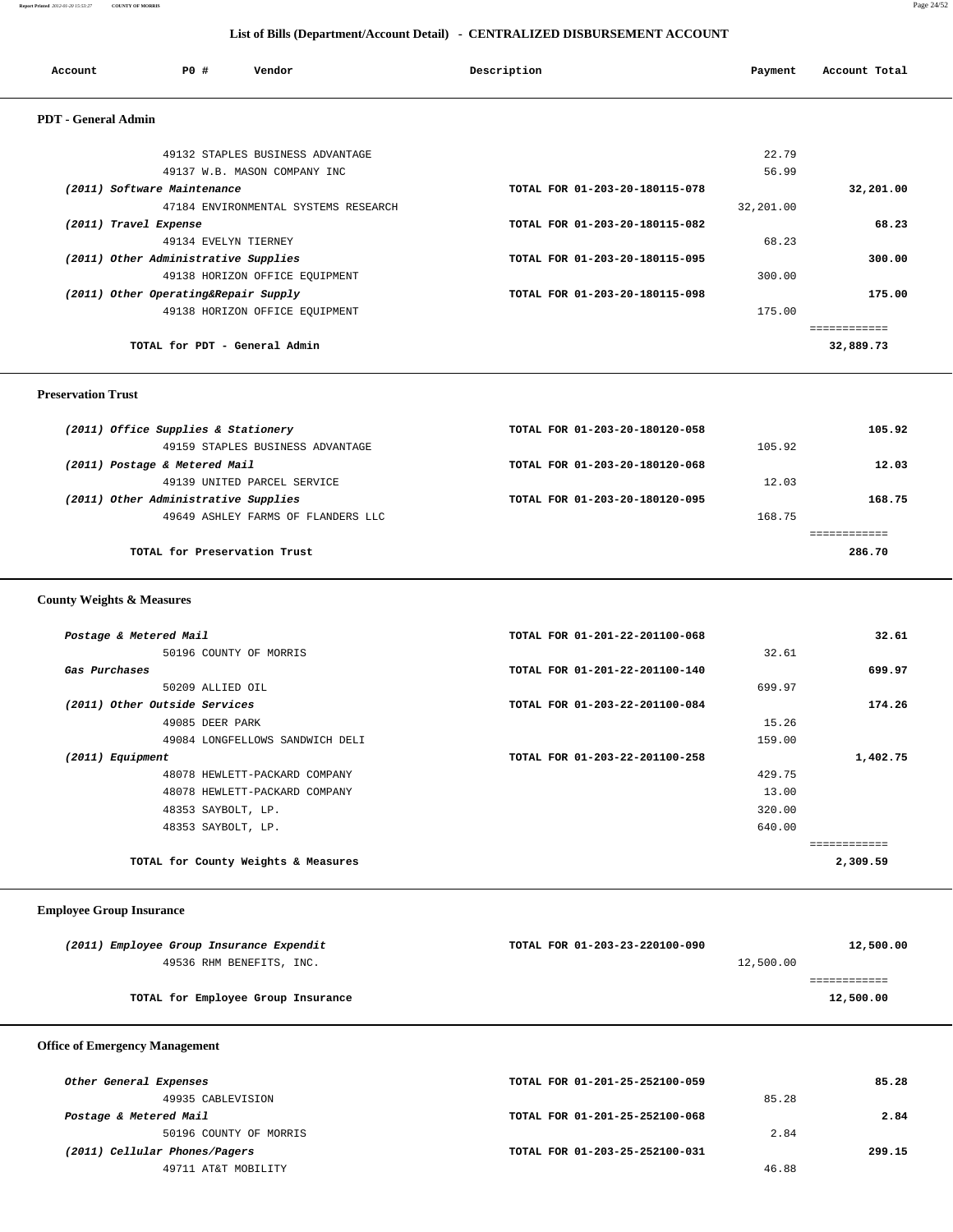| Account                               | PO#<br>Vendor                       | Description                    | Payment | Account Total |
|---------------------------------------|-------------------------------------|--------------------------------|---------|---------------|
| <b>Office of Emergency Management</b> |                                     |                                |         |               |
|                                       | 49735 SATCOM GLOBAL INC             |                                | 37.37   |               |
|                                       | 49951 SPRINT-NEXTEL                 |                                | 214.90  |               |
|                                       | (2011) Education Schools & Training | TOTAL FOR 01-203-25-252100-039 |         | 173.56        |
|                                       | 49729 KEITH HEIMBURG                |                                | 173.56  |               |
|                                       | (2011) Office Supplies & Stationery | TOTAL FOR 01-203-25-252100-058 |         | 366.00        |
|                                       | 48129 HILLS SIGNS                   |                                | 360.00  |               |
|                                       | 48129 HILLS SIGNS                   |                                | 6.00    |               |

 **(2011) Other General Expenses TOTAL FOR 01-203-25-252100-059 4,940.57** 49526 DEER PARK 10.45 48276 CASSIDIAN COMMUNICATIONS 4,930.12  **(2011) Telephone TOTAL FOR 01-203-25-252100-146 198.91** 49714 COPPER CONFERENCING 43.43 48154 COPPER CONFERENCING 155.48  **(2011) Equipment TOTAL FOR 01-203-25-252100-258 680.00** 49728 LOMBARDO LETTERING INC. 680.00

**TOTAL for Office of Emergency Management 6,746.31**

============

 **Communications Center** 

| Postage & Metered Mail               | TOTAL FOR 01-201-25-252105-068 | 37.51        |
|--------------------------------------|--------------------------------|--------------|
| 50196 COUNTY OF MORRIS               | 37.51                          |              |
| (2011) Office Supplies & Stationery  | TOTAL FOR 01-203-25-252105-058 | 1,199.57     |
| 49557 DEER PARK                      | 70.38                          |              |
| 49561 STAPLES BUSINESS ADVANTAGE     | 68.58                          |              |
| 49561 STAPLES BUSINESS ADVANTAGE     | 88.80                          |              |
| 49561 STAPLES BUSINESS ADVANTAGE     | 153.64                         |              |
| 49563 W.B. MASON COMPANY INC         | 791.99                         |              |
| 49563 W.B. MASON COMPANY INC         | 26.18                          |              |
| (2011) Radio Repairs                 | TOTAL FOR 01-203-25-252105-072 | 770.00       |
| 49577 ROYAL COMMUNICATIONS INC.      | 595.00                         |              |
| 49555 ROYAL COMMUNICATIONS INC.      | 175.00                         |              |
| (2011) Software Maintenance          | TOTAL FOR 01-203-25-252105-078 | 7,000.00     |
| 48365 LAWSOFT INC                    | 7,000.00                       |              |
| (2011) Interpretor Fees              | TOTAL FOR 01-203-25-252105-117 | 967.30       |
| 49554 LANGUAGE LINE SERVICES         | 967.30                         |              |
| (2011) County Wide Radio System      | TOTAL FOR 01-203-25-252105-131 | 7,436.50     |
| 46949 ROYAL COMMUNICATIONS INC.      | 7,436.50                       |              |
| (2011) Electricity                   | TOTAL FOR 01-203-25-252105-137 | 2,655.48     |
| 49552 JERSEY CENTRAL POWER & LIGHT   | 3.63                           |              |
| 49552 JERSEY CENTRAL POWER & LIGHT   | 312.11                         |              |
| 49553 JERSEY CENTRAL POWER & LIGHT   | 215.37                         |              |
| 49553 JERSEY CENTRAL POWER & LIGHT   | 382.82                         |              |
| 49553 JERSEY CENTRAL POWER & LIGHT   | 666.92                         |              |
| 49553 JERSEY CENTRAL POWER & LIGHT   | 616.16                         |              |
| 49553 JERSEY CENTRAL POWER & LIGHT   | 3.25                           |              |
| 49556 BOROUGH OF BUTLER              | 455.22                         |              |
| (2011) Office Machines               | TOTAL FOR 01-203-25-252105-163 | 448.00       |
| 48448 HEWLETT-PACKARD COMPANY        | 448.00                         |              |
| (2011) Uniform And Accessories       | TOTAL FOR 01-203-25-252105-202 | 56.95        |
| 48378 UNIVERSAL UNIFORM SALES CO INC | 56.95                          |              |
|                                      |                                | ============ |
| TOTAL for Communications Center      |                                | 20,571.31    |

 **County Medical Examiner Office**

50196 COUNTY OF MORRIS 19.22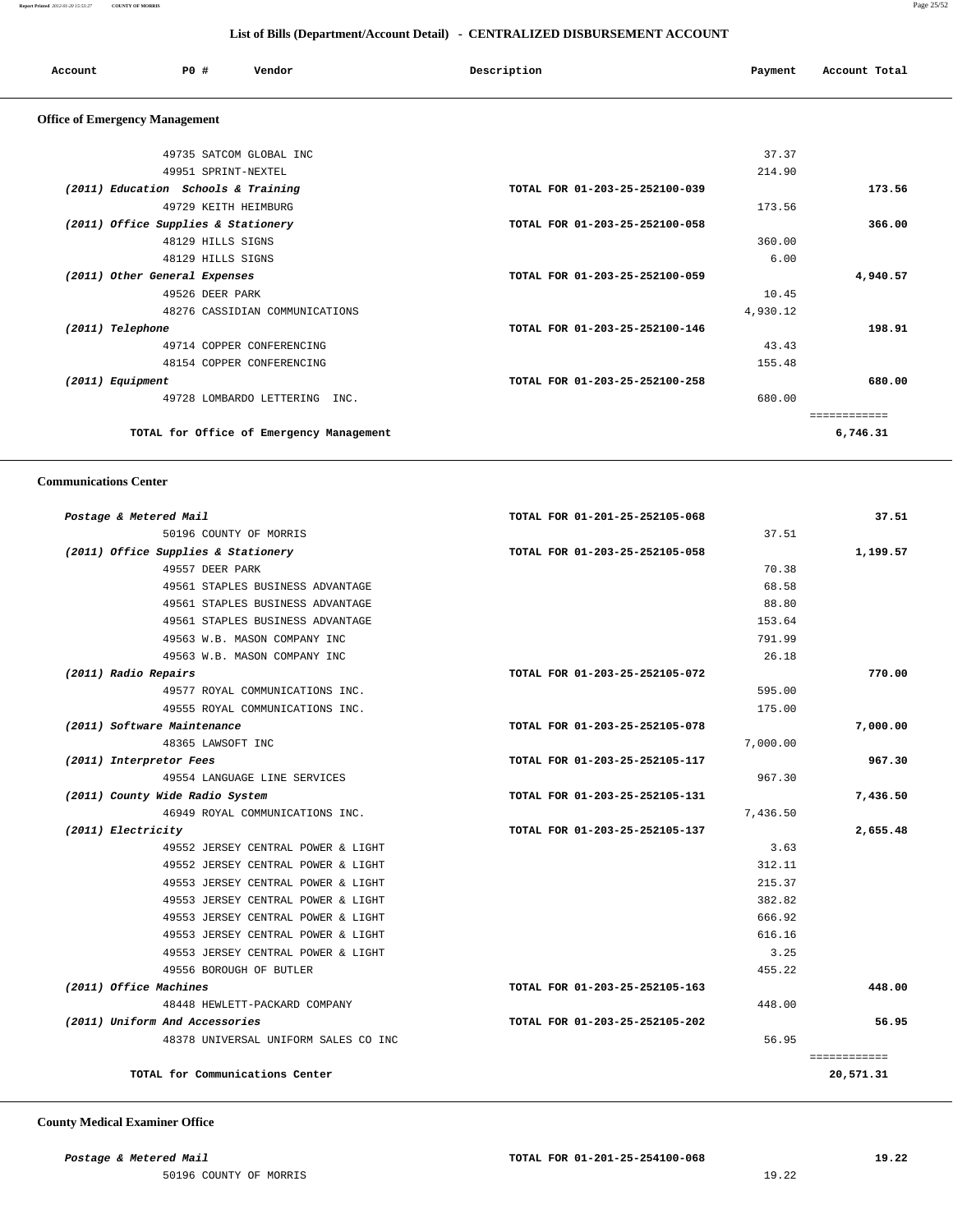#### **Report Printed** *2012-01-20 15:53:27* **COUNTY OF MORRIS** Page 26/52

# **List of Bills (Department/Account Detail) - CENTRALIZED DISBURSEMENT ACCOUNT**

| Account | PO# | Vendor | Description | Payment | Account Total |
|---------|-----|--------|-------------|---------|---------------|
|         |     |        |             |         |               |

# **County Medical Examiner Office**

| $(2011)$ Cartage                         | TOTAL FOR 01-203-25-254100-030 | 2,400.00     |
|------------------------------------------|--------------------------------|--------------|
| 48320 MICHALSKI FUNERAL HOME             | 1,200.00                       |              |
| 48320 MICHALSKI FUNERAL HOME             | 1,200.00                       |              |
| (2011) Consultation Fee                  | TOTAL FOR 01-203-25-254100-035 | 855.00       |
| 49173 MAYO MEDICAL LABORATORIES          | 55.00                          |              |
| 49172 MORRISTOWN PATHOLOGY ASSOC.        | 400.00                         |              |
| 49740 MORRISTOWN PATHOLOGY ASSOC.        | 400.00                         |              |
| (2011) Office Supplies & Stationery      | TOTAL FOR 01-203-25-254100-058 | 550.26       |
| 49174 STAPLES BUSINESS ADVANTAGE         | 550.26                         |              |
| (2011) Other General Expenses            | TOTAL FOR 01-203-25-254100-059 | 2,838.54     |
| 49175 FEDEX                              | 37.11                          |              |
| 49175 FEDEX                              | 23.49                          |              |
| 49545 CHESTER CAMERA INC.                | 649.99                         |              |
| 49316 CAROLE BOUTILIER                   | 56.00                          |              |
| 49315 PATRICIA LYNCH                     | 33.95                          |              |
| 48203 DIVITA BALANCE SERVICE CO LLC      | 623.00                         |              |
| 48352 TEW FUNERAL SERVICES INC.          | 1,415.00                       |              |
| (2011) Other Outside Services            | TOTAL FOR 01-203-25-254100-084 | 10,327.65    |
| 49176 NMS LABS                           | 3,612.00                       |              |
| 49176 NMS LABS                           | 1,210.00                       |              |
| 49176 NMS LABS                           | 490.00                         |              |
| 49176 NMS LABS                           | 3,043.65                       |              |
| 49176 NMS LABS                           | 1,712.00                       |              |
| 49176 NMS LABS                           | 260.00                         |              |
| (2011) X-Ray & Medical Supplies          | TOTAL FOR 01-203-25-254100-203 | 6,003.07     |
| 49415 CENTENNIAL PRODUCTS INC.           | 399.00                         |              |
| 49415 CENTENNIAL PRODUCTS INC.           | 1,242.00                       |              |
| 49415 CENTENNIAL PRODUCTS INC.           | 167.15                         |              |
| 49180 FISHER HEALTHCARE                  | 359.96                         |              |
| 49180 FISHER HEALTHCARE                  | 359.96                         |              |
| 49179 MORRISTOWN MEMORIAL/PATHOLOGY      | 3,411.00                       |              |
| 49179 MORRISTOWN MEMORIAL/PATHOLOGY      | 64.00                          |              |
|                                          |                                | ============ |
| TOTAL for County Medical Examiner Office |                                | 22,993.74    |

# **County Sheriff's Department**

| Photographic Suppies                | TOTAL FOR 01-201-25-270100-064 | 5,605.00 |
|-------------------------------------|--------------------------------|----------|
| 47154 NORITSU AMERICA CORPORATION   | 5,605.00                       |          |
| Postage & Metered Mail              | TOTAL FOR 01-201-25-270100-068 | 398.57   |
| 50196 COUNTY OF MORRIS              | 398.57                         |          |
| (2011) Associations and Memberships | TOTAL FOR 01-203-25-270100-023 | 3,915.00 |
| 48138 CALEA                         | 3,915.00                       |          |
| (2011) Education Schools & Training | TOTAL FOR 01-203-25-270100-039 | 30.00    |
| 48891 NJ DRUG RECOGNITION EXPERTS   | 30.00                          |          |
| (2011) Other General Expenses       | TOTAL FOR 01-203-25-270100-059 | 328.91   |
| 49345 DEER PARK                     | 201.81                         |          |
| 49338 MAROUIS BUSINESS SYSTEMS LLC  | 116.00                         |          |
| 49338 MARQUIS BUSINESS SYSTEMS LLC  | 11.10                          |          |
| (2011) Photographic Suppies         | TOTAL FOR 01-203-25-270100-064 | 4,601.80 |
| 48135 NORITSU AMERICA CORPORATION   | 533.60                         |          |
| 48135 NORITSU AMERICA CORPORATION   | 142.60                         |          |
| 48135 NORITSU AMERICA CORPORATION   | 142.60                         |          |
| 48135 NORITSU AMERICA CORPORATION   | 142.60                         |          |
| 48135 NORITSU AMERICA CORPORATION   | 142.60                         |          |
| 48135 NORITSU AMERICA CORPORATION   | 142.60                         |          |
| 48135 NORITSU AMERICA CORPORATION   | 142.60                         |          |
| 48135 NORITSU AMERICA CORPORATION   | 142.60                         |          |
| 48748 ELECTROPHYSICS                | 2,650.00                       |          |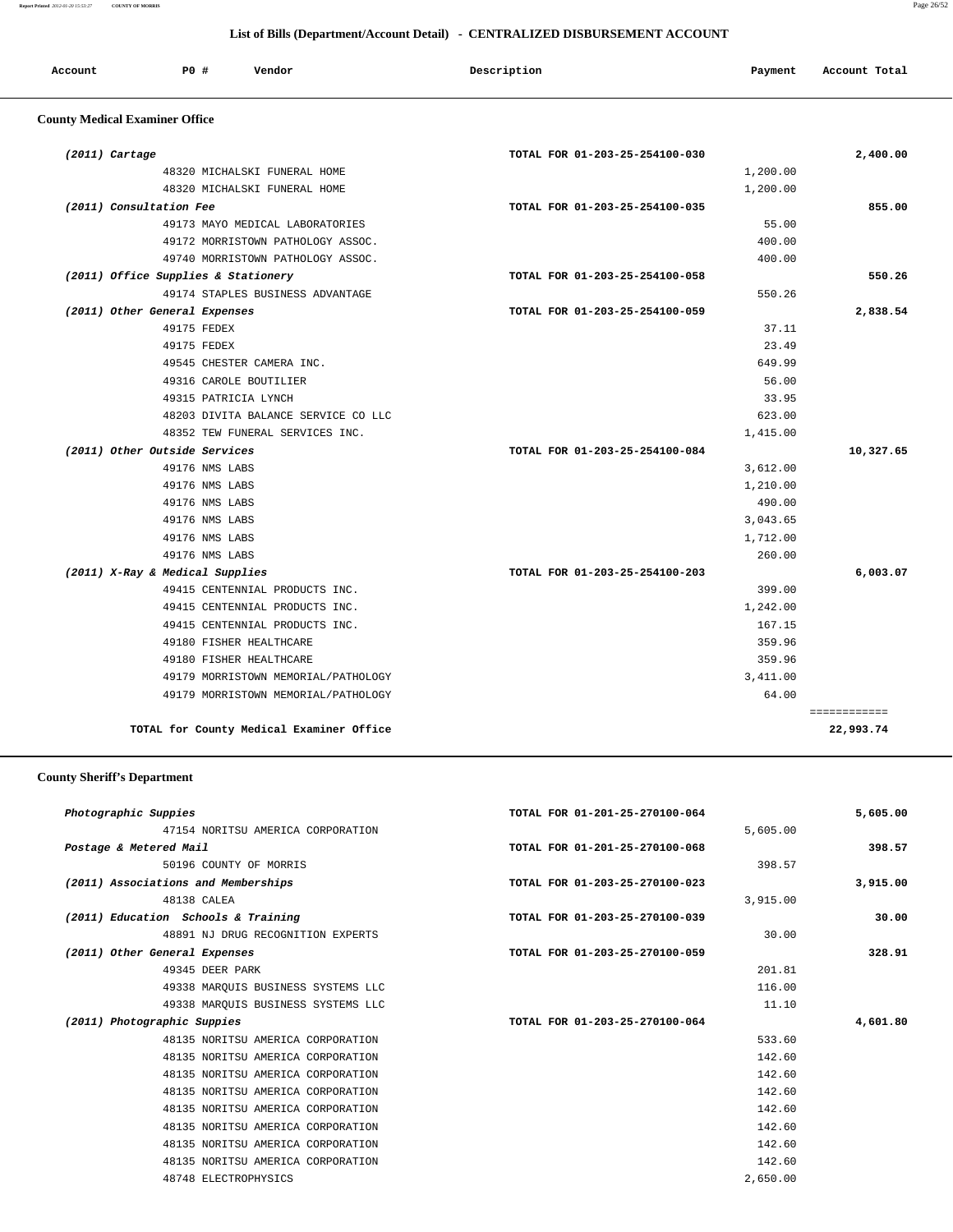| Account | PO # | Vendor | Description | Payment | Account Total |
|---------|------|--------|-------------|---------|---------------|
|         |      |        |             |         |               |

# **County Sheriff's Department**

| 48748 ELECTROPHYSICS                  | 420.00                         |              |
|---------------------------------------|--------------------------------|--------------|
| (2011) Software Maintenance           | TOTAL FOR 01-203-25-270100-078 | 155.00       |
| 48480 LEXIS NEXIS ACCURINT            | 155.00                         |              |
| (2011) Other Outside Services         | TOTAL FOR 01-203-25-270100-084 | 4,267.66     |
| 48923 U.S. SECURITY ASSOCIATES, INC.  | 1,902.76                       |              |
| 49340 U.S. SECURITY ASSOCIATES, INC.  | 2,364.90                       |              |
| (2011) Other Administrative Supplies  | TOTAL FOR 01-203-25-270100-095 | 1,902.53     |
| 49610 STAPLES BUSINESS ADVANTAGE      | 615.19                         |              |
| 49610 STAPLES BUSINESS ADVANTAGE      | 601.00                         |              |
| 49610 STAPLES BUSINESS ADVANTAGE      | 4.00                           |              |
| 49610 STAPLES BUSINESS ADVANTAGE      | 134.48                         |              |
| 49610 STAPLES BUSINESS ADVANTAGE      | $-15.78$                       |              |
| 49602 STAPLES BUSINESS ADVANTAGE      | 302.60                         |              |
| 49602 STAPLES BUSINESS ADVANTAGE      | 133.16                         |              |
| 49602 STAPLES BUSINESS ADVANTAGE      | 127.88                         |              |
| (2011) Communications Equipment       | TOTAL FOR 01-203-25-270100-161 | 5,470.66     |
| 48697 CALEA                           | 150.00                         |              |
| 48754 VERIZON WIRELESS                | 1,360.66                       |              |
| 49341 PAVIA KRIEGMAN                  | 200.00                         |              |
| 48698 PORTER LEE CORPORATION          | 1,000.00                       |              |
| 48698 PORTER LEE CORPORATION          | 2,390.00                       |              |
| 48698 PORTER LEE CORPORATION          | 350.00                         |              |
| 48698 PORTER LEE CORPORATION          | 20.00                          |              |
| (2011) Office Machines - Rental       | TOTAL FOR 01-203-25-270100-164 | 4,905.00     |
| 46781 KYOCERA MITA AMERICA INC        | 4,905.00                       |              |
| (2011) Medical                        | TOTAL FOR 01-203-25-270100-189 | 1,218.59     |
| 48755 STEVEN B. HODES, DVM PA         | 1,218.59                       |              |
| (2011) Uniform And Accessories        | TOTAL FOR 01-203-25-270100-202 | 1,400.45     |
| 48921 UNIVERSAL UNIFORM SALES CO INC  | 1,377.95                       |              |
| 48477 CALEA                           | 16.00                          |              |
| 48477 CALEA                           | 6.50                           |              |
| (2011) Small Tools                    | TOTAL FOR 01-203-25-270100-239 | 34.94        |
| 48892 MORRISTOWN LUMBER &             | 34.94                          |              |
| (2011) Machinery Repairs & Parts      | TOTAL FOR 01-203-25-270100-262 | 495.00       |
| 48917 INTEGRATED COMPUTER SOLUTIONS   | 495.00                         |              |
|                                       |                                | ============ |
| TOTAL for County Sheriff's Department |                                | 34,729.11    |

## **County Prosecutor's Office**

|                                     | TOTAL FOR 01-201-25-275100-068 | 837.39   |
|-------------------------------------|--------------------------------|----------|
| 50196 COUNTY OF MORRIS              |                                | 837.39   |
|                                     | TOTAL FOR 01-203-25-275100-037 | 599.00   |
|                                     |                                | 599.00   |
| (2011) Education Schools & Training | TOTAL FOR 01-203-25-275100-039 | 889.20   |
| 48200 SEAVIEW DOLCE RESORT          |                                | 889.20   |
|                                     | TOTAL FOR 01-203-25-275100-058 | 47.04    |
| 49663 CHRISTOPHER MERCADANTE        |                                | 47.04    |
|                                     | TOTAL FOR 01-203-25-275100-118 | 134.10   |
|                                     |                                | 34.89    |
|                                     |                                | 35.16    |
|                                     |                                | 35.16    |
|                                     |                                | 28.89    |
|                                     | TOTAL FOR 01-203-25-275100-121 | 1,468.09 |
| 49666 ANTHONY DEVINCENZO            |                                | 137.94   |
|                                     |                                | 125.35   |
|                                     |                                | 1,204.80 |
|                                     | TOTAL FOR 01-203-25-275100-126 | 43.00    |
|                                     |                                | 43.00    |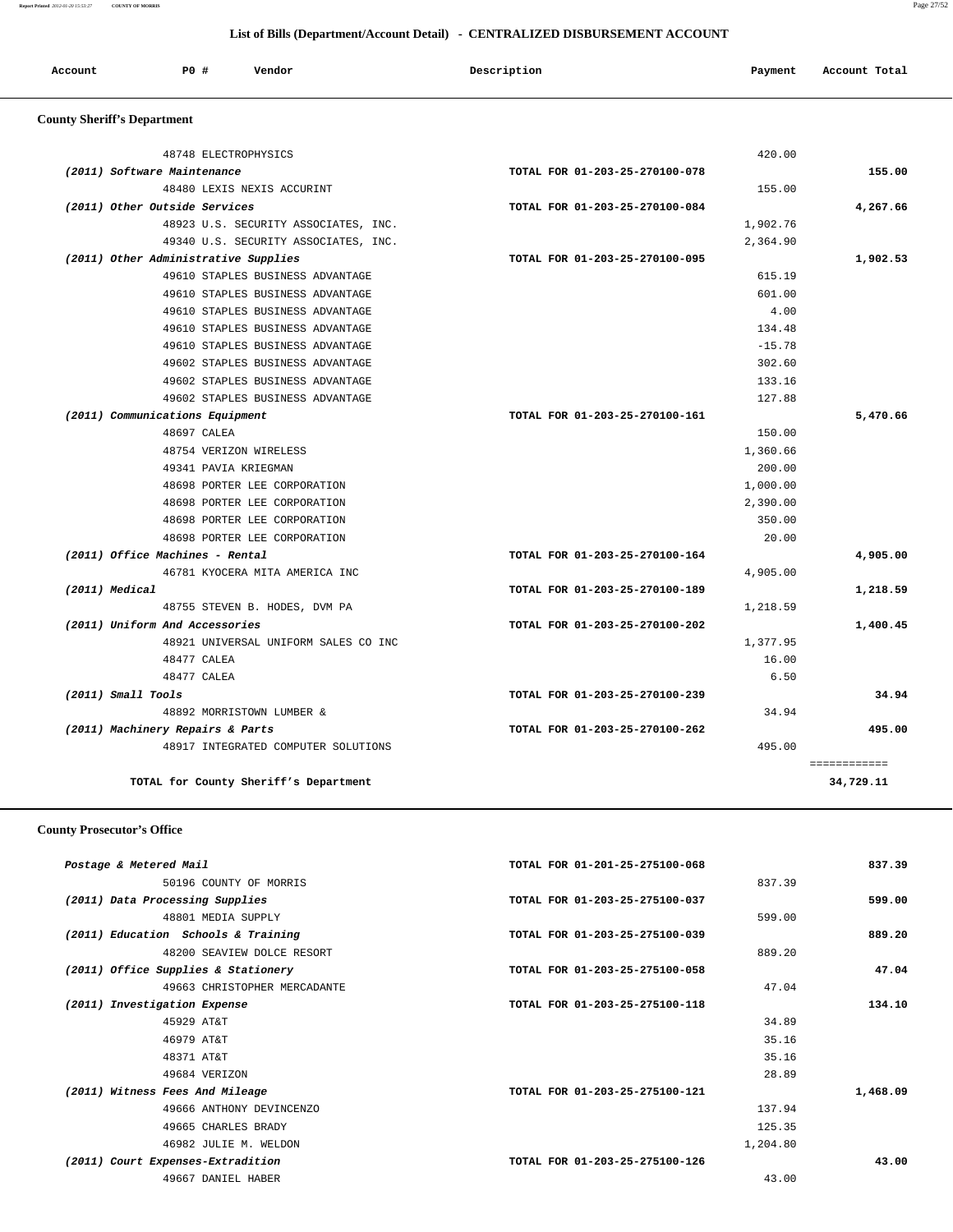**Report Printed** *2012-01-20 15:53:27* **COUNTY OF MORRIS** Page 28/52

## **List of Bills (Department/Account Detail) - CENTRALIZED DISBURSEMENT ACCOUNT**

| Account               | PO# | Vendor | Description | Payment | Account Total |
|-----------------------|-----|--------|-------------|---------|---------------|
| $\alpha$ in increased |     |        |             |         |               |

============

# **County Prosecutor's Office**

**TOTAL for County Prosecutor's Office 4,017.82**

 **County Jail** 

| 63.70     | TOTAL FOR 01-201-25-280100-068 | Postage & Metered Mail              |
|-----------|--------------------------------|-------------------------------------|
|           | 63.70                          | 50196 COUNTY OF MORRIS              |
| 2,255.30  | TOTAL FOR 01-203-25-280100-039 | (2011) Education Schools & Training |
|           | 2,245.00                       | 49318 MIKE CHERECHES                |
|           | 10.30                          | 49318 MIKE CHERECHES                |
| 13,777.94 | TOTAL FOR 01-203-25-280100-044 | (2011) Equipment Service Agreements |
|           | 6,784.00                       | 47228 STANCIL SOLUTIONS             |
|           | 6,993.94                       | 47518 NORMENT SECURITY GROUP, INC.  |
| 813.69    | TOTAL FOR 01-203-25-280100-058 | (2011) Office Supplies & Stationery |
|           | 155.76                         | 49102 W.B. MASON COMPANY INC        |
|           | 163.11                         | 49102 W.B. MASON COMPANY INC        |
|           | 157.99                         | 49222 W.B. MASON COMPANY INC        |
|           | 336.83                         | 49106 STAPLES BUSINESS ADVANTAGE    |
| 44.00     | TOTAL FOR 01-203-25-280100-059 | (2011) Other General Expenses       |
|           | 44.00                          | 49124 T J'S SPORTWIDE TROPHY        |
| 1,190.65  | TOTAL FOR 01-203-25-280100-084 | (2011) Other Outside Services       |
|           | 1,190.65                       | 49121 X-RAY IMAGING                 |
| 76,518.65 | TOTAL FOR 01-203-25-280100-185 | (2011) Food                         |
|           | 187.50                         | 49110 ARAMARK CORRECTIONAL SERVICES |
|           | 18,801.73                      | 49110 ARAMARK CORRECTIONAL SERVICES |
|           | 18,769.21                      | 49110 ARAMARK CORRECTIONAL SERVICES |
|           | 315.00                         | 49110 ARAMARK CORRECTIONAL SERVICES |
|           | 165.00                         | 49110 ARAMARK CORRECTIONAL SERVICES |
|           | 18,933.83                      | 49110 ARAMARK CORRECTIONAL SERVICES |
|           | 19,346.38                      | 49110 ARAMARK CORRECTIONAL SERVICES |
| 52.84     | TOTAL FOR 01-203-25-280100-189 | (2011) Medical                      |
|           | 35.62                          | 49414 DONNA GRUBLE                  |
|           | 17.22                          | 49414 DONNA GRUBLE                  |
|           |                                | (2011) Machinery Repairs & Parts    |
| 2,830.00  | TOTAL FOR 01-203-25-280100-262 |                                     |

#### **County Youth Detention Facilit**

| Postage & Metered Mail                   | TOTAL FOR 01-201-25-281100-068 | 127.26   |
|------------------------------------------|--------------------------------|----------|
| 50196 COUNTY OF MORRIS                   | 127.26                         |          |
| (2011) Office Supplies & Stationery      | TOTAL FOR 01-203-25-281100-058 | 226.04   |
| 49043 STAPLES BUSINESS ADVANTAGE         | 226.04                         |          |
| (2011) Food                              | TOTAL FOR 01-203-25-281100-185 | 45.98    |
| 49045 DEER PARK                          |                                | 45.98    |
| (2011) Janitorial Supplies               | TOTAL FOR 01-203-25-281100-252 | 3,814.60 |
| 49042 SPRUCE INDUSTRIES, INC.            | 1,812.09                       |          |
| 49042 SPRUCE INDUSTRIES, INC.            | 1,127.55                       |          |
| 49041 ALLEN PAPER & SUPPLY CO            | 604.96                         |          |
| 49041 ALLEN PAPER & SUPPLY CO            | 270.00                         |          |
| (2011) Equipment                         | TOTAL FOR 01-203-25-281100-258 | 110.00   |
| 49044 ROYAL COMMUNICATIONS INC.          | 110.00                         |          |
|                                          |                                |          |
| TOTAL for County Youth Detention Facilit |                                | 4,323.88 |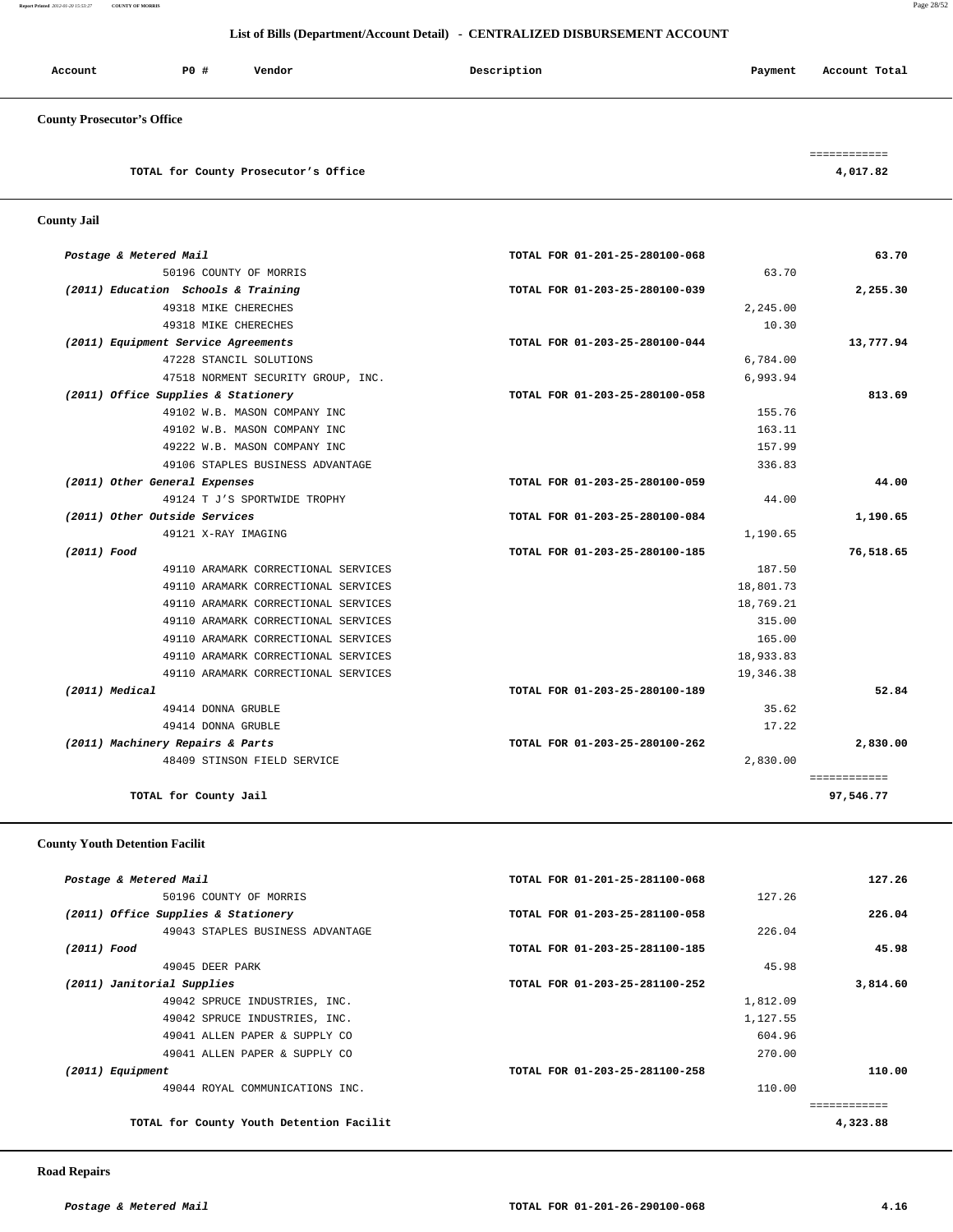**Report Printed** *2012-01-20 15:53:27* **COUNTY OF MORRIS** Page 29/52

## **List of Bills (Department/Account Detail) - CENTRALIZED DISBURSEMENT ACCOUNT**

| Account             | PO#                                 | Vendor | Description                    | Payment  | Account Total |
|---------------------|-------------------------------------|--------|--------------------------------|----------|---------------|
| <b>Road Repairs</b> |                                     |        |                                |          |               |
|                     | 50196 COUNTY OF MORRIS              |        |                                | 4.16     |               |
| Gas Purchases       |                                     |        | TOTAL FOR 01-201-26-290100-140 |          | 4,261.11      |
|                     | 50209 ALLIED OIL                    |        |                                | 4,261.11 |               |
|                     | (2011) Office Supplies & Stationery |        | TOTAL FOR 01-203-26-290100-058 |          | 513.20        |

| 49184 RICOH AMERICAS CORPORATION  |                                | 460.43    |
|-----------------------------------|--------------------------------|-----------|
| 49182 W.B. MASON COMPANY INC      |                                | 52.77     |
| (2011) Telephone                  | TOTAL FOR 01-203-26-290100-146 | 263.24    |
| 49188 VERIZON                     |                                | 236.60    |
| 49189 VERIZON                     |                                | 26.64     |
| $(2011)$ Meals                    | TOTAL FOR 01-203-26-290100-188 | 184.00    |
| 49090 KORNER STORE INC            |                                | 80.00     |
| 49090 KORNER STORE INC            |                                | 12.00     |
| 49093 TOWNSQUARE DINER RESTAURANT |                                | 80.00     |
| 49093 TOWNSOUARE DINER RESTAURANT |                                | 12.00     |
| (2011) Beads & Paints             | TOTAL FOR 01-203-26-290100-221 | 53,223.42 |
| 49104 STATEWIDE STRIPING CORP     | 53, 223. 42                    |           |
| (2011) Signage                    | TOTAL FOR 01-203-26-290100-238 | 84.21     |
| 49185 SHEAFFER SUPPLY INC.        |                                | 84.21     |
| (2011) Construction Materials     | TOTAL FOR 01-203-26-290100-260 | 23.90     |
| 49095 DEER PARK                   |                                | 23.90     |
|                                   |                                |           |
| TOTAL for Road Repairs            |                                | 58,557.24 |
|                                   |                                |           |

 **Bridges and Culverts** 

| (2011) Equipment Rental        | TOTAL FOR 01-203-26-292100-259 | 70.28 |
|--------------------------------|--------------------------------|-------|
| 48233 CABLEVISION              | 70.28                          |       |
|                                |                                |       |
| TOTAL for Bridges and Culverts |                                | 70.28 |
|                                |                                |       |

 **Shade Tree Commission** 

| (2011) Other Operating&Repair Supply | TOTAL FOR 01-203-26-300100-098 | 16.33    |
|--------------------------------------|--------------------------------|----------|
| 49096 DEER PARK                      | 16.33                          |          |
| (2011) Equipment                     | TOTAL FOR 01-203-26-300100-258 | 2,377.01 |
| 49150 JOHNSON TRUCK ACCESSORIES INC  | 1,199.98                       |          |
| 49155 KENVIL POWER EOUIPMENT, INC.   | 586.46                         |          |
| 49155 KENVIL POWER EOUIPMENT, INC.   | 590.57                         |          |
|                                      |                                |          |
| TOTAL for Shade Tree Commission      |                                | 2,393.34 |

 **Buildings & Grounds** 

| Building Rental                     | TOTAL FOR 01-201-26-310100-029 | 38,684.40 |
|-------------------------------------|--------------------------------|-----------|
| 49952 100 HANOVER ASSOCIATES LLC    | 2,614.63                       |           |
| 49953 100 HANOVER ASSOCIATES LLC    | 28,760.63                      |           |
| 49816 WILLIAM F. BARNISH            | 226.42                         |           |
| 49818 WILLIAM F. BARNISH            | 7,082.72                       |           |
| $(2011)$ Cartage                    | TOTAL FOR 01-203-26-310100-030 | 650.00    |
| 49613 VERNAY MOVING INC             | 650.00                         |           |
| (2011) Equipment Service Agreements | TOTAL FOR 01-203-26-310100-044 | 1,963.10  |
| 48635 TRANE                         | 1,963.10                       |           |
| (2011) Office Supplies & Stationery | TOTAL FOR 01-203-26-310100-058 | 275.25    |
| 48600 HEWLETT-PACKARD COMPANY       | 275.25                         |           |
| (2011) Parking Lot Rental           | TOTAL FOR 01-203-26-310100-062 | 5,863.00  |
| 49598 CENTRAL PARKING SYSTEM        | 5,863.00                       |           |
| (2011) Other Outside Services       | TOTAL FOR 01-203-26-310100-084 | 16,235.00 |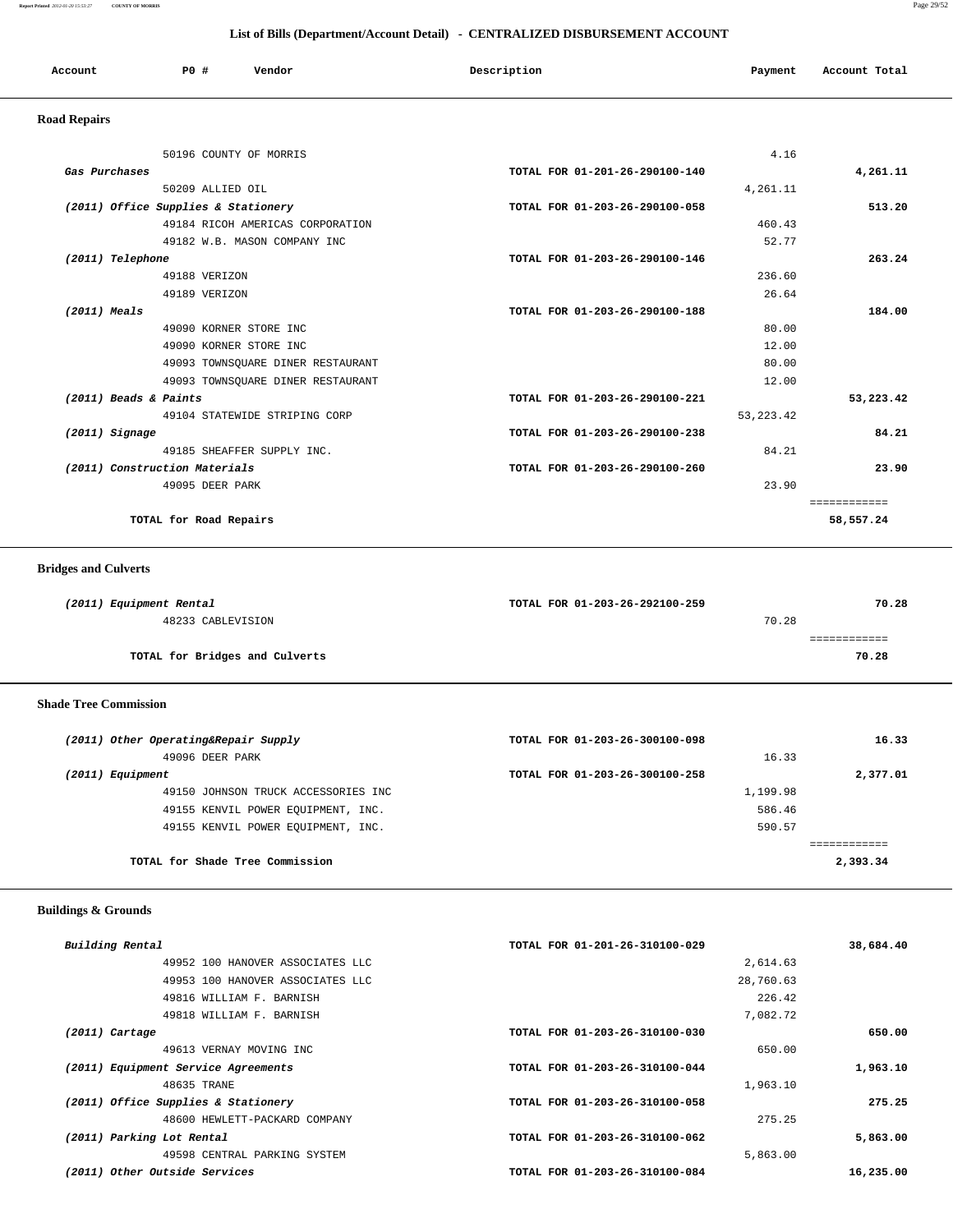| Account                        | PO#                                  | Vendor                               | Description                    | Payment   | Account Total |
|--------------------------------|--------------------------------------|--------------------------------------|--------------------------------|-----------|---------------|
| <b>Buildings &amp; Grounds</b> |                                      |                                      |                                |           |               |
|                                |                                      | 49542 INDUSTRIAL CONTROLS            |                                | 16,235.00 |               |
|                                | (2011) Other Operating&Repair Supply |                                      | TOTAL FOR 01-203-26-310100-098 |           | 117.91        |
|                                | 49604 ALBERTSONS                     |                                      |                                | 23.76     |               |
|                                | 49604 ALBERTSONS                     |                                      |                                | 94.15     |               |
|                                | (2011) Rubbish & Trash Removal       |                                      | TOTAL FOR 01-203-26-310100-143 |           | 8,429.69      |
|                                |                                      | 49941 WASTE MANAGEMENT OF NEW JERSEY |                                | 8,429.69  |               |
|                                | (2011) Snow Removal & Ice Control    |                                      | TOTAL FOR 01-203-26-310100-242 |           | 4,050.00      |
|                                |                                      | 49720 ALPINE DEERE LANDSCAPING       |                                | 4,050.00  |               |
| (2011) Electrical              |                                      |                                      | TOTAL FOR 01-203-26-310100-265 |           | 122.01        |
|                                |                                      | 49609 SMITH TRACTOR & EQUIPMENT INC. |                                | 122.01    |               |
|                                |                                      |                                      |                                |           | ============  |
|                                | TOTAL for Buildings & Grounds        |                                      |                                |           | 76,390.36     |
|                                |                                      |                                      |                                |           |               |

 **Motor Services Center** 

| (2011) Other Operating&Repair Supply | TOTAL FOR 01-203-26-315100-098 | 5,219.82 |
|--------------------------------------|--------------------------------|----------|
| 49287 DELTA PRODUCTS CO              | 843.14                         |          |
| 49305 LESLIE WATERWORKS INC          | 135.00                         |          |
| 49291 GRAINGER                       | 23.26                          |          |
| 49291 GRAINGER                       | 12.66                          |          |
| 49291 GRAINGER                       | 46.56                          |          |
| 49267 ALPHA GRAPHICS MORRISTOWN      | 182.05                         |          |
| 49267 ALPHA GRAPHICS MORRISTOWN      | 475.70                         |          |
| 49300 MORRISTOWN LUMBER &            | 10.78                          |          |
| 49300 MORRISTOWN LUMBER &            | 0.85                           |          |
| 49300 MORRISTOWN LUMBER &            | 21.98                          |          |
| 49279 BOONTON AUTO PARTS             | 79.72                          |          |
| 49279 BOONTON AUTO PARTS             | 236.04                         |          |
| 48674 DEER PARK                      | 180.59                         |          |
| 49261 MSC INDUSTRIAL SUPPLY CO.      | 444.90                         |          |
| 49261 MSC INDUSTRIAL SUPPLY CO.      | 34.44                          |          |
| 49261 MSC INDUSTRIAL SUPPLY CO.      | 180.32                         |          |
| 49261 MSC INDUSTRIAL SUPPLY CO.      | 75.32                          |          |
| 49261 MSC INDUSTRIAL SUPPLY CO.      | 469.54                         |          |
| 49236 SGS TESTCOM INC                | 189.41                         |          |
| 49301 WHITEMARSH CORPORATION         | 856.16                         |          |
| 49301 WHITEMARSH CORPORATION         | 721.40                         |          |
| (2011) Lubricants & Anti Freeze      | TOTAL FOR 01-203-26-315100-232 | 1,030.40 |
| 49285 CRAFT OIL CORP                 | 1,030.40                       |          |
| $(2011)$ Small Tools                 | TOTAL FOR 01-203-26-315100-239 | 180.68   |
| 49261 MSC INDUSTRIAL SUPPLY CO.      | 89.10                          |          |
| 49261 MSC INDUSTRIAL SUPPLY CO.      | 91.58                          |          |
| (2011) Snow Plowing Parts            | TOTAL FOR 01-203-26-315100-241 | 1,741.06 |
| 49281 BRISTOL DONALD COMPANY         | 1,449.00                       |          |
| 49233 REED SYSTEMS, LTD.             | 292.06                         |          |
| (2011) Tires                         | TOTAL FOR 01-203-26-315100-245 | 5,522.03 |
| 49235 SERVICE TIRE TRUCK CENTERS INC | 20.00                          |          |
| 49235 SERVICE TIRE TRUCK CENTERS INC | 475.00                         |          |
| 49294 INTER CITY TIRE                | 1,329.84                       |          |
| 49294 INTER CITY TIRE                | 924.00                         |          |
| 49294 INTER CITY TIRE                | 965.93                         |          |
| 49294 INTER CITY TIRE                | 1,732.26                       |          |
| 49302 MORRISTOWN TIRE CO             | 75.00                          |          |
| $(2011)$ Tools - Others              | TOTAL FOR 01-203-26-315100-246 | 427.93   |
| 49230 MY TOOL LADY                   | 427.93                         |          |
| (2011) Welding-Oxygen-Acetylene Etc  | TOTAL FOR 01-203-26-315100-248 | 105.85   |
| 49241 GTS WELCO                      | 105.85                         |          |
| (2011) Janitorial Supplies           | TOTAL FOR 01-203-26-315100-252 | 216.75   |
| 49240 TOMAR INDUSTRIES INC           | 114.75                         |          |
|                                      |                                |          |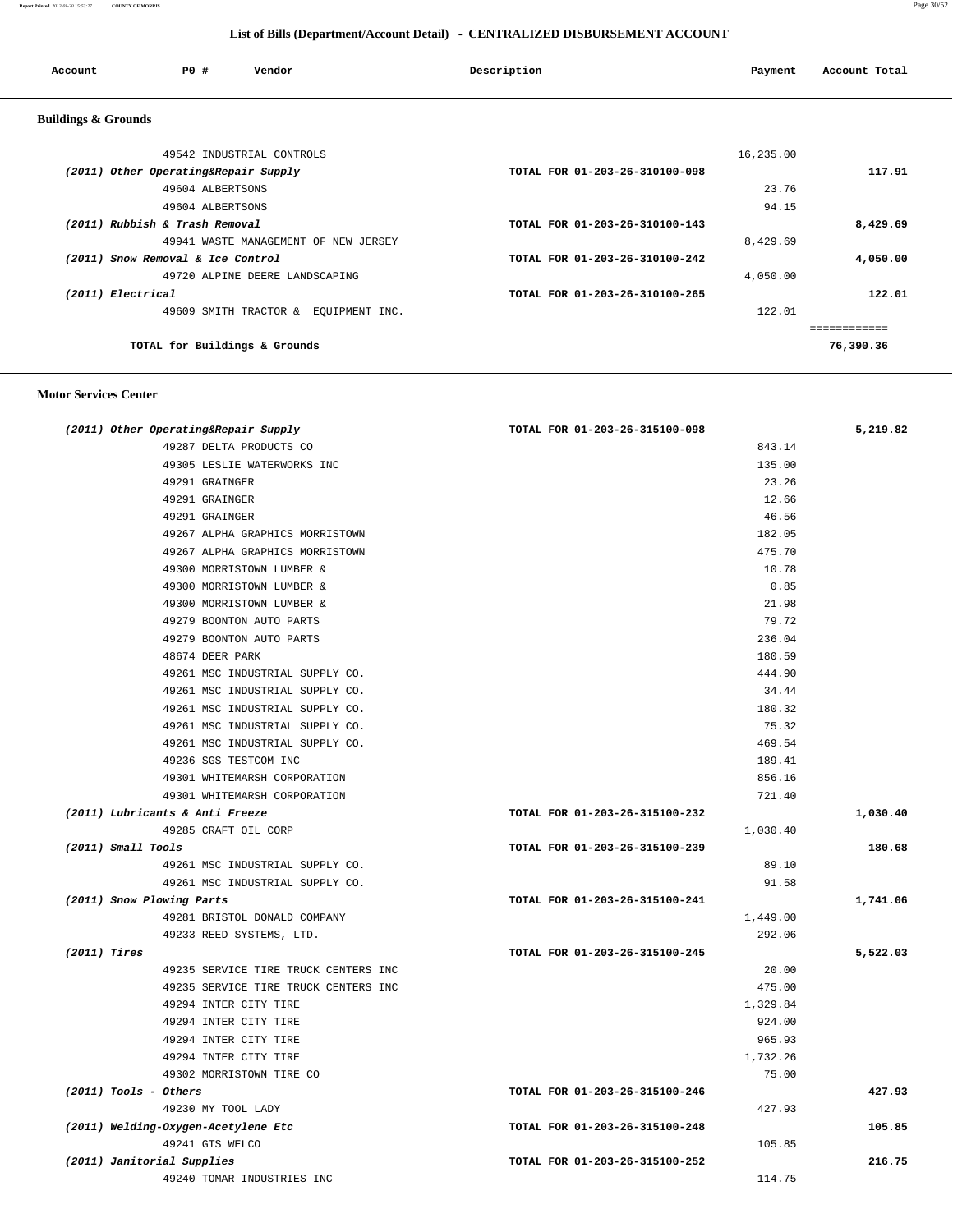**Report Printed** *2012-01-20 15:53:27* **COUNTY OF MORRIS** Page 31/52

## **List of Bills (Department/Account Detail) - CENTRALIZED DISBURSEMENT ACCOUNT**

| the contract of the contract of the contract of the contract of the contract of the contract of the contract of<br>Account | <b>PO #</b> | Vendor | Description | Payment | Account Total |
|----------------------------------------------------------------------------------------------------------------------------|-------------|--------|-------------|---------|---------------|
|                                                                                                                            |             |        |             |         |               |

## **Motor Services Center**

| 49240 TOMAR INDUSTRIES INC                                                 | 102.00                         |           |
|----------------------------------------------------------------------------|--------------------------------|-----------|
| (2011) Spare Parts for Equipment                                           | TOTAL FOR 01-203-26-315100-261 | 8,178.75  |
| 49269 AMERICAN HOSE & HYDRAULICS                                           | 1,300.00                       |           |
| 49292 HOOVER TRUCK CENTERS INC                                             | 137.73                         |           |
| 49292 HOOVER TRUCK CENTERS INC                                             | 11.94                          |           |
| 49292 HOOVER TRUCK CENTERS INC                                             | 50.86                          |           |
| 49238 SMITH TRACTOR & EQUIPMENT INC.                                       | 480.43                         |           |
| 49238 SMITH TRACTOR & EQUIPMENT INC.                                       | 124.50                         |           |
| 49238 SMITH TRACTOR & EQUIPMENT INC.                                       | 90.38                          |           |
| 49290 DOVER BRAKE & CLUTCH CO INC<br>49296 JOHNSON & TOWERS, INC.          | 40.96<br>199.00                |           |
| 49283 CHERRY VALLEY TRACTOR                                                | 275.00                         |           |
| 49283 CHERRY VALLEY TRACTOR                                                | $-124.51$                      |           |
| 49284 CLIFFSIDE BODY CORPORATION                                           | 4,668.00                       |           |
| 49298 KENVIL POWER EQUIPMENT, INC.                                         | 34.70                          |           |
| 49298 KENVIL POWER EQUIPMENT, INC.                                         | 11.61                          |           |
| 49298 KENVIL POWER EQUIPMENT, INC.                                         | 5.93                           |           |
| 49251 MID-ATLANTIC TRUCK CENTRE INC                                        | 67.09                          |           |
| 49251 MID-ATLANTIC TRUCK CENTRE INC                                        | 136.47                         |           |
| 49251 MID-ATLANTIC TRUCK CENTRE INC                                        | 5.62                           |           |
| 49251 MID-ATLANTIC TRUCK CENTRE INC                                        | 487.25                         |           |
| 49251 MID-ATLANTIC TRUCK CENTRE INC                                        | 56.18                          |           |
| 49251 MID-ATLANTIC TRUCK CENTRE INC                                        | 2.33                           |           |
| 49251 MID-ATLANTIC TRUCK CENTRE INC                                        | 70.00                          |           |
| 49251 MID-ATLANTIC TRUCK CENTRE INC                                        | 289.80                         |           |
| 49251 MID-ATLANTIC TRUCK CENTRE INC                                        | 4.01                           |           |
| 49251 MID-ATLANTIC TRUCK CENTRE INC                                        | 413.74                         |           |
| 49251 MID-ATLANTIC TRUCK CENTRE INC                                        | 53.00                          |           |
| 49251 MID-ATLANTIC TRUCK CENTRE INC                                        | $-4.01$                        |           |
| 49251 MID-ATLANTIC TRUCK CENTRE INC                                        | $-3.26$                        |           |
| 49251 MID-ATLANTIC TRUCK CENTRE INC                                        | $-119.15$                      |           |
| 49251 MID-ATLANTIC TRUCK CENTRE INC                                        | 214.53                         |           |
| 49251 MID-ATLANTIC TRUCK CENTRE INC                                        | $-7.16$                        |           |
| 49251 MID-ATLANTIC TRUCK CENTRE INC                                        | 7.16                           |           |
| 49251 MID-ATLANTIC TRUCK CENTRE INC                                        | 113.10                         |           |
| 49251 MID-ATLANTIC TRUCK CENTRE INC                                        | $-250.00$                      |           |
| 49251 MID-ATLANTIC TRUCK CENTRE INC                                        | $-85.73$                       |           |
| 49251 MID-ATLANTIC TRUCK CENTRE INC                                        | $-124.82$                      |           |
| 49251 MID-ATLANTIC TRUCK CENTRE INC<br>49251 MID-ATLANTIC TRUCK CENTRE INC | $-134.62$<br>$-103.11$         |           |
| 49251 MID-ATLANTIC TRUCK CENTRE INC                                        | $-119.41$                      |           |
| 49251 MID-ATLANTIC TRUCK CENTRE INC                                        | $-350.00$                      |           |
| 49251 MID-ATLANTIC TRUCK CENTRE INC                                        | $-134.62$                      |           |
| 49251 MID-ATLANTIC TRUCK CENTRE INC                                        | 387.83                         |           |
| (2011) Vehicle Repairs                                                     | TOTAL FOR 01-203-26-315100-291 | 13,024.57 |
| 49232 QUALITY AUTO GLASS, INC                                              | 340.00                         |           |
| 49242 WINFIELD UPHOLSTERING CO                                             | 489.00                         |           |
| 49262 SMITH MOTOR CO., INC.                                                | 126.33                         |           |
| 49262 SMITH MOTOR CO., INC.                                                | 59.98                          |           |
| 49262 SMITH MOTOR CO., INC.                                                | 69.30                          |           |
| 49262 SMITH MOTOR CO., INC.                                                | 24.39                          |           |
| 49262 SMITH MOTOR CO., INC.                                                | 6.35                           |           |
| 49262 SMITH MOTOR CO., INC.                                                | $-24.39$                       |           |
| 49262 SMITH MOTOR CO., INC.                                                | 42.69                          |           |
| 49258 FLEMINGTON BUICK CHEVROLET                                           | 2.37                           |           |
| 49258 FLEMINGTON BUICK CHEVROLET                                           | 58.32                          |           |
| 49258 FLEMINGTON BUICK CHEVROLET                                           | 17.49                          |           |
| 49258 FLEMINGTON BUICK CHEVROLET                                           | $-11.98$                       |           |
| 49258 FLEMINGTON BUICK CHEVROLET                                           | 104.86                         |           |
| 49258 FLEMINGTON BUICK CHEVROLET                                           | 120.12                         |           |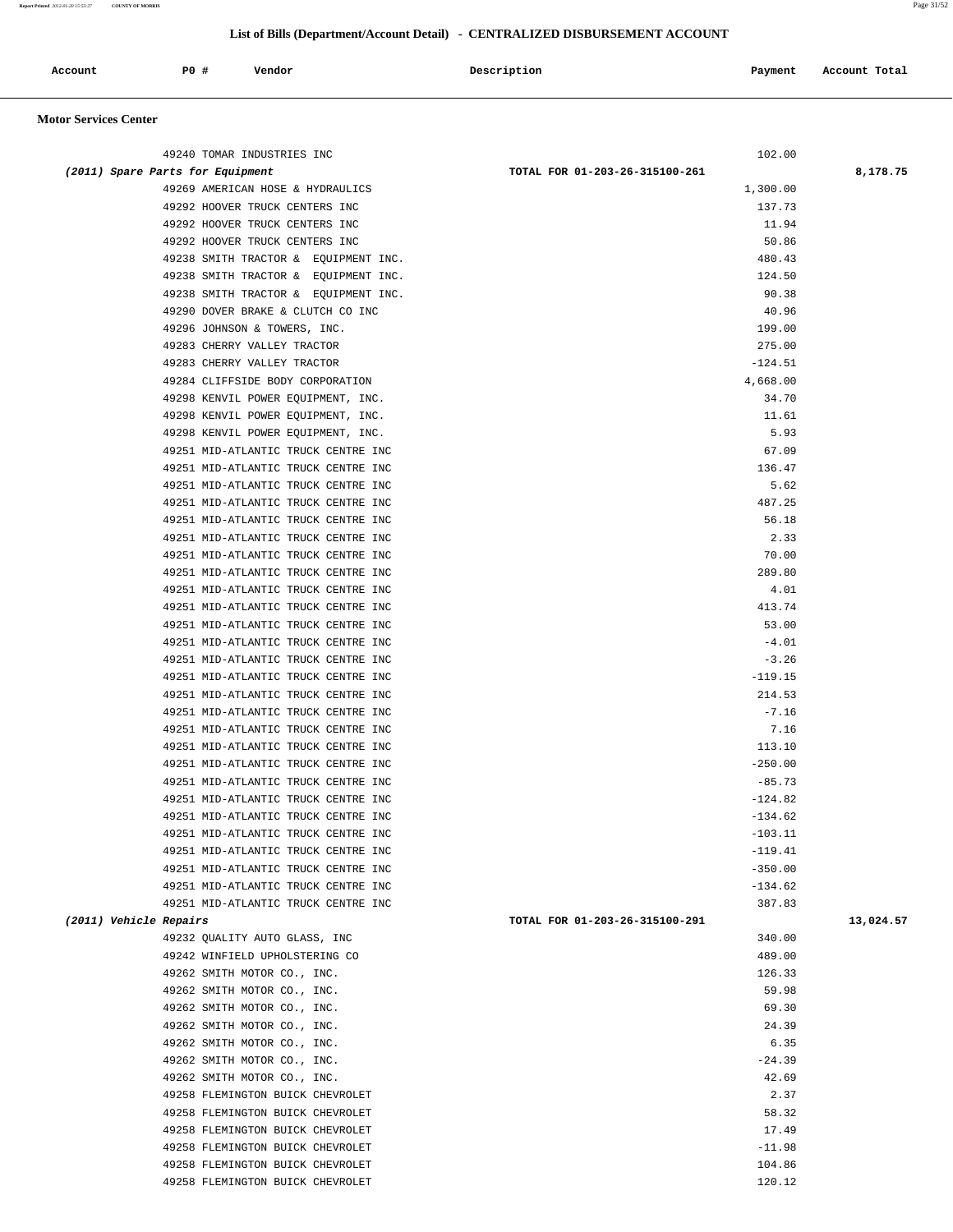| Account<br>. | PO# | Vendor<br>. | Description | Payment | Account Total<br>. |
|--------------|-----|-------------|-------------|---------|--------------------|
|              |     |             |             |         |                    |

## **Motor Services Center**

| 49258 FLEMINGTON BUICK CHEVROLET                             | 34.05                |
|--------------------------------------------------------------|----------------------|
| 49253 PLAINSMAN AUTO SUPPLY                                  | 158.72               |
| 49253 PLAINSMAN AUTO SUPPLY                                  | 19.69                |
| 49253 PLAINSMAN AUTO SUPPLY                                  | 26.95                |
| 49253 PLAINSMAN AUTO SUPPLY                                  | 167.02               |
| 49253 PLAINSMAN AUTO SUPPLY                                  | 301.92               |
| 49253 PLAINSMAN AUTO SUPPLY                                  | 76.33                |
| 49253 PLAINSMAN AUTO SUPPLY                                  | 711.50               |
| 49253 PLAINSMAN AUTO SUPPLY                                  | 408.33               |
| 49253 PLAINSMAN AUTO SUPPLY                                  | 254.97               |
| 49253 PLAINSMAN AUTO SUPPLY                                  | $-207.60$            |
| 49253 PLAINSMAN AUTO SUPPLY<br>49253 PLAINSMAN AUTO SUPPLY   | 232.05<br>231.77     |
| 49253 PLAINSMAN AUTO SUPPLY                                  | 27.20                |
| 49253 PLAINSMAN AUTO SUPPLY                                  | 47.35                |
| 49253 PLAINSMAN AUTO SUPPLY                                  | 70.79                |
| 49254 ROUTE 23 AUTO MALL LLC                                 | 93.75                |
| 49254 ROUTE 23 AUTO MALL LLC                                 | 151.45               |
| 49254 ROUTE 23 AUTO MALL LLC                                 | 93.75                |
| 49254 ROUTE 23 AUTO MALL LLC                                 | 68.90                |
| 49254 ROUTE 23 AUTO MALL LLC                                 | 131.44               |
| 49254 ROUTE 23 AUTO MALL LLC                                 | 47.09                |
| 49254 ROUTE 23 AUTO MALL LLC                                 | 95.96                |
| 49254 ROUTE 23 AUTO MALL LLC                                 | 91.66                |
| 49254 ROUTE 23 AUTO MALL LLC                                 | 612.91               |
| 49254 ROUTE 23 AUTO MALL LLC                                 | 71.25                |
| 49254 ROUTE 23 AUTO MALL LLC                                 | 6.92                 |
| 49254 ROUTE 23 AUTO MALL LLC                                 | 153.57               |
| 49254 ROUTE 23 AUTO MALL LLC                                 | 956.27               |
| 49254 ROUTE 23 AUTO MALL LLC<br>49254 ROUTE 23 AUTO MALL LLC | $-93.75$<br>$-69.14$ |
| 49254 ROUTE 23 AUTO MALL LLC                                 | 430.96               |
| 49254 ROUTE 23 AUTO MALL LLC                                 | 62.48                |
| 49254 ROUTE 23 AUTO MALL LLC                                 | 53.02                |
| 49254 ROUTE 23 AUTO MALL LLC                                 | 43.08                |
| 49254 ROUTE 23 AUTO MALL LLC                                 | 62.47                |
| 49254 ROUTE 23 AUTO MALL LLC                                 | 99.44                |
| 49254 ROUTE 23 AUTO MALL LLC                                 | 200.43               |
| 49254 ROUTE 23 AUTO MALL LLC                                 | 21.63                |
| 49229 D&B AUTO SUPPLY                                        | 251.89               |
| 49229 D&B AUTO SUPPLY                                        | 348.65               |
| 49229 D&B AUTO SUPPLY                                        | 744.51               |
| 49229 D&B AUTO SUPPLY                                        | 281.37               |
| 49229 D&B AUTO SUPPLY                                        | 256.41               |
| 49229 D&B AUTO SUPPLY                                        | 174.32               |
| 49229 D&B AUTO SUPPLY                                        | 141.43               |
| 49229 D&B AUTO SUPPLY                                        | $-6.50$<br>$-29.44$  |
| 49229 D&B AUTO SUPPLY<br>49229 D&B AUTO SUPPLY               | 690.39               |
| 49229 D&B AUTO SUPPLY                                        | 418.34               |
| 49229 D&B AUTO SUPPLY                                        | 192.88               |
| 49229 D&B AUTO SUPPLY                                        | 6.20                 |
| 49229 D&B AUTO SUPPLY                                        | 491.44               |
| 49229 D&B AUTO SUPPLY                                        | 1,017.66             |
| 49229 D&B AUTO SUPPLY                                        | 287.05               |
| 49229 D&B AUTO SUPPLY                                        | $-107.34$            |
| 49229 D&B AUTO SUPPLY                                        | $-29.75$             |
| 49274 BEYER CHRYSLER JEEP                                    | 3.16                 |
| 49274 BEYER CHRYSLER JEEP                                    | 71.36                |
| 49274 BEYER CHRYSLER JEEP                                    | 74.48                |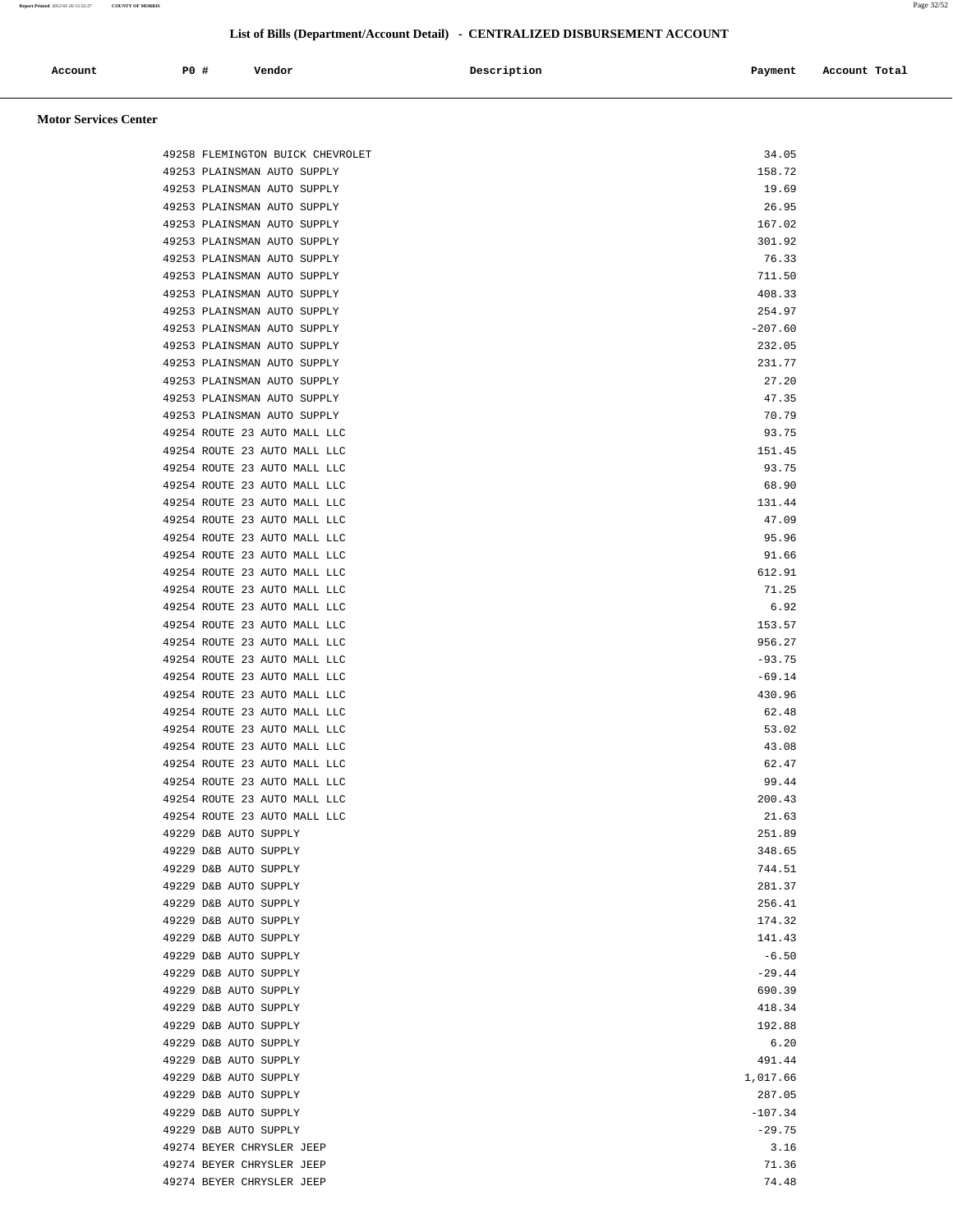**Report Printed** *2012-01-20 15:53:27* **COUNTY OF MORRIS** Page 33/52

## **List of Bills (Department/Account Detail) - CENTRALIZED DISBURSEMENT ACCOUNT**

| Account                      | PO# | Vendor                          | Description | Payment | Account Total |
|------------------------------|-----|---------------------------------|-------------|---------|---------------|
| <b>Motor Services Center</b> |     |                                 |             |         |               |
|                              |     | 49273 BEYER CHRYSLER JEEP       |             | 321.46  |               |
|                              |     | 49273 BEYER CHRYSLER JEEP       |             | 53.19   |               |
|                              |     |                                 |             |         | ----------    |
|                              |     | TOTAL for Motor Services Center |             |         | 35,647.84     |

 **Health Management** 

| Environmental Compliance        |                                      | TOTAL FOR 01-201-27-330100-210 | 27.60    |
|---------------------------------|--------------------------------------|--------------------------------|----------|
|                                 | 50196 COUNTY OF MORRIS               |                                | 27.60    |
| (2011) Other Outside Services   |                                      | TOTAL FOR 01-203-27-330100-084 | 500.00   |
|                                 | 49995 ATLANTIC HEALTH SERVICES       |                                | 500.00   |
| (2011) Environmental Compliance |                                      | TOTAL FOR 01-203-27-330100-210 | 1,296.75 |
|                                 | 39022 UNIVERSAL UNIFORM SALES CO INC |                                | 145.00   |
|                                 | 39022 UNIVERSAL UNIFORM SALES CO INC |                                | 139.80   |
|                                 | 39022 UNIVERSAL UNIFORM SALES CO INC |                                | 549.45   |
|                                 | 39022 UNIVERSAL UNIFORM SALES CO INC |                                | 162.50   |
|                                 | 39022 UNIVERSAL UNIFORM SALES CO INC |                                | 300.00   |
| (2011) Equipment                |                                      | TOTAL FOR 01-203-27-330100-258 | 23.15    |
|                                 | 49312 DEER PARK                      |                                | 23.15    |
|                                 |                                      |                                |          |
|                                 | TOTAL for Health Management          |                                | 1,847.50 |
|                                 |                                      |                                |          |

## **Human Services**

| Postage & Metered Mail                | TOTAL FOR 01-201-27-331100-068 | 104.96       |
|---------------------------------------|--------------------------------|--------------|
| 50196 COUNTY OF MORRIS                |                                | 104.96       |
| (2011) Education Schools & Training   | TOTAL FOR 01-203-27-331100-039 | 135.00       |
| 49660 NEWBRIDGE SERVICES INC          |                                | 135.00       |
| (2011) Travel Expense                 | TOTAL FOR 01-203-27-331100-082 | 16.00        |
| 49432 FRANK PINTO JR.                 |                                | 7.00         |
| 49432 FRANK PINTO JR.                 |                                | 9.00         |
| (2011) Meeting Exp Advisory Board Etc | TOTAL FOR 01-203-27-331100-088 | 272.00       |
| 49430 SODEXO INC & AFFILIATES         |                                | 272.00       |
| (2011) Office Machines - Rental       | TOTAL FOR 01-203-27-331100-164 | 605.72       |
| 48688 ATLANTIC TOMORROWS OFFICE       |                                | 274.04       |
| 48688 ATLANTIC TOMORROWS OFFICE       |                                | 331.68       |
|                                       |                                | ============ |
| TOTAL for Human Services              |                                | 1,133.68     |
|                                       |                                |              |

# **Youth Shelter**

| 2.64     |          | TOTAL FOR 01-201-27-331110-068 |                                  | Postage and Metered Mail            |
|----------|----------|--------------------------------|----------------------------------|-------------------------------------|
|          | 2.64     |                                | 50196 COUNTY OF MORRIS           |                                     |
| 641.06   |          | TOTAL FOR 01-203-27-331110-058 |                                  | (2011) Office Supplies & Stationery |
|          | 356.23   |                                | 45734 AMSTERDAM PRINTING & LITHO |                                     |
|          | 145.83   |                                | 49606 STAPLES BUSINESS ADVANTAGE |                                     |
|          | 139.00   |                                | 49606 STAPLES BUSINESS ADVANTAGE |                                     |
| 486.99   |          | TOTAL FOR 01-203-27-331110-059 |                                  | (2011) Other General Expenses       |
|          | 486.99   |                                | 49368 WAL-MART STORE             |                                     |
| 1,099.95 |          | TOTAL FOR 01-203-27-331110-162 |                                  | (2011) Furniture & Fixtures         |
|          | 1,099.95 |                                | 47536 COLONIAL TELEVISION        |                                     |
| 652.81   |          | TOTAL FOR 01-203-27-331110-185 |                                  | (2011) Food                         |
|          | 165.50   |                                | 49605 SODEXO, INC & AFFILIATES   |                                     |
|          | 144.74   |                                | 49369 LONGFELLOWS SANDWICH DELI  |                                     |
|          | 188.75   |                                | 49369 LONGFELLOWS SANDWICH DELI  |                                     |
|          | 37.62    |                                | 49743 DEER PARK                  |                                     |
|          | 116.20   |                                | 49748 ALBERTSON INC              |                                     |
|          |          |                                |                                  |                                     |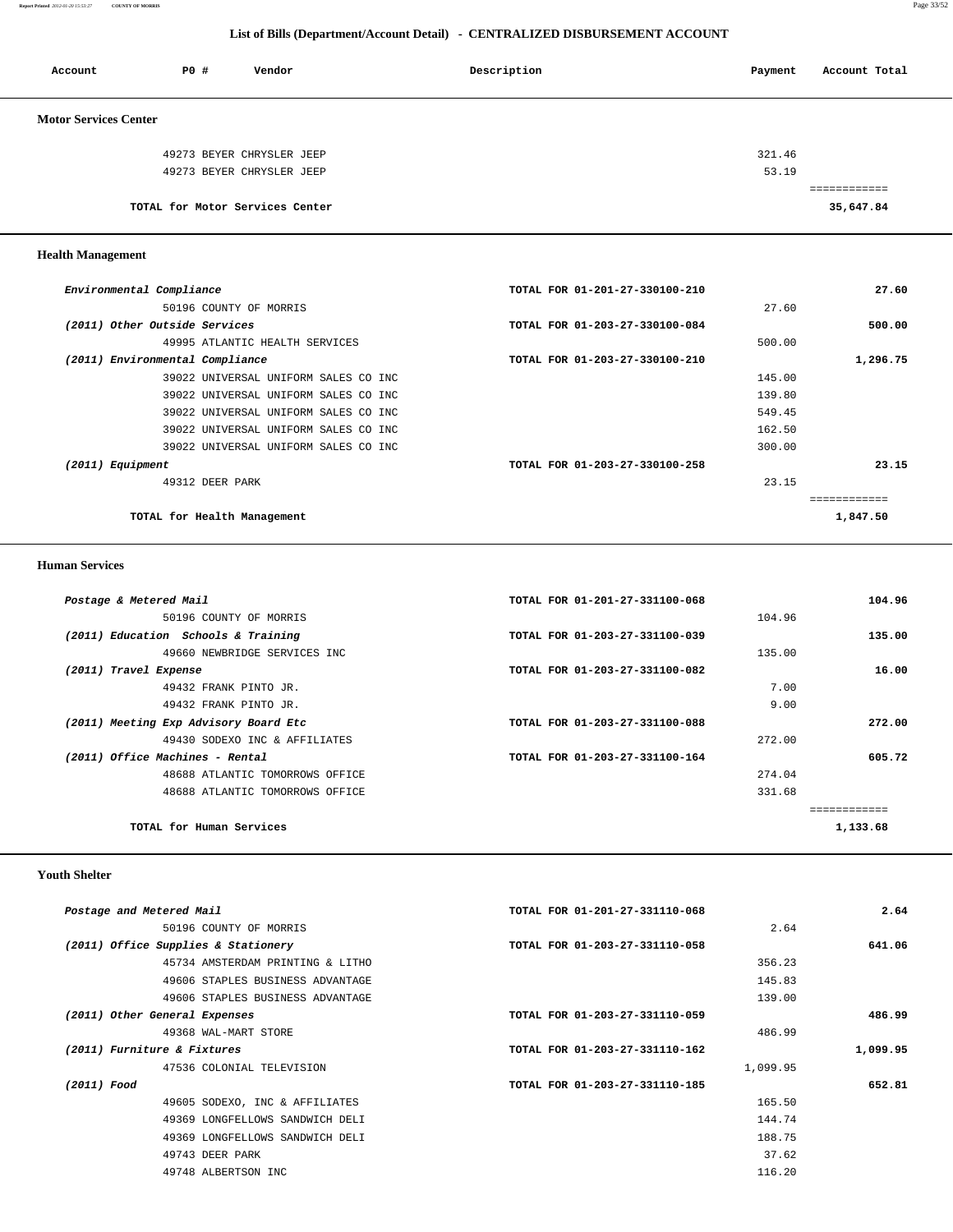#### **Report Printed** *2012-01-20 15:53:27* **COUNTY OF MORRIS** Page 34/52

| List of Bills (Department/Account Detail) - CENTRALIZED DISBURSEMENT ACCOUNT |                    |                                  |                                |         |               |
|------------------------------------------------------------------------------|--------------------|----------------------------------|--------------------------------|---------|---------------|
| Account                                                                      | PO#                | Vendor                           | Description                    | Payment | Account Total |
| <b>Youth Shelter</b>                                                         |                    |                                  |                                |         |               |
| (2011) Medical                                                               |                    |                                  | TOTAL FOR 01-203-27-331110-189 |         | 694.92        |
|                                                                              |                    | 48322 THE INSTITUTE FOR FORENSIC |                                | 325.00  |               |
|                                                                              | 48328 RESIDEX, LLC |                                  |                                | 68.80   |               |
|                                                                              | 48328 RESIDEX, LLC |                                  |                                | 8.28    |               |
|                                                                              |                    | 48339 MOORE MEDICAL LLC          |                                | 292.84  |               |
| (2011) Uniform And Accessories                                               |                    |                                  | TOTAL FOR 01-203-27-331110-202 |         | 1,038.00      |
|                                                                              |                    | 49600 MONOGRAM MADNESS           |                                | 678.00  |               |
|                                                                              |                    | 49600 MONOGRAM MADNESS           |                                | 360.00  |               |
| (2011) Janitorial Supplies                                                   |                    |                                  | TOTAL FOR 01-203-27-331110-252 |         | 1,299.96      |
|                                                                              |                    | 48325 ALLEN PAPER & SUPPLY CO    |                                | 341.87  |               |
|                                                                              |                    | 48327 ALLEN PAPER & SUPPLY CO    |                                | 958.09  |               |

 **(2011) Machinery Repairs & Parts TOTAL FOR 01-203-27-331110-262 125.00** 31990 COMPLETE SECURITY SYSTEMS 125.00

============

**TOTAL for Youth Shelter 6,041.33**

## **Office on Aging**

| Postage & Metered Mail        |                               | TOTAL FOR 01-201-27-333100-068 |        | 144.96       |
|-------------------------------|-------------------------------|--------------------------------|--------|--------------|
|                               | 50196 COUNTY OF MORRIS        |                                | 144.96 |              |
| Other Outside Services        |                               | TOTAL FOR 01-201-27-333100-084 |        | 375.00       |
|                               | 49927 CORTEX EDI, INC.        |                                | 300.00 |              |
|                               | 49927 CORTEX EDI, INC.        |                                | 75.00  |              |
| (2011) Insurance              |                               | TOTAL FOR 01-203-27-333100-048 |        | 96.00        |
|                               | 49327 OPHELIA V. CRUSE        |                                | 12.00  |              |
|                               | 49322 ANDREA BATISTONI        |                                | 12.00  |              |
|                               | 49325 LUCY CANNIZZO           |                                | 12.00  |              |
|                               | 49321 MARIANN FERREIRA        |                                | 12.00  |              |
|                               | 49330 BETH DENMEAD            |                                | 12.00  |              |
|                               | 49326 KAREN WEBSTER           |                                | 12.00  |              |
|                               | 49328 VICTORINE FUNG          |                                | 12.00  |              |
|                               | 49924 VERA BLOSSOM            |                                | 12.00  |              |
| (2011) Other General Expenses |                               | TOTAL FOR 01-203-27-333100-059 |        | 285.45       |
|                               | 49928 SODEXO INC & AFFILIATES |                                | 285.45 |              |
| (2011) Travel Expense         |                               | TOTAL FOR 01-203-27-333100-082 |        | 452.64       |
|                               | 49320 MARIA ROSARIO           |                                | 28.22  |              |
|                               | 49327 OPHELIA V. CRUSE        |                                | 16.80  |              |
|                               | 49327 OPHELIA V. CRUSE        |                                | 1.80   |              |
|                               | 49322 ANDREA BATISTONI        |                                | 91.35  |              |
|                               | 49325 LUCY CANNIZZO           |                                | 35.35  |              |
|                               | 49321 MARIANN FERREIRA        |                                | 35.00  |              |
|                               | 49324 BRIDGET CIRILLO         |                                | 31.72  |              |
|                               | 49330 BETH DENMEAD            |                                | 88.90  |              |
|                               | 49326 KAREN WEBSTER           |                                | 14.70  |              |
|                               | 49328 VICTORINE FUNG          |                                | 40.60  |              |
|                               | 49328 VICTORINE FUNG          |                                | 1.70   |              |
|                               | 49924 VERA BLOSSOM            |                                | 66.50  |              |
|                               |                               |                                |        | ============ |
|                               | TOTAL for Office on Aging     |                                |        | 1,354.05     |

 **Grant in Aid** 

| (2011) Grant in Aid GIA:MT OLIVE CC & LC | TOTAL FOR 01-203-27-342000-456 | 22,425.00 |
|------------------------------------------|--------------------------------|-----------|
| 49433 MOUNT OLIVE CHILD CARE AND         |                                | 22,425.00 |
| (2011) Grant in Aid GIA: HISPANIC AFFAIR | TOTAL FOR 01-203-27-342000-459 | 7,367.00  |
| 49530 EL PRIMER PASO                     |                                | 4,217.00  |
| 49530 EL PRIMER PASO                     |                                | 1,950.00  |
| 49530 EL PRIMER PASO                     |                                | 1,200.00  |
|                                          |                                |           |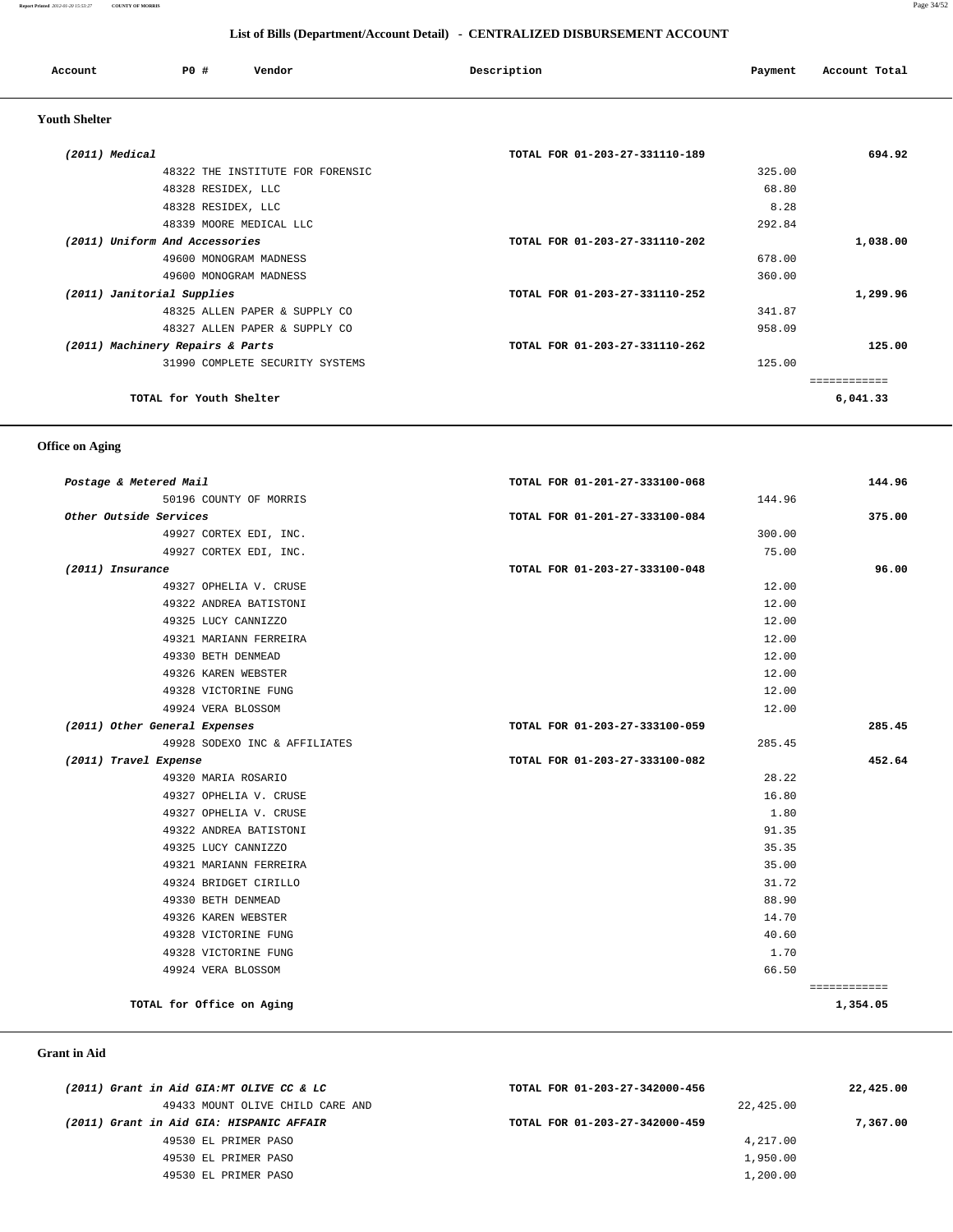**Report Printed** *2012-01-20 15:53:27* **COUNTY OF MORRIS** Page 35/52

## **List of Bills (Department/Account Detail) - CENTRALIZED DISBURSEMENT ACCOUNT**

| Account             | PO#              | Vendor                                    | Description                    | Payment  | Account Total |
|---------------------|------------------|-------------------------------------------|--------------------------------|----------|---------------|
| <b>Grant</b> in Aid |                  |                                           |                                |          |               |
|                     |                  | (2011) Grant in Aid GIA: FAMILY SERVICES  | TOTAL FOR 01-203-27-342000-462 |          | 16,197.00     |
|                     |                  | 49531 FAMILY SERVICE OF MORRIS COUNTY     |                                | 4,810.00 |               |
|                     |                  | 50062 FAMILY SERVICE OF MORRIS COUNTY     |                                | 2,106.00 |               |
|                     |                  | 50081 FAMILY SERVICE OF MORRIS COUNTY     |                                | 9,281.00 |               |
|                     |                  | (2011) Grant in Aid GIA: HOPEHOUSEOPERTNF | TOTAL FOR 01-203-27-342000-480 |          | 8,248.00      |
|                     | 48982 HOPE HOUSE |                                           |                                | 2,222.00 |               |

| 48984 HOPE HOUSE                       | 2,199.00                                    |
|----------------------------------------|---------------------------------------------|
| 49431 HOPE HOUSE                       | 1,707.00                                    |
| 49431 HOPE HOUSE                       | 589.00                                      |
| 49431 HOPE HOUSE                       | 1,531.00                                    |
| (2011) Grant in Aid GIA: VNAANJ        | 13,340.00<br>TOTAL FOR 01-203-27-342000-481 |
| 50064 VISITING NURSE ASSOC. OF         | 13,340.00                                   |
| (2011) Grant in Aid: Daytop            | TOTAL FOR 01-203-27-342000-490<br>11,512.00 |
| 49591 DAYTOP VILLAGE INC.              | 11,512.00                                   |
| (2011) Grant in Aid:Story Telling arts | TOTAL FOR 01-203-27-342000-494<br>7,483.00  |
| 49419 STORY TELLING ARTS INC           | 7,483.00                                    |
|                                        |                                             |
| TOTAL for Grant in Aid                 | 86,572.00                                   |

 **Seniors, Disabled & Veterans**

| (2011) Contracted Services - Adult Day C | TOTAL FOR 01-203-27-343100-036 | 36,627.40 |
|------------------------------------------|--------------------------------|-----------|
| 48981 FAMILY SERVICE OF MORRIS COUNTY    | 18,088.60                      |           |
| 50071 FAMILY SERVICE OF MORRIS COUNTY    | 18,538.80                      |           |
| (2011) Travel Expense                    | TOTAL FOR 01-203-27-343100-082 | 37.80     |
| 49323 JURGENSEN CHARLES                  | 37.80                          |           |
|                                          |                                |           |
| TOTAL for Seniors, Disabled & Veterans   |                                | 36,665.20 |
|                                          |                                |           |

## **County Board of Social Service**

| 2,181.68   | TOTAL FOR 01-201-27-345100-146 |                                      | Telephone                          |
|------------|--------------------------------|--------------------------------------|------------------------------------|
|            | 775.41                         | 49886 VERIZON                        |                                    |
|            | 647.42                         | 49900 VERIZON                        |                                    |
|            | 758.85                         | 49899 VERIZON                        |                                    |
| 139,234.62 | TOTAL FOR 01-201-27-345100-329 |                                      | Hospital Insurance Premiums        |
|            | 3,892.34                       | 49904 HORIZON BLUE CROSS BLUE SHIELD |                                    |
|            | 6,623.36                       | 49904 HORIZON BLUE CROSS BLUE SHIELD |                                    |
|            | 95,801.54                      | 49904 HORIZON BLUE CROSS BLUE SHIELD |                                    |
|            | 16, 471.20                     | 49904 HORIZON BLUE CROSS BLUE SHIELD |                                    |
|            | 11,690.25                      | 49904 HORIZON BLUE CROSS BLUE SHIELD |                                    |
|            | 4,755.93                       | 49905 HORIZON BLUE CROSS BLUE SHIELD |                                    |
| 12,306.93  | TOTAL FOR 01-203-27-345100-059 |                                      | (2011) Other General Expenses      |
|            | 189.17                         | 49771 DEER PARK                      |                                    |
|            | 12,088.56                      | 48758 DELL MARKETING L.P.            |                                    |
|            | 20.40                          | 48758 DELL MARKETING L.P.            |                                    |
|            | 8.80                           | 49949 C.C. CORPORATE STORAGE         |                                    |
| 132.00     | TOTAL FOR 01-203-27-345100-070 |                                      | (2011) Publication & Subscriptions |
|            | 132.00                         | 45658 LEXIS NEXIS/MATHEW BENDER      |                                    |
| 2,061.97   | TOTAL FOR 01-203-27-345100-146 |                                      | (2011) Telephone                   |
|            | 114.80                         | 49886 VERIZON                        |                                    |
|            | 896.50                         | 49900 VERIZON                        |                                    |
|            | 1,050.67                       | 49899 VERIZON                        |                                    |
| 369.09     | TOTAL FOR 01-203-27-345100-257 |                                      | $(2011)$ Rental - Other            |
|            | 369.09                         | 50116 C.C. CORPORATE STORAGE         |                                    |
| 12,673.06  | TOTAL FOR 01-203-27-345100-325 |                                      | (2011) Special Services            |
|            | 1,608.00                       | 49773 JOHNSON & JOHNSON, ESQS        |                                    |
|            | 34.74                          | 49773 JOHNSON & JOHNSON, ESQS        |                                    |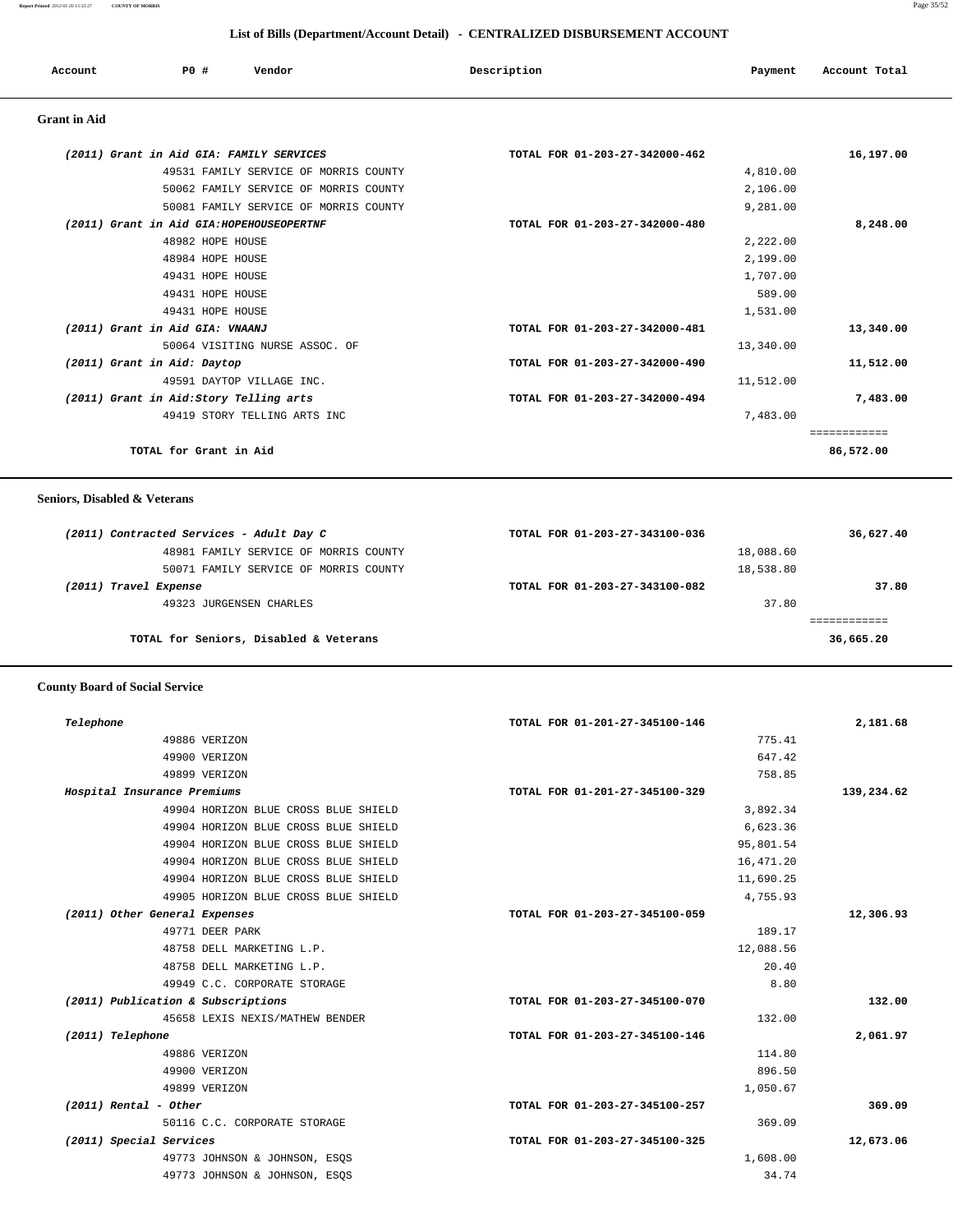| Report Printed 2012-01-20 15:53:27<br><b>COUNTY OF MORRIS</b> |                                    |                                                              |                                                                              |                  | Page 36/52    |
|---------------------------------------------------------------|------------------------------------|--------------------------------------------------------------|------------------------------------------------------------------------------|------------------|---------------|
|                                                               |                                    |                                                              |                                                                              |                  |               |
|                                                               |                                    |                                                              | List of Bills (Department/Account Detail) - CENTRALIZED DISBURSEMENT ACCOUNT |                  |               |
|                                                               | <b>PO #</b>                        |                                                              |                                                                              |                  |               |
| Account                                                       |                                    | Vendor                                                       | Description                                                                  | Payment          | Account Total |
|                                                               |                                    |                                                              |                                                                              |                  |               |
| <b>County Board of Social Service</b>                         |                                    |                                                              |                                                                              |                  |               |
|                                                               |                                    |                                                              |                                                                              |                  |               |
|                                                               |                                    | 48761 UNITRONIX DATA SYSTEMS INC                             |                                                                              | 4,765.89         |               |
|                                                               |                                    | 48760 EXPRESS SERVICES, INC.                                 |                                                                              | 421.47           |               |
|                                                               |                                    | 48760 EXPRESS SERVICES, INC.                                 |                                                                              | 381.33           |               |
|                                                               |                                    | 48760 EXPRESS SERVICES, INC.                                 |                                                                              | 421.47           |               |
|                                                               |                                    | 48760 EXPRESS SERVICES, INC.                                 |                                                                              | 265.93           |               |
|                                                               |                                    | 48760 EXPRESS SERVICES, INC.                                 |                                                                              | 421.47           |               |
|                                                               |                                    | 48760 EXPRESS SERVICES, INC.                                 |                                                                              | 401.40<br>421.47 |               |
|                                                               |                                    | 48760 EXPRESS SERVICES, INC.<br>48760 EXPRESS SERVICES, INC. |                                                                              | 421.47           |               |
|                                                               |                                    | 50017 JOHNSON & JOHNSON, ESQS                                |                                                                              | 2,688.00         |               |
|                                                               |                                    | 50017 JOHNSON & JOHNSON, ESQS                                |                                                                              | 420.42           |               |
|                                                               | (2011) Hospital Insurance Premiums |                                                              | TOTAL FOR 01-203-27-345100-329                                               |                  | 7,146.86      |
|                                                               |                                    | 49825 HORIZON BLUE CROSS BLUE SHIELD                         |                                                                              | 7,146.86         |               |
| (2011) Mileage                                                |                                    |                                                              | TOTAL FOR 01-203-27-345100-332                                               |                  | 1,041.95      |
|                                                               |                                    | 49785 ANSUYA JANSANI                                         |                                                                              | 32.90            |               |
|                                                               |                                    | 49784 CHRISTINE HELLYER                                      |                                                                              | 3.85             |               |
|                                                               |                                    | 49782 LOURDES DEGUZMAN                                       |                                                                              | 10.50            |               |
|                                                               | 50038 SUSAN SMITH                  |                                                              |                                                                              | 33.25            |               |
|                                                               | 49839 EZRA BUCHWALD                |                                                              |                                                                              | 32.20            |               |
|                                                               |                                    | 49840 LINDA CSENGETO                                         |                                                                              | 96.60            |               |
|                                                               | 49776 AMY ARCHER                   |                                                              |                                                                              | 78.40            |               |
|                                                               |                                    | 49775 EDILMA ACEVEDO                                         |                                                                              | 66.50            |               |
|                                                               | 49778 SHARI BOEHM                  |                                                              |                                                                              | 23.80            |               |
|                                                               |                                    | 49779 MICHIYO BRAGDON                                        |                                                                              | 1.75             |               |
|                                                               |                                    | 49786 BARBARA KENNEDY                                        |                                                                              | 59.50            |               |
|                                                               |                                    | 49788 APRIL MCDANIEL                                         |                                                                              | 4.90             |               |
|                                                               | 49790 DIPALI PATEL                 |                                                              |                                                                              | 36.40            |               |
|                                                               | 49792 KAREN REMUS                  |                                                              |                                                                              | 38.50            |               |
|                                                               | 49796 JERRY THIEL                  | 49795 USHA THENAPPAN                                         |                                                                              | 13.65<br>49.70   |               |
|                                                               |                                    | 49798 LUZ ELENA URREGO                                       |                                                                              | 15.05            |               |
|                                                               | 49800 JEANNE YOUNG                 |                                                              |                                                                              | 8.40             |               |
|                                                               | 49823 DICK HAGEY                   |                                                              |                                                                              | 53.90            |               |
|                                                               |                                    | 49824 JESSICA REYMUNDO                                       |                                                                              | 26.95            |               |
|                                                               | 49922 LAURIE PALMA                 |                                                              |                                                                              | 137.55           |               |
|                                                               |                                    | 49923 GUADALUPE PARAMO                                       |                                                                              | 28.00            |               |
|                                                               |                                    | 49888 PRISCILLA COLVIN                                       |                                                                              | 36.40            |               |
|                                                               | 49887 LAUREN BURD                  |                                                              |                                                                              | 21.00            |               |
|                                                               | 49890 SHAU-YING LIU                |                                                              |                                                                              | 73.85            |               |
|                                                               | 49891 AMPAI STEBER                 |                                                              |                                                                              | 31.50            |               |
|                                                               | 49892 JOAN BRUSEO                  |                                                              |                                                                              | 7.00             |               |
|                                                               |                                    | 49829 JAYSHREE TRIVEDI                                       |                                                                              | 12.60            |               |
|                                                               |                                    | 49830 SUZANNE VOGLER                                         |                                                                              | 4.90             |               |
|                                                               | 49831 NANCY WALTER                 |                                                              |                                                                              | 2.45             |               |
|                                                               | (2011) Other Allowances            |                                                              | TOTAL FOR 01-203-27-345100-333                                               |                  | 1,979.00      |
|                                                               | 49893 JOANNE YOUNG                 |                                                              |                                                                              | 36.00            |               |
|                                                               | 49907 LORI GRISALES                |                                                              |                                                                              | 36.00            |               |
|                                                               |                                    | 49906 CARLOTA MANJARRES                                      |                                                                              | 36.00            |               |
|                                                               |                                    | 49821 CHARLES F. ROUFAEAL                                    |                                                                              | 36.00            |               |
|                                                               |                                    | 49799 SHARON WINSTON                                         |                                                                              | 36.00            |               |
|                                                               | 49794 ILA TALWAR                   | 49797 JESSYKA THURDEKOOS                                     |                                                                              | 36.00<br>45.00   |               |
|                                                               | 49793 BEENA P. SHAH                |                                                              |                                                                              | 36.00            |               |
|                                                               | 49791 JULIO PORRAO                 |                                                              |                                                                              | 36.00            |               |
|                                                               |                                    |                                                              |                                                                              |                  |               |

 49789 SUDESH MEHTA 36.00 49787 SUBHAG KUMAR 24.00 49785 ANSUYA JANSANI 36.00 49784 CHRISTINE HELLYER 45.00 49783 DALA EKENEZAR 72.00 49782 LOURDES DEGUZMAN 36.00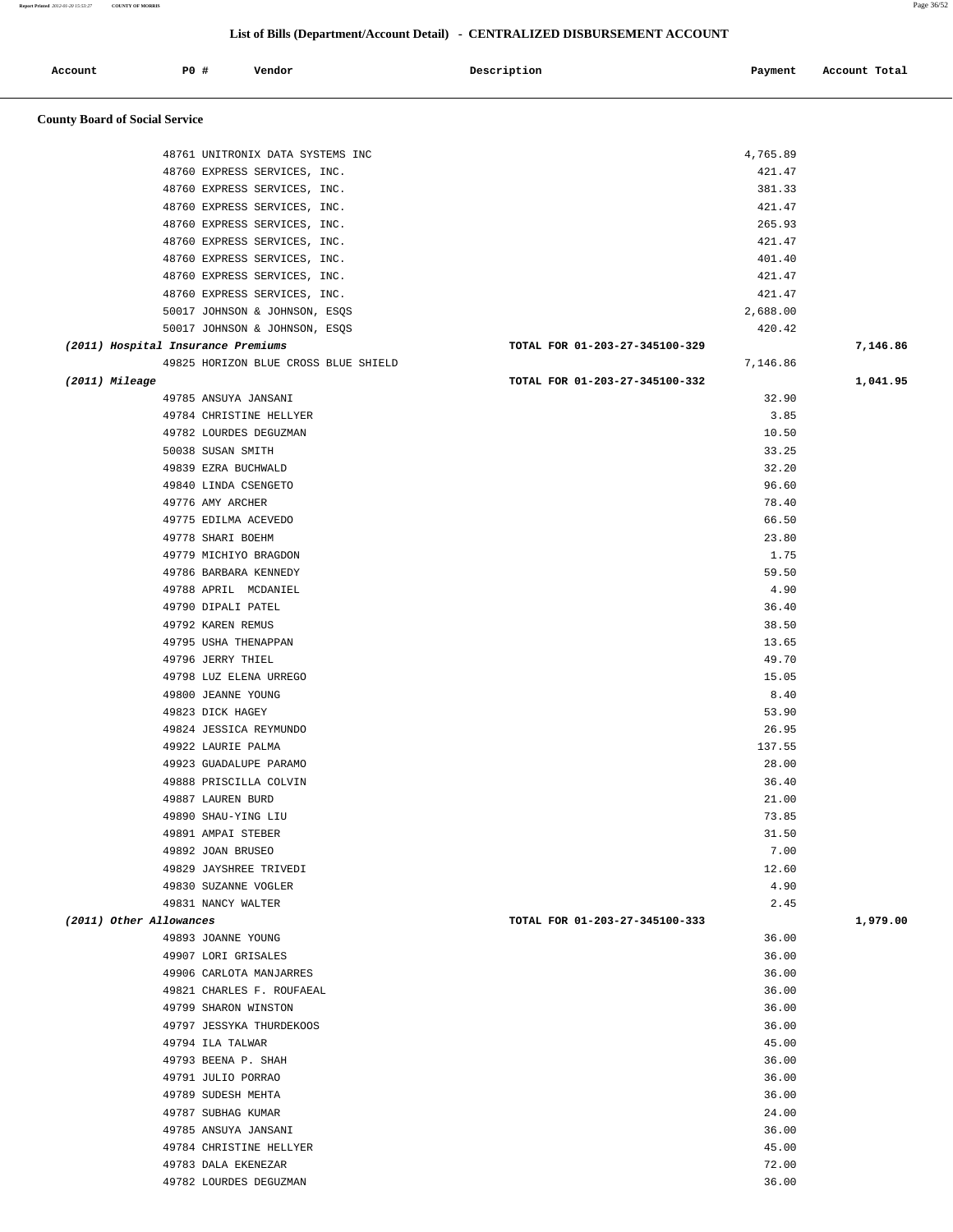| Account | <b>PO#</b> | Vendor | Description | Payment | Account Total |
|---------|------------|--------|-------------|---------|---------------|
|         |            |        |             |         |               |

# **County Board of Social Service**

| 49781 LUCY D'ANNA                  |                                | 36.00  |          |
|------------------------------------|--------------------------------|--------|----------|
| 49780 JULIE CICCHETTI              |                                | 36.00  |          |
| 49772 DIANA BICZAK                 |                                | 36.00  |          |
| 49774 SYLVIA ACEITUNO              |                                | 36.00  |          |
| 50038 SUSAN SMITH                  |                                | 45.00  |          |
| 50041 SIBGATH KHAN                 |                                | 36.00  |          |
| 49987 SUSAN KLEIN                  |                                | 36.00  |          |
| 50015 DAVID VEYSMAN                |                                | 36.00  |          |
| 49839 EZRA BUCHWALD                |                                | 144.00 |          |
| 49840 LINDA CSENGETO               |                                | 36.00  |          |
| 49840 LINDA CSENGETO               |                                | 25.25  |          |
| 49776 AMY ARCHER                   |                                | 36.00  |          |
| 49776 AMY ARCHER                   |                                | 4.00   |          |
| 49775 EDILMA ACEVEDO               |                                | 36.00  |          |
| 49778 SHARI BOEHM                  |                                | 36.00  |          |
| 49779 MICHIYO BRAGDON              |                                | 36.00  |          |
| 49786 BARBARA KENNEDY              |                                | 36.00  |          |
| 49788 APRIL MCDANIEL               |                                | 45.00  |          |
| 49790 DIPALI PATEL                 |                                | 36.00  |          |
| 49792 KAREN REMUS                  |                                | 36.00  |          |
| 49795 USHA THENAPPAN               |                                | 36.00  |          |
| 49796 JERRY THIEL                  |                                | 36.00  |          |
| 49798 LUZ ELENA URREGO             |                                | 36.00  |          |
| 49800 JEANNE YOUNG                 |                                | 45.00  |          |
| 49823 DICK HAGEY                   |                                | 36.00  |          |
| 49824 JESSICA REYMUNDO             |                                | 36.00  |          |
| 49888 PRISCILLA COLVIN             |                                | 36.00  |          |
| 49887 LAUREN BURD                  |                                | 45.00  |          |
| 49887 LAUREN BURD                  |                                | 6.50   |          |
| 49889 DENES HEIDINGER              |                                | 45.00  |          |
| 49890 SHAU-YING LIU                |                                | 36.00  |          |
| 49891 AMPAI STEBER                 |                                | 36.00  |          |
| 49892 JOAN BRUSEO                  |                                | 36.00  |          |
| 49892 JOAN BRUSEO                  |                                | 2.25   |          |
| 49829 JAYSHREE TRIVEDI             |                                | 45.00  |          |
| 49830 SUZANNE VOGLER               |                                | 45.00  |          |
| 49831 NANCY WALTER                 |                                | 36.00  |          |
| (2011) Health Related Services     | TOTAL FOR 01-203-27-345100-338 |        | 3,507.68 |
| 49804 MOLNAR PHARMACY              |                                | 179.57 |          |
| 49804 MOLNAR PHARMACY              |                                | 239.71 |          |
| 49804 MOLNAR PHARMACY              |                                | 376.08 |          |
| 49804 MOLNAR PHARMACY              |                                | 53.78  |          |
| 49804 MOLNAR PHARMACY              |                                | 614.85 |          |
| 49804 MOLNAR PHARMACY              |                                | 17.89  |          |
| 49804 MOLNAR PHARMACY              |                                | 382.02 |          |
| 49804 MOLNAR PHARMACY              |                                | 494.86 |          |
| 49804 MOLNAR PHARMACY              |                                | 338.77 |          |
| 49804 MOLNAR PHARMACY              |                                | 13.56  |          |
| 49802 GOODALE SURGICAL SUPPLY      |                                | 20.98  |          |
| 49802 GOODALE SURGICAL SUPPLY      |                                | 333.98 |          |
| 49803 MOLNAR PHARMACY              |                                | 30.37  |          |
| 49803 MOLNAR PHARMACY              |                                | 58.81  |          |
| 49826 MOLNAR PHARMACY              |                                | 93.99  |          |
| 49826 MOLNAR PHARMACY              |                                | 207.56 |          |
| 49826 MOLNAR PHARMACY              |                                | 8.48   |          |
| 50018 MOLNAR PHARMACY              |                                | 42.42  |          |
| (2011) Transportation Services     | TOTAL FOR 01-203-27-345100-340 |        | 599.16   |
| 49801 CITY LIMO AND TAXI, INC.     |                                | 54.60  |          |
| 49805 NJ TAXI & BLACK CAR SERVICES |                                | 58.79  |          |
| 49805 NJ TAXI & BLACK CAR SERVICES |                                | 58.79  |          |
|                                    |                                |        |          |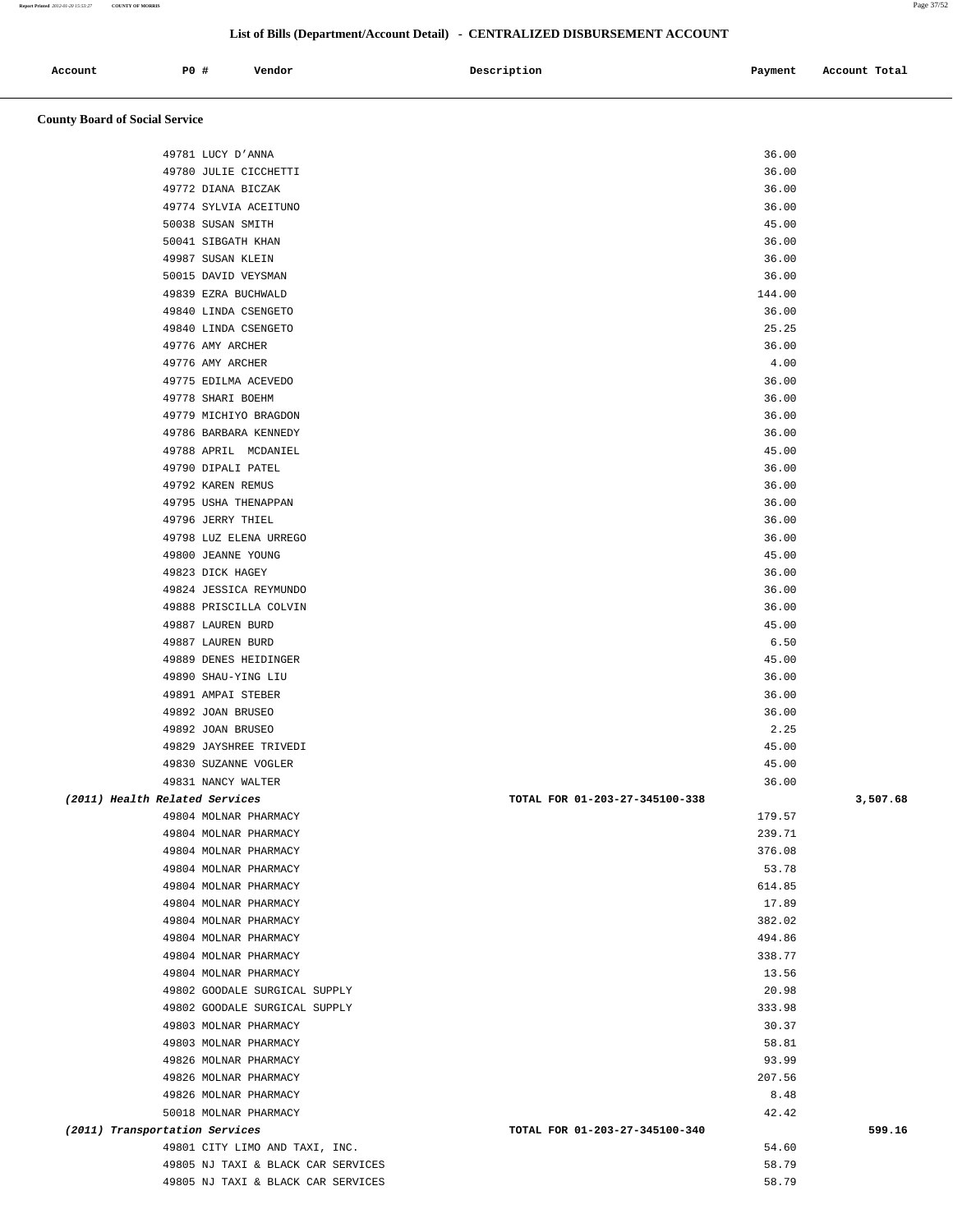**Report Printed** *2012-01-20 15:53:27* **COUNTY OF MORRIS** Page 38/52

## **List of Bills (Department/Account Detail) - CENTRALIZED DISBURSEMENT ACCOUNT**

| Account                               | P0 # | Vendor                                   | Description                    | Payment | Account Total              |
|---------------------------------------|------|------------------------------------------|--------------------------------|---------|----------------------------|
| <b>County Board of Social Service</b> |      |                                          |                                |         |                            |
|                                       |      | 49805 NJ TAXI & BLACK CAR SERVICES       |                                | 58.79   |                            |
|                                       |      | 49805 NJ TAXI & BLACK CAR SERVICES       |                                | 109.96  |                            |
|                                       |      | 49805 NJ TAXI & BLACK CAR SERVICES       |                                | 51.41   |                            |
|                                       |      | 49805 NJ TAXI & BLACK CAR SERVICES       |                                | 109.48  |                            |
|                                       |      | 49827 NJ TAXI & BLACK CAR SERVICES       |                                | 97.34   |                            |
| (2011) Emergency Assistance           |      |                                          | TOTAL FOR 01-203-27-345100-365 |         | 780.00                     |
|                                       |      | 49806 PARSIPPANY INN                     |                                | 150.00  |                            |
|                                       |      | 49806 PARSIPPANY INN                     |                                | 50.00   |                            |
|                                       |      | 49806 PARSIPPANY INN                     |                                | 50.00   |                            |
|                                       |      | 49806 PARSIPPANY INN                     |                                | 180.00  |                            |
|                                       |      | 49828 PARSIPPANY INN                     |                                | 350.00  |                            |
|                                       |      | TOTAL for County Board of Social Service |                                |         | ============<br>184,014.00 |

## **MV:Administration**

| Outside Salaries & Wages              | TOTAL FOR 01-201-27-350100-016 | 30,762.28 |
|---------------------------------------|--------------------------------|-----------|
| 50083 BARKEL FLEMMING                 | 2,350.18                       |           |
| 50084 CHARLES NADARAJAH               | 1,680.00                       |           |
| 50085 CHRISNADINE FRANCOIS            | 2,701.16                       |           |
| 50086 DANILO LAPID                    | 1,398.25                       |           |
| 50088 EVELYN TOLENTINO                | 2,368.80                       |           |
| 50089 GEORGINA GRAY-HORSLEY           | 445.76                         |           |
| 50090 ILLIENE CHARLES, RN             | 840.00                         |           |
| 50091 JEDDIE A GARCIA                 | 559.30                         |           |
| 50092 JOYCE REED                      | 1,561.28                       |           |
| 50093 LISA RUCK                       | 1,312.64                       |           |
| 50094 LOREEN RAFISURA                 | 560.00                         |           |
| 50095 LOUISE R. MACCHIA               | 1,120.00                       |           |
| 50096 MA. LIZA IMPERIAL               | 3,137.05                       |           |
| 50097 MADUKWE IMO IBOKO, RN           | 2,493.75                       |           |
| 50098 MARIA CAMPOS                    | 700.00                         |           |
| 50099 MARTHA YAGHI                    | 839.30                         |           |
| 50100 MARY JANE M. ARCINAS            | 280.00                         |           |
| 50101 MELOJANE CELESTINO              | 840.00                         |           |
| 50102 NICASIA SANTOS                  | 1,120.00                       |           |
| 50104 ROSE DUMAPIT                    | 2,468.38                       |           |
| 50105 VIVIAN BLANDURA                 | 1,426.43                       |           |
| 50087 EDITHA MARQUEZ                  | 560.00                         |           |
| Postage & Metered Mail                | TOTAL FOR 01-201-27-350100-068 | 205.85    |
| 50196 COUNTY OF MORRIS                | 205.85                         |           |
| Gas Purchases                         | TOTAL FOR 01-201-27-350100-140 | 683.87    |
| 50209 ALLIED OIL                      | 683.87                         |           |
| (2011) Outside Salaries & Wages       | TOTAL FOR 01-203-27-350100-016 | 17,356.61 |
| 49846 BARON HR HEALTHCARE LLC         | 3,256.07                       |           |
| 49845 BARON HR HEALTHCARE LLC         | 1,756.30                       |           |
| 49845 BARON HR HEALTHCARE LLC         | 3,455.02                       |           |
| 49868 SOCIAL WORK PRN, INC.           | 894.38                         |           |
| 49855 TELESEARCH INC                  | 1,616.16                       |           |
| 49857 TELESEARCH INC                  | 1,943.24                       |           |
| 49856 TELESEARCH INC                  | 1,943.24                       |           |
| 48290 TELESEARCH INC                  | 1,635.40                       |           |
| 50090 ILLIENE CHARLES, RN             | 856.80                         |           |
| (2011) Contracted Services            | TOTAL FOR 01-203-27-350100-036 | 42,000.00 |
| 49919 FAMILY SERVICE OF MORRIS COUNTY | 21,000.00                      |           |
| 49911 FAMILY SERVICE OF MORRIS COUNTY | 21,000.00                      |           |
| (2011) General Stores                 | TOTAL FOR 01-203-27-350100-046 | 198.60    |
| 49859 LOVEYS PIZZA & GRILL            | 198.60                         |           |
| (2011) Safety Items                   | TOTAL FOR 01-203-27-350100-266 | 34,198.66 |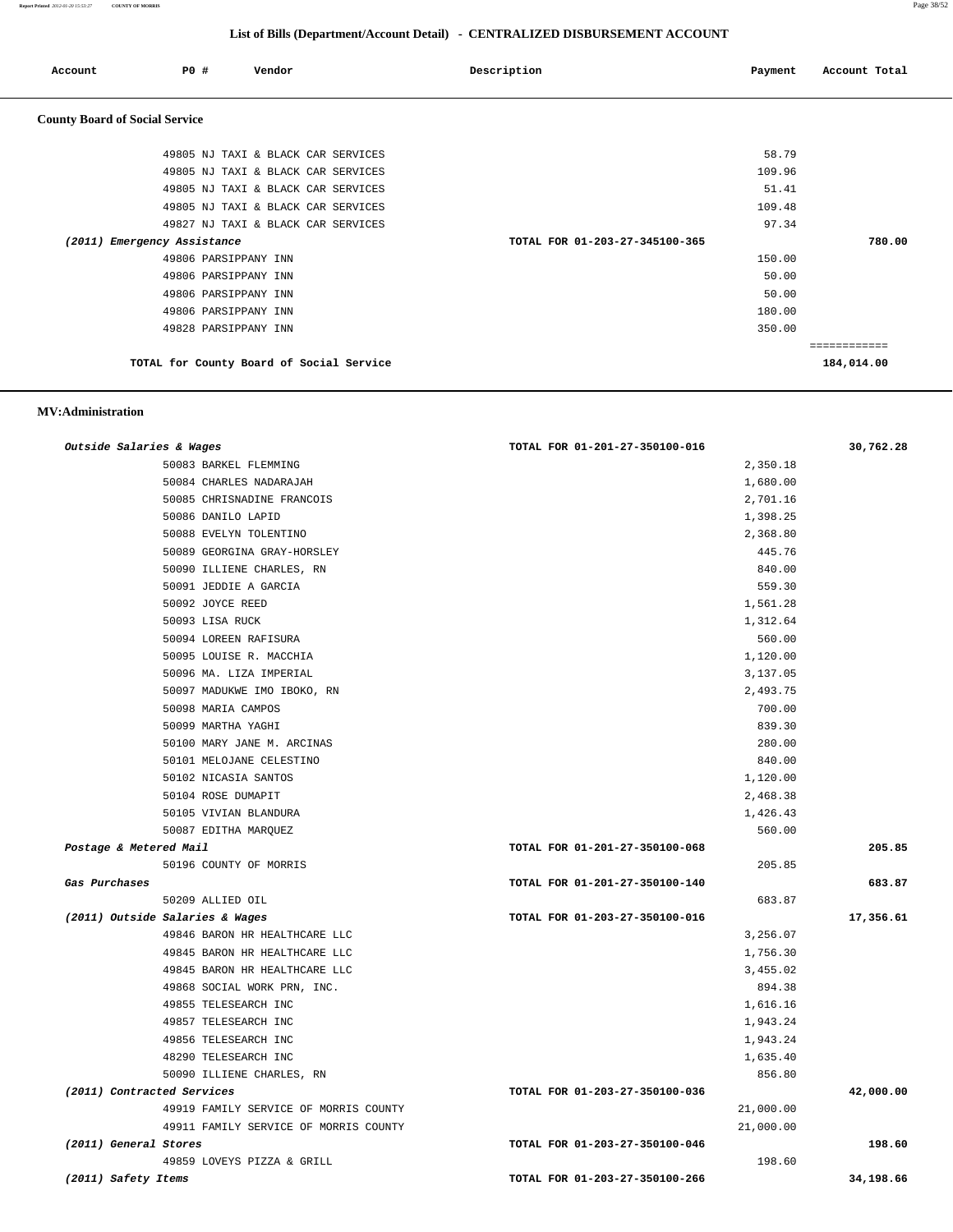#### **Report Printed** *2012-01-20 15:53:27* **COUNTY OF MORRIS** Page 39/52

# **List of Bills (Department/Account Detail) - CENTRALIZED DISBURSEMENT ACCOUNT**

|                          |     |                                      | $\frac{1}{2}$ |          |               |
|--------------------------|-----|--------------------------------------|---------------|----------|---------------|
| Account                  | PO# | Vendor                               | Description   | Payment  | Account Total |
| <b>MV:Administration</b> |     |                                      |               |          |               |
|                          |     | 49898 KURT'S LOCKSMITH SERVICE, LLC  |               | 156.50   |               |
|                          |     | 49898 KURT'S LOCKSMITH SERVICE, LLC  |               | 182.50   |               |
|                          |     | 49898 KURT'S LOCKSMITH SERVICE, LLC  |               | 1,241.00 |               |
|                          |     | 49898 KURT'S LOCKSMITH SERVICE, LLC  |               | 328.50   |               |
|                          |     | 49898 KURT'S LOCKSMITH SERVICE, LLC  |               | 217.50   |               |
|                          |     | 49898 KURT'S LOCKSMITH SERVICE, LLC  |               | 104.00   |               |
|                          |     | 49898 KURT'S LOCKSMITH SERVICE, LLC  |               | 108.16   |               |
|                          |     | 49897 U.S. SECURITY ASSOCIATES, INC. |               | 5,082.21 |               |
|                          |     | 49897 U.S. SECURITY ASSOCIATES, INC. |               | 5,829.79 |               |
|                          |     | 49897 U.S. SECURITY ASSOCIATES, INC. |               | 4,940.59 |               |
|                          |     | 49897 U.S. SECURITY ASSOCIATES, INC. |               | 5,398.16 |               |
|                          |     | 49897 U.S. SECURITY ASSOCIATES, INC. |               | 5,053.18 |               |
|                          |     | 49897 U.S. SECURITY ASSOCIATES, INC. |               | 5,556.57 |               |
|                          |     |                                      |               |          | ------------  |
|                          |     | TOTAL for MV:Administration          |               |          | 125,405.87    |

## **MV:Building Services**

| (2011) Equipment Service Agreements | TOTAL FOR 01-203-27-350110-044 | 4,320.00  |
|-------------------------------------|--------------------------------|-----------|
| 48330 MILLER & CHITTY CO INC        | 4,320.00                       |           |
| (2011) Electricity                  | TOTAL FOR 01-203-27-350110-137 | 40,720.10 |
| 49841 JERSEY CENTRAL POWER & LIGHT  | 40,720.10                      |           |
| (2011) Natural Gas                  | TOTAL FOR 01-203-27-350110-141 | 54,563.77 |
| 49842 PSE&G CO                      | 1,498.45                       |           |
| 49843 PSE&G CO                      | 16,297.03                      |           |
| 49878 WOODRUFF ENERGY               | 33, 234. 29                    |           |
| 49878 WOODRUFF ENERGY               | 3,534.00                       |           |
| (2011) Rubbish & Trash Removal      | TOTAL FOR 01-203-27-350110-143 | 233.28    |
| 49949 C.C. CORPORATE STORAGE        | 233.28                         |           |
| (2011) Solid Waste Cost             | TOTAL FOR 01-203-27-350110-145 | 1,696.81  |
| 48350 MC MUA TRANSFER STATION       | 320.59                         |           |
| 47408 STERICYCLE INC.               | 1,376.22                       |           |
| $(2011)$ Water                      | TOTAL FOR 01-203-27-350110-147 | 5,991.66  |
| 49853 SOUTHEAST MORRIS COUNTY       | 328.00                         |           |
| 49851 SOUTHEAST MORRIS COUNTY       | 210.00                         |           |
| 49852 SOUTHEAST MORRIS COUNTY       | 352.00                         |           |
| 49866 SOUTHEAST MORRIS COUNTY       | 5,101.66                       |           |
| (2011) Plant Operation              | TOTAL FOR 01-203-27-350110-204 | 6,757.94  |
| 49833 DIRECT SUPPLY INC             | 404.93                         |           |
| 49874 TRI-COUNTY SEWER & DRAIN      | 955.00                         |           |
| 47356 ALLMARK DOOR COMPANY, LLC     | 1,471.00                       |           |
| 47356 ALLMARK DOOR COMPANY, LLC     | 960.00                         |           |
| 48300 BAYWAY LUMBER                 | 183.92                         |           |
| 48348 GRAINGER                      | 156.52                         |           |
| 48348 GRAINGER                      | 150.00                         |           |
| 48348 GRAINGER                      | 236.13                         |           |
| 48348 GRAINGER                      | 96.72                          |           |
| 48348 GRAINGER                      | 75.50                          |           |
| 48349 JOHNSTONE SUPPLY              | 84.89                          |           |
| 48349 JOHNSTONE SUPPLY              | 20.68                          |           |
| 48331 MORRISTOWN LUMBER &           | 54.58                          |           |
| 48331 MORRISTOWN LUMBER &           | 119.24                         |           |
| 48331 MORRISTOWN LUMBER &           | 193.47                         |           |
| 48336 SHERWIN WILLIAMS              | 151.92                         |           |
| 47407 SHERWIN WILLIAMS              | 99.27                          |           |
| 48335 TURTLE & HUGHES, INC          | 1,064.70                       |           |
| 48335 TURTLE & HUGHES, INC          | 339.32                         |           |
| 48335 TURTLE & HUGHES, INC          | 279.47                         |           |
| 48335 TURTLE & HUGHES, INC          | $-339.32$                      |           |
|                                     |                                |           |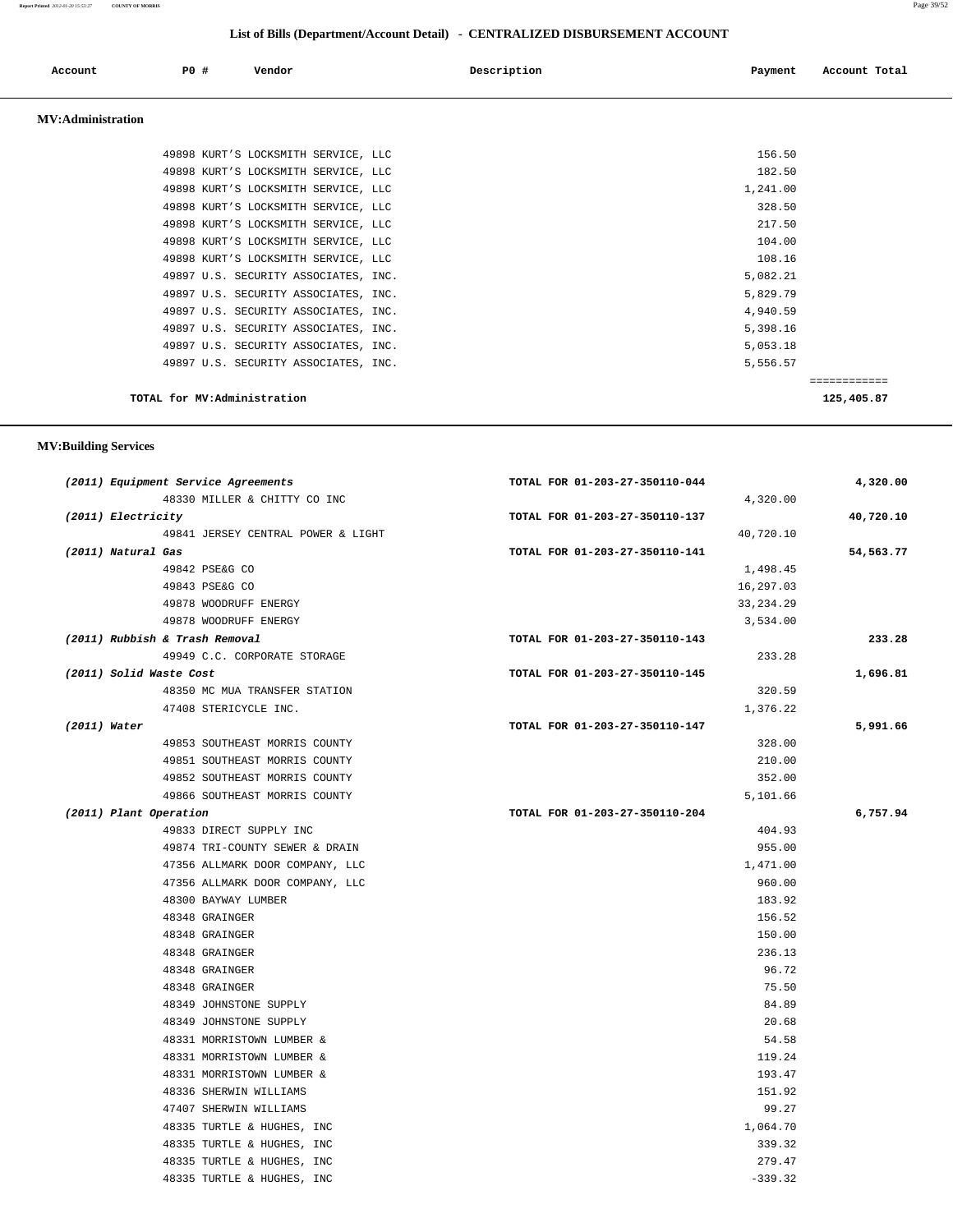| Account                     | PO#                        | Vendor                     | Description                    | Payment | Account Total |  |
|-----------------------------|----------------------------|----------------------------|--------------------------------|---------|---------------|--|
| <b>MV:Building Services</b> |                            |                            |                                |         |               |  |
|                             | (2011) Chemicals & Sprays  |                            | TOTAL FOR 01-203-27-350110-225 |         | 1,714.38      |  |
|                             |                            | 48297 ALL CLEAN JANITORIAL |                                | 554.54  |               |  |
|                             |                            | 47352 ALL CLEAN JANITORIAL |                                | 325.30  |               |  |
|                             |                            | 47352 ALL CLEAN JANITORIAL |                                | 329.70  |               |  |
|                             |                            | 47352 ALL CLEAN JANITORIAL |                                | 280.00  |               |  |
|                             |                            | 47352 ALL CLEAN JANITORIAL |                                | 224.84  |               |  |
|                             | (2011) Janitorial Supplies |                            | TOTAL FOR 01-203-27-350110-252 |         | 1,834.70      |  |
|                             |                            | 48297 ALL CLEAN JANITORIAL |                                | 358.00  |               |  |
|                             |                            | 47352 ALL CLEAN JANITORIAL |                                | 87.50   |               |  |
|                             |                            | 47352 ALL CLEAN JANITORIAL |                                | 52.50   |               |  |

 47352 ALL CLEAN JANITORIAL 42.50 47352 ALL CLEAN JANITORIAL 49.20 47398 PABCO INDUSTRIES, LLC 475.00 47398 PABCO INDUSTRIES, LLC 420.00 47398 PABCO INDUSTRIES, LLC 350.00  **(2011) Machinery Repairs & Parts TOTAL FOR 01-203-27-350110-262 5,979.17**

| <b>MV:Dietary</b> |                                 |          |            |
|-------------------|---------------------------------|----------|------------|
|                   | TOTAL for MV: Building Services |          | 123,811.81 |
|                   |                                 |          |            |
|                   | 47420 WHITE AND SHAUGER INC     | 177.92   |            |
|                   | 48344 J.A. SEXAUER              | 832.83   |            |
|                   | 48344 J.A. SEXAUER              | 612.75   |            |
|                   | 49867 SCALES INDUSTRIAL         | 1,630.91 |            |
|                   | 49867 SCALES INDUSTRIAL         | 1,446.56 |            |
|                   | 49863 FOLEY MACHINERY, INC.     | 1,278.20 |            |

| (2011) Food                      | TOTAL FOR 01-203-27-350115-185 | 8,355.82     |
|----------------------------------|--------------------------------|--------------|
| 48338 STATE OF NJ                | 3,605.34                       |              |
| 48338 STATE OF NJ                | 427.18                         |              |
| 48338 STATE OF NJ                | 989.61                         |              |
| 48340 STATE OF NJ                | 80.43                          |              |
| 48340 STATE OF NJ                | 500.66                         |              |
| 48340 STATE OF NJ                | 778.68                         |              |
| 48340 STATE OF NJ                | 1,973.92                       |              |
| (2011) Machinery Repairs & Parts | TOTAL FOR 01-203-27-350115-262 | 7,960.74     |
| 49869 ACME AMERICAN REPAIRS INC. | 2,393.00                       |              |
| 49869 ACME AMERICAN REPAIRS INC. | 2,065.00                       |              |
| 49870 ACME AMERICAN REPAIRS INC. | 785.00                         |              |
| 49870 ACME AMERICAN REPAIRS INC. | 785.00                         |              |
| 49870 ACME AMERICAN REPAIRS INC. | 455.60                         |              |
| 49870 ACME AMERICAN REPAIRS INC. | 182.76                         |              |
| 49870 ACME AMERICAN REPAIRS INC. | 1,294.38                       |              |
|                                  |                                | ------------ |
| TOTAL for MV: Dietary            |                                | 16,316.56    |

## **MV:Laundry**

| 172,514.40 | TOTAL FOR 01-203-27-350125-036 | (2011) Contracted Services          |
|------------|--------------------------------|-------------------------------------|
|            | 83,830.71                      | 49894 SODEXO INC & AFFILIATES       |
|            | 88,683.69                      | 49894 SODEXO INC & AFFILIATES       |
| 1,104.37   | TOTAL FOR 01-203-27-350125-046 | (2011) General Stores               |
|            | 149.63                         | 49858 GULF SOUTH MEDICAL SUPPLY INC |
|            | 95.19                          | 49858 GULF SOUTH MEDICAL SUPPLY INC |
|            | 859.55                         | 49865 LABEL TAPE SYSTEMS            |
| 13,191.10  | TOTAL FOR 01-203-27-350125-182 | (2011) Diapers                      |
|            | 11,711.10                      | 49849 EMERALD PROFESSIONAL          |
|            | 1,480.00                       | 49895 READY SUPPLY                  |
|            |                                |                                     |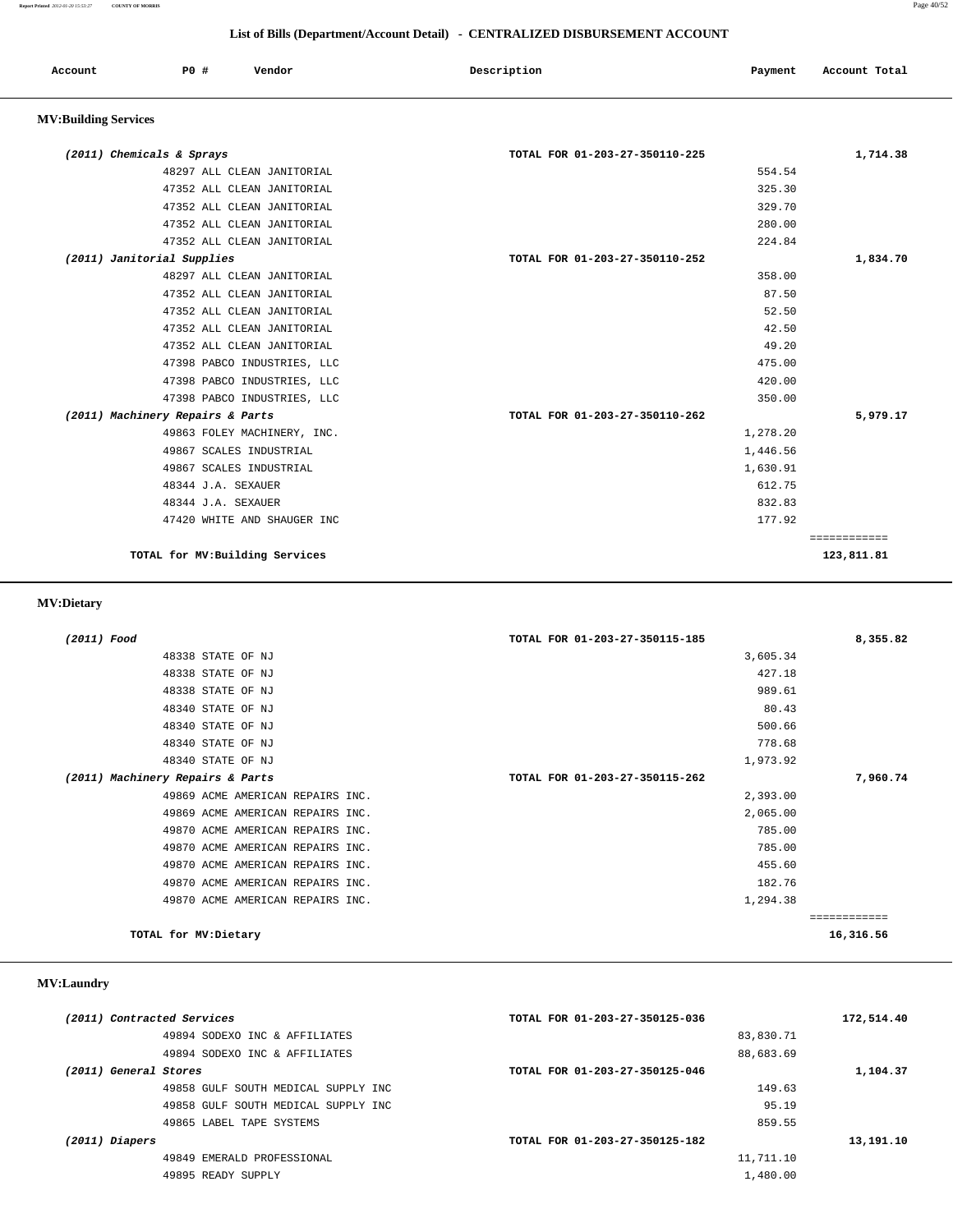**Report Printed** *2012-01-20 15:53:27* **COUNTY OF MORRIS** Page 41/52

## **List of Bills (Department/Account Detail) - CENTRALIZED DISBURSEMENT ACCOUNT**

| Account           | <b>PO #</b> | Vendor | Description | Payment | Account Total |
|-------------------|-------------|--------|-------------|---------|---------------|
| <b>MV:Laundry</b> |             |        |             |         |               |

# **TOTAL for MV:Laundry 186,809.87**

# **MV:Nursing**

| (2011) Associations and Memberships   | TOTAL FOR 01-203-27-350130-023 | 215.00       |
|---------------------------------------|--------------------------------|--------------|
| 49879 BARBARA LIMONE                  | 215.00                         |              |
| (2011) Contracted Services            | TOTAL FOR 01-203-27-350130-036 | 4,062.50     |
| 49838 JAGDISH DANG                    | 2,000.00                       |              |
| 49847 JAMES H WOLF                    | 2,062.50                       |              |
| (2011) General Stores                 | TOTAL FOR 01-203-27-350130-046 | 14,429.57    |
| 49872 AGL WELDING SUPPLY CO INC       | 250.00                         |              |
| 49872 AGL WELDING SUPPLY CO INC       | 175.00                         |              |
| 49848 DERMA RITE INDUSTRIES LLC       | 640.00                         |              |
| 49833 DIRECT SUPPLY INC               | 337.24                         |              |
| 49833 DIRECT SUPPLY INC               | 402.24                         |              |
| 49833 DIRECT SUPPLY INC               | 135.59                         |              |
| 49849 EMERALD PROFESSIONAL            | 6,670.00                       |              |
| 49895 READY SUPPLY                    | 260.00                         |              |
| 48299 ASSOCIATED SALES AND BAG CO.    | 247.50                         |              |
| 48301 EMERALD PROFESSIONAL            | 4,930.00                       |              |
| 48337 SPECIALTY MEDICAL PRODUCTS INC. | 382.00                         |              |
| (2011) Staff Development              | TOTAL FOR 01-203-27-350130-080 | 5,384.00     |
| 49881 IVONN MOSQUERA                  | 5,384.00                       |              |
| (2011) Legend Drugs (Prescription)    | TOTAL FOR 01-203-27-350130-171 | 124,826.76   |
| 49882 DISCOVER RX                     | 38, 225.94                     |              |
| 49883 DISCOVER RX                     | 33,816.46                      |              |
| 49901 DISCOVER RX                     | 29,652.91                      |              |
| 49884 DISCOVER RX                     | 23, 131.45                     |              |
| (2011) Non-Legend Drugs (OTC)         | TOTAL FOR 01-203-27-350130-172 | 18,662.96    |
| 49882 DISCOVER RX                     | 6,247.13                       |              |
| 49883 DISCOVER RX                     | 1,495.75                       |              |
| 49901 DISCOVER RX                     | 2,247.65                       |              |
| 49884 DISCOVER RX                     | 6,425.03                       |              |
| 49885 DISCOVER RX                     | 682.90                         |              |
| 49885 DISCOVER RX                     | 1,564.50                       |              |
| (2011) Nursing                        | TOTAL FOR 01-203-27-350130-191 | 30.00        |
| 49880 DORETH O. FORREST               | 30.00                          |              |
| (2011) Equipment                      | TOTAL FOR 01-203-27-350130-258 | 1,907.71     |
| 49836 DIRECT SUPPLY INC               | 1,907.71                       |              |
| (2011) Transportation Services        | TOTAL FOR 01-203-27-350130-340 | 326.00       |
| 49876 ANI MEDICAL TRANSPORT INC.      | 120.00                         |              |
| 49876 ANI MEDICAL TRANSPORT INC.      | 120.00                         |              |
| 49844 ANI MEDICAL TRANSPORT INC.      | 86.00                          |              |
|                                       |                                | ============ |
| TOTAL for MV:Nursing                  |                                | 169,844.50   |

## **MV:Recreation/Volunteer Svc**

| (2011) Contracted Services     | TOTAL FOR 01-203-27-350135-036 | 18,178.67 |
|--------------------------------|--------------------------------|-----------|
| 49864 CLASSIC HAIR CARE        | 5,530.53                       |           |
| 49837 CLASSIC HAIR CARE        | 5,417.00                       |           |
| 49871 CABLEVISION              | 3,615.57                       |           |
| 49871 CABLEVISION              | 3,615.57                       |           |
| (2011) Patient Activities      | TOTAL FOR 01-203-27-350135-194 | 1,318.30  |
| 49875 ARTS! BY THE PEOPLE INC. | 50.00                          |           |
| 49877 DIANE CAMPBELL           | 175.00                         |           |
| 49854 DANZE INNOVATIONS        | 175.00                         |           |
|                                |                                |           |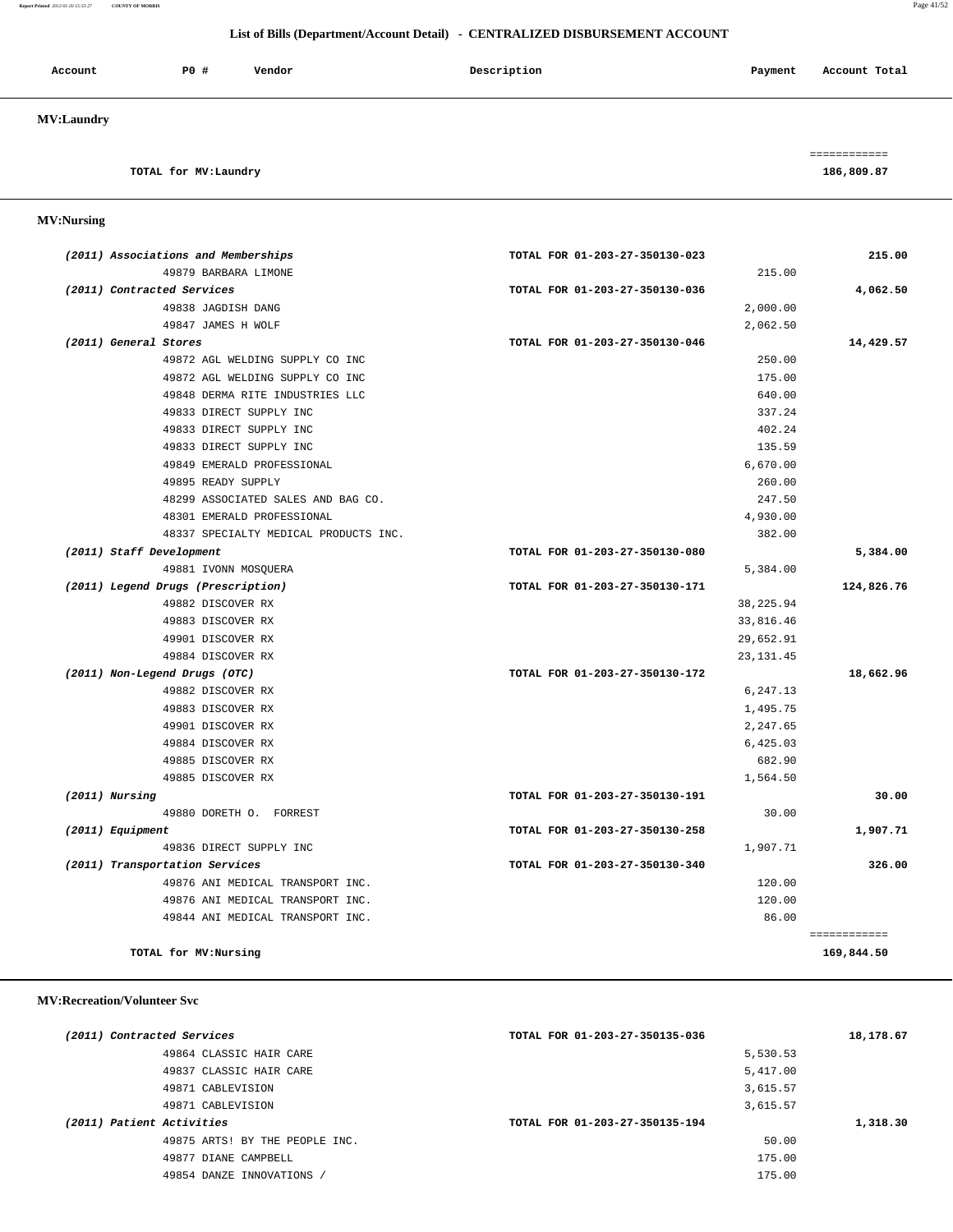**Report Printed** *2012-01-20 15:53:27* **COUNTY OF MORRIS** Page 42/52

## **List of Bills (Department/Account Detail) - CENTRALIZED DISBURSEMENT ACCOUNT**

| Account                               | <b>PO #</b>             | Vendor                                    | Description                    | Payment          | Account Total             |
|---------------------------------------|-------------------------|-------------------------------------------|--------------------------------|------------------|---------------------------|
| <b>MV:Recreation/Volunteer Svc</b>    |                         |                                           |                                |                  |                           |
|                                       |                         | 49850 DENNIS GRAU<br>49860 BRUSHSTROKES   |                                | 150.00<br>135.00 |                           |
|                                       |                         | 49862 MAJOR PRODUCTIONS, INC              |                                | 150.00           |                           |
|                                       |                         | 49861 RABBI YOSEF NEWFIELD                |                                | 120.00           |                           |
|                                       |                         | 49873 SPECIAL K HEALTH & FITNESS          |                                | 100.00           |                           |
|                                       |                         | 48332 POSITIVE PROMOTIONS, INC.           |                                | 263.30           |                           |
|                                       |                         | TOTAL for MV: Recreation/Volunteer Svc    |                                |                  | ============<br>19,496.97 |
| <b>MV:Rehabilitation</b>              |                         |                                           |                                |                  |                           |
| (2011) Contracted Services            |                         |                                           | TOTAL FOR 01-203-27-350140-036 |                  | 53,429.42                 |
|                                       |                         | 49896 ENDURACARE THERAPY MGMT., INC       |                                | 53,429.42        |                           |
| (2011) General Stores                 |                         |                                           | TOTAL FOR 01-203-27-350140-046 |                  | 115.68                    |
|                                       |                         | 49833 DIRECT SUPPLY INC                   |                                | 115.68           |                           |
| (2011) Patient Activities             |                         |                                           | TOTAL FOR 01-203-27-350140-194 |                  | 38,440.46                 |
|                                       |                         | 49896 ENDURACARE THERAPY MGMT., INC       |                                | 38,440.46        |                           |
| (2011) Rehab Therapy                  |                         |                                           | TOTAL FOR 01-203-27-350140-199 |                  | 18,144.18                 |
|                                       |                         | 49896 ENDURACARE THERAPY MGMT., INC       |                                | 18,144.18        |                           |
|                                       |                         |                                           |                                |                  | ============              |
|                                       |                         | TOTAL for MV:Rehabilitation               |                                |                  | 110,129.74                |
| <b>Assistance Dep Child:Local Shr</b> |                         |                                           |                                |                  |                           |
|                                       |                         | Assistance Dep Child: Local Shr Program E | TOTAL FOR 01-201-27-354100-091 |                  | 20,000.00                 |
|                                       |                         | 49902 OFFICE OF TEMPORARY ASSISTANCE      |                                | 10,000.00        |                           |
|                                       |                         | 49902 OFFICE OF TEMPORARY ASSISTANCE      |                                | 10,000.00        |                           |
|                                       |                         |                                           |                                |                  | ============              |
|                                       |                         | TOTAL for Assistance Dep Child:Local Shr  |                                |                  | 20,000.00                 |
| <b>Assistance SSI Income Recipien</b> |                         |                                           |                                |                  |                           |
|                                       |                         | Assistance SSI Income Recipien Expenditu  | TOTAL FOR 01-201-27-355100-090 |                  | 78,000.00                 |
|                                       |                         | 49903 OFFICE OF TEMPORARY ASSISTANCE      |                                | 39,000.00        |                           |
|                                       |                         | 49903 OFFICE OF TEMPORARY ASSISTANCE      |                                | 39,000.00        |                           |
|                                       |                         |                                           |                                |                  | ============              |
|                                       |                         | TOTAL for Assistance SSI Income Recipien  |                                |                  | 78,000.00                 |
| <b>County Adjuster</b>                |                         |                                           |                                |                  |                           |
|                                       |                         |                                           |                                |                  |                           |
| Postage & Metered Mail                |                         | 50196 COUNTY OF MORRIS                    | TOTAL FOR 01-201-27-357100-068 | 98.17            | 98.17                     |
|                                       |                         |                                           |                                |                  | ============              |
|                                       |                         | TOTAL for County Adjuster                 |                                |                  | 98.17                     |
| <b>Dental Clinic</b>                  |                         |                                           |                                |                  |                           |
|                                       |                         | (2011) Dental Clinic Other Administrativ  | TOTAL FOR 01-203-27-365100-095 |                  | 90.00                     |
|                                       |                         | 49539 LEONARD LAWRENCE DMD                |                                | 90.00            |                           |
|                                       |                         |                                           |                                |                  | ============              |
|                                       | TOTAL for Dental Clinic |                                           |                                |                  | 90.00                     |
| <b>County Library</b>                 |                         |                                           |                                |                  |                           |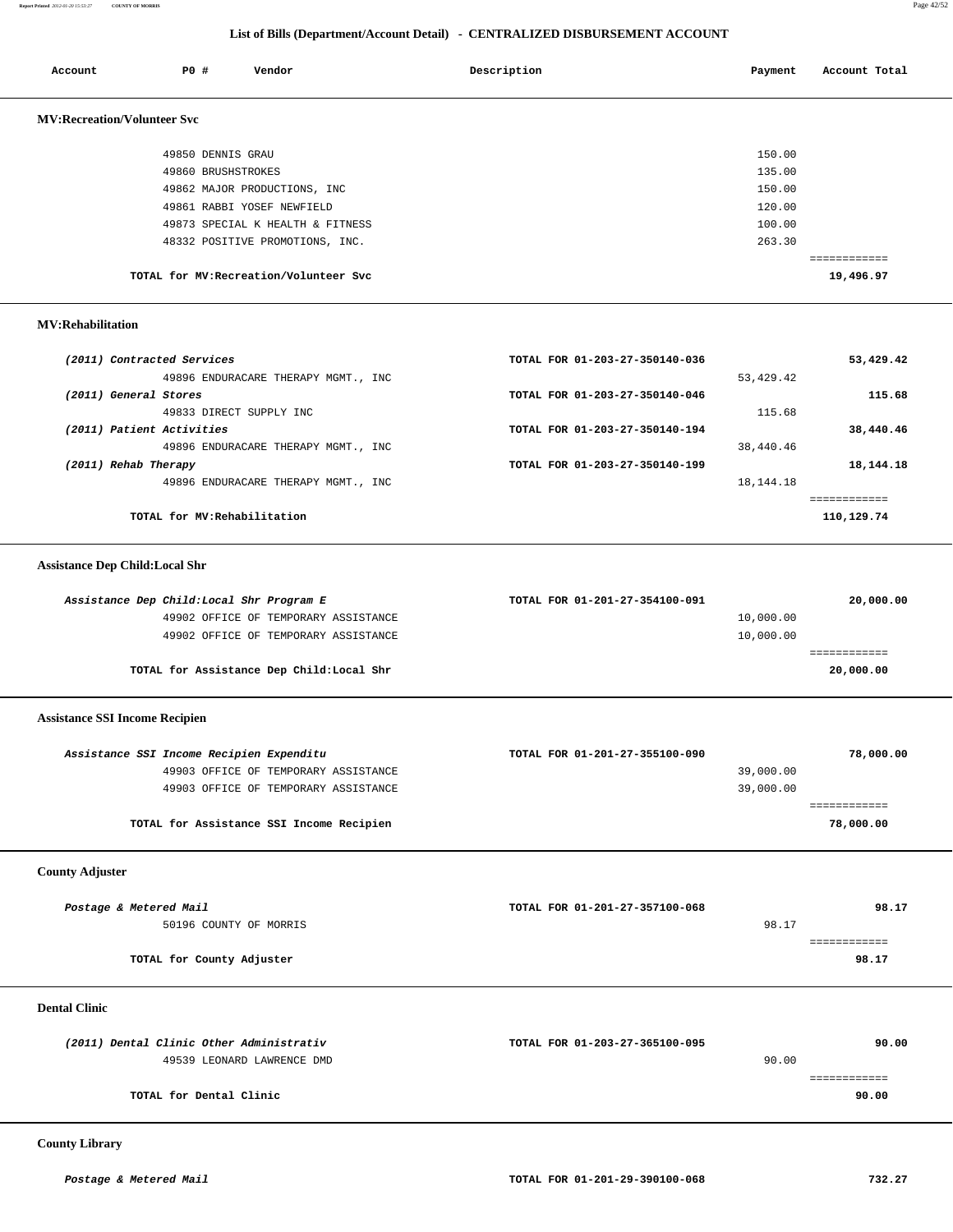#### **Report Printed** *2012-01-20 15:53:27* **COUNTY OF MORRIS** Page 43/52

## **List of Bills (Department/Account Detail) - CENTRALIZED DISBURSEMENT ACCOUNT**

| Account | <b>PO #</b> | Vendor | Description | Payment | Account Total |
|---------|-------------|--------|-------------|---------|---------------|
|         |             |        |             |         |               |

# **County Library**

| 50196 COUNTY OF MORRIS              | 732.27                         |           |
|-------------------------------------|--------------------------------|-----------|
| (2011) Books & Periodicals          | TOTAL FOR 01-203-29-390100-028 | 14,288.37 |
| 47647 EBSCO SUBSCRIPTION SERVICES   | 1,436.68                       |           |
| 47647 EBSCO SUBSCRIPTION SERVICES   | 1,708.00                       |           |
| 49717 INGRAM LIBRARY SERVICES       | 303.34                         |           |
| 49717 INGRAM LIBRARY SERVICES       | 172.41                         |           |
| 49717 INGRAM LIBRARY SERVICES       | 30.56                          |           |
| 49717 INGRAM LIBRARY SERVICES       | 83.87                          |           |
| 49717 INGRAM LIBRARY SERVICES       | 27.35                          |           |
| 49717 INGRAM LIBRARY SERVICES       | 1,299.31                       |           |
| 49717 INGRAM LIBRARY SERVICES       | 776.33                         |           |
| 49713 INGRAM LIBRARY SERVICES       | 8.42                           |           |
| 49713 INGRAM LIBRARY SERVICES       | 44.13                          |           |
| 49713 INGRAM LIBRARY SERVICES       | 35.90                          |           |
| 49713 INGRAM LIBRARY SERVICES       | 387.25                         |           |
| 49713 INGRAM LIBRARY SERVICES       | 221.79                         |           |
| 49713 INGRAM LIBRARY SERVICES       | 75.08                          |           |
| 49713 INGRAM LIBRARY SERVICES       | 122.51                         |           |
| 49713 INGRAM LIBRARY SERVICES       | 27.56                          |           |
| 49713 INGRAM LIBRARY SERVICES       | 98.20                          |           |
| 49712 INGRAM LIBRARY SERVICES       | 229.42                         |           |
| 49712 INGRAM LIBRARY SERVICES       | 433.15                         |           |
| 49712 INGRAM LIBRARY SERVICES       | 281.25                         |           |
|                                     |                                |           |
| 49712 INGRAM LIBRARY SERVICES       | 59.36                          |           |
| 49712 INGRAM LIBRARY SERVICES       | 38.97<br>41.35                 |           |
| 49712 INGRAM LIBRARY SERVICES       |                                |           |
| 49712 INGRAM LIBRARY SERVICES       | 945.39                         |           |
| 49712 INGRAM LIBRARY SERVICES       | 178.22                         |           |
| 49712 INGRAM LIBRARY SERVICES       | 73.00                          |           |
| 49712 INGRAM LIBRARY SERVICES       | 11.37                          |           |
| 49709 INGRAM LIBRARY SERVICES       | 954.93                         |           |
| 49709 INGRAM LIBRARY SERVICES       | 11.99                          |           |
| 49709 INGRAM LIBRARY SERVICES       | 14.44                          |           |
| 49709 INGRAM LIBRARY SERVICES       | 166.97                         |           |
| 49709 INGRAM LIBRARY SERVICES       | 650.94                         |           |
| 49709 INGRAM LIBRARY SERVICES       | 214.84                         |           |
| 49709 INGRAM LIBRARY SERVICES       | 37.11                          |           |
| 49709 INGRAM LIBRARY SERVICES       | 51.00                          |           |
| 49709 INGRAM LIBRARY SERVICES       | 378.26                         |           |
| 49528 INGRAM LIBRARY SERVICES       | 295.47                         |           |
| 49528 INGRAM LIBRARY SERVICES       | 13.82                          |           |
| 49528 INGRAM LIBRARY SERVICES       | 51.32                          |           |
| 49528 INGRAM LIBRARY SERVICES       | 114.88                         |           |
| 49528 INGRAM LIBRARY SERVICES       | 218.61                         |           |
| 49528 INGRAM LIBRARY SERVICES       | 634.69                         |           |
| 49528 INGRAM LIBRARY SERVICES       | 369.97                         |           |
| 48502 NOLO                          | 26.62                          |           |
| 48505 SHEET MUSIC PLUS              | 908.34                         |           |
| 48512 WORLD BOOK EDUCATIONAL PROD   | 24.00                          |           |
| (2011) Office Supplies & Stationery | TOTAL FOR 01-203-29-390100-058 | 335.13    |
| 48493 BRODART CO                    | 335.13                         |           |
| (2011) Travel Expense               | TOTAL FOR 01-203-29-390100-082 | 44.80     |
| 49706 AMY SALOWAY                   | 44.80                          |           |
| (2011) Video & Film Materials       | TOTAL FOR 01-203-29-390100-083 | 23.00     |
| 49528 INGRAM LIBRARY SERVICES       | 23.00                          |           |
| (2011) Other Outside Services       | TOTAL FOR 01-203-29-390100-084 | 7,281.31  |
| 48503 OCLC ONLINE COMPUTER          | 2,055.08                       |           |
| 48503 OCLC ONLINE COMPUTER          | 1,558.02                       |           |
| 48503 OCLC ONLINE COMPUTER          | 2,110.19                       |           |
| 48503 OCLC ONLINE COMPUTER          | 1,558.02                       |           |
|                                     |                                |           |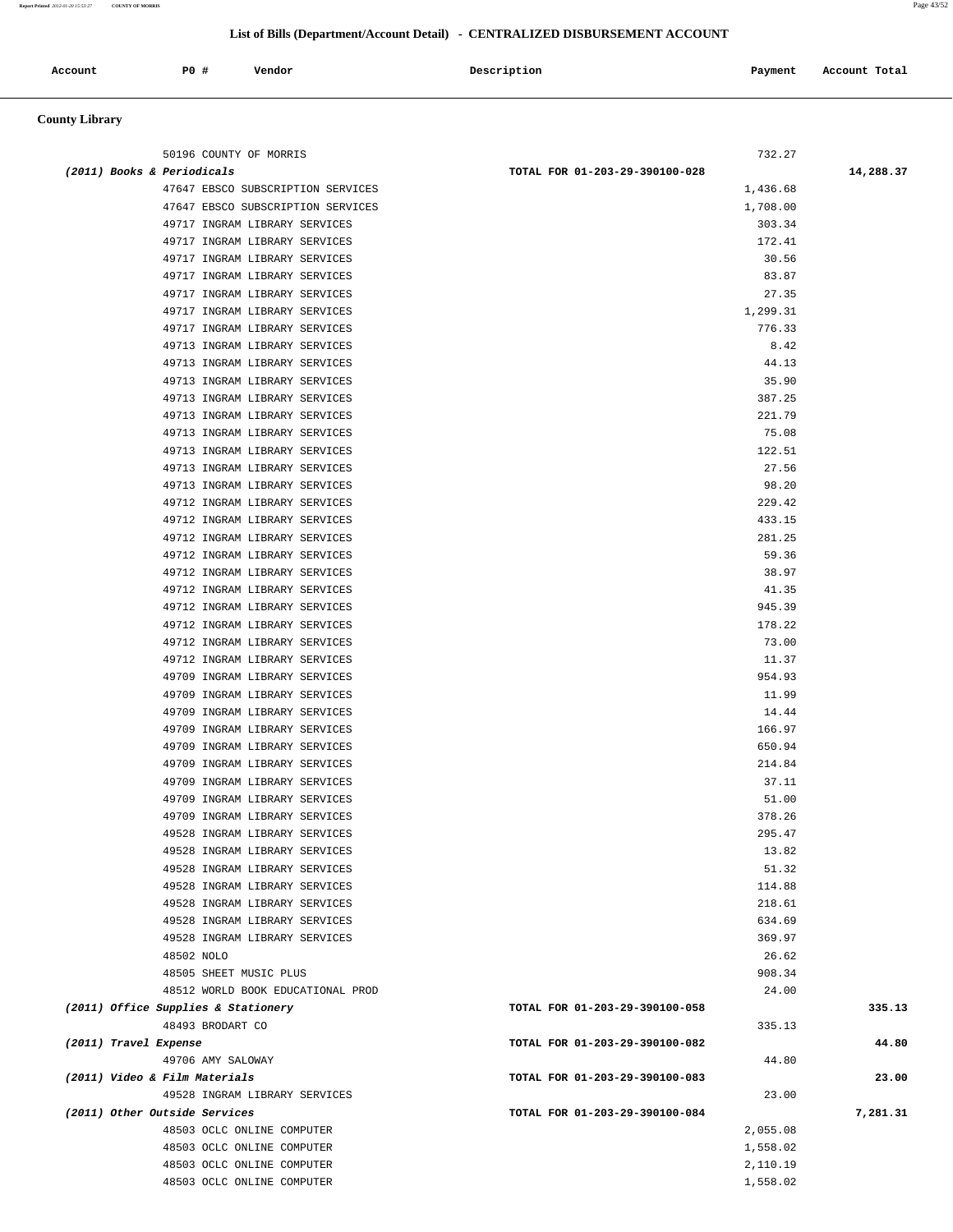**Report Printed** *2012-01-20 15:53:27* **COUNTY OF MORRIS** Page 44/52

## **List of Bills (Department/Account Detail) - CENTRALIZED DISBURSEMENT ACCOUNT**

Account P0 **#** Vendor **Description** Description Payment Account Total

| <b>County Library</b>                                                                                         |                                |                      |                            |
|---------------------------------------------------------------------------------------------------------------|--------------------------------|----------------------|----------------------------|
| TOTAL for County Library                                                                                      |                                |                      | 22,704.88                  |
| <b>County Superintendent of Schoo</b>                                                                         |                                |                      |                            |
| Postage & Metered Mail<br>50196 COUNTY OF MORRIS                                                              | TOTAL FOR 01-201-29-392100-068 | 141.02               | 141.02                     |
| TOTAL for County Superintendent of Schoo                                                                      |                                |                      | ============<br>141.02     |
| <b>Contribution to County College</b>                                                                         |                                |                      |                            |
| Expenditures<br>49974 COUNTY COLLEGE OF MORRIS                                                                | TOTAL FOR 01-201-29-395100-090 | 568,256.75           | 568,256.75                 |
| TOTAL for Contribution to County College                                                                      |                                |                      | ============<br>568,256.75 |
| <b>Rutgers Extension Service</b>                                                                              |                                |                      |                            |
| Postage & Metered Mail<br>50196 COUNTY OF MORRIS                                                              | TOTAL FOR 01-201-29-396100-068 | 114.97               | 114.97                     |
| (2011) Salaries & Wages-Full Time<br>50114 RUTGERS THE STATE UNIVERSITY<br>50114 RUTGERS THE STATE UNIVERSITY | TOTAL FOR 01-203-29-396100-011 | 5,093.90<br>8,698.30 | 13,792.20                  |
| TOTAL for Rutgers Extension Service                                                                           |                                |                      | ============<br>13,907.17  |
| <b>Fire and Police Academy</b>                                                                                |                                |                      |                            |
| Postage & Metered Mail<br>50196 COUNTY OF MORRIS                                                              | TOTAL FOR 01-201-29-407100-068 | 240.41               | 240.41                     |
| $(2011)$ Small Tools                                                                                          | TOTAL FOR 01-203-29-407100-239 |                      | 34.95                      |
| 49648 MORRISTOWN LUMBER &                                                                                     |                                | 16.99                |                            |
| 49648 MORRISTOWN LUMBER &                                                                                     |                                | 4.99                 |                            |
| 49648 MORRISTOWN LUMBER &                                                                                     |                                | 2.99                 |                            |
| 49648 MORRISTOWN LUMBER &                                                                                     |                                | 7.99                 |                            |
| 49648 MORRISTOWN LUMBER &                                                                                     |                                | 1.99                 | ============               |
| TOTAL for Fire and Police Academy                                                                             |                                |                      | 275.36                     |
| <b>Utilities</b>                                                                                              |                                |                      |                            |
| Gas Purchases<br>50209 ALLIED OIL                                                                             | TOTAL FOR 01-201-31-430100-140 | 38, 357. 12          | 38,357.12                  |
| Telephone                                                                                                     | TOTAL FOR 01-201-31-430100-146 |                      | 64.56                      |
| 50124 VERIZON                                                                                                 |                                | 64.56                |                            |
| (2011) Electricity                                                                                            | TOTAL FOR 01-203-31-430100-137 |                      | 1,071.94                   |
| 49256 JERSEY CENTRAL POWER & LIGHT                                                                            |                                | 772.26               |                            |
| 49725 BOROUGH OF BUTLER                                                                                       |                                | 135.39               |                            |
| 49725 BOROUGH OF BUTLER                                                                                       |                                | 66.47                |                            |
| 49725 BOROUGH OF BUTLER                                                                                       |                                | 57.46                |                            |
| 49437 JERSEY CENTRAL POWER & LIGHT                                                                            |                                | 40.36                |                            |
| (2011) Natural Gas                                                                                            | TOTAL FOR 01-203-31-430100-141 |                      | 6,107.32                   |
| 49194 ELIZABETHTOWN GAS                                                                                       |                                | 464.12               |                            |
| 49195 N.J. NATURAL GAS COMPANY                                                                                |                                | 1,246.68             |                            |
| 49196 N.J. NATURAL GAS COMPANY                                                                                |                                | 329.36               |                            |
|                                                                                                               |                                |                      |                            |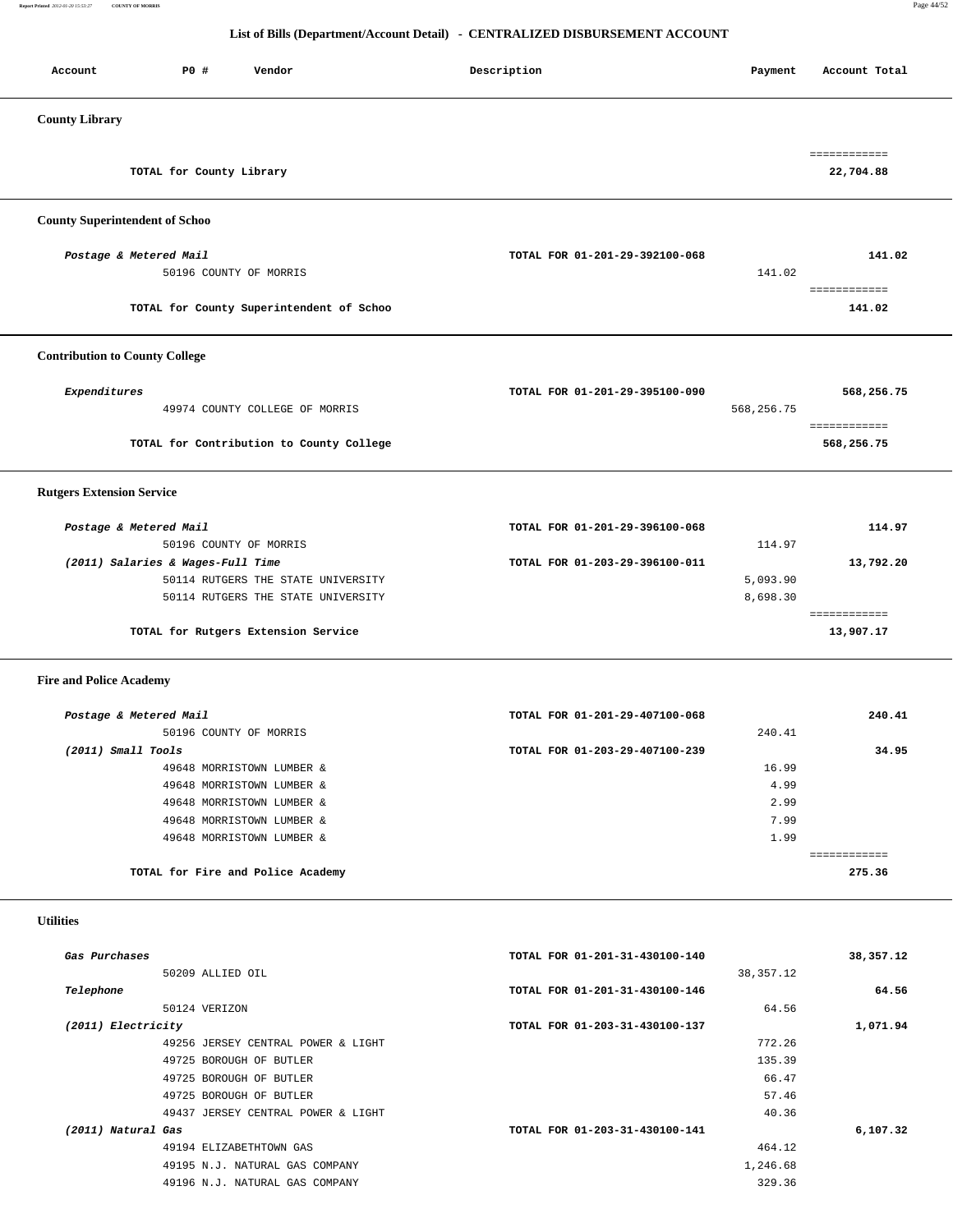**Report Printed** *2012-01-20 15:53:27* **COUNTY OF MORRIS** Page 45/52

## **List of Bills (Department/Account Detail) - CENTRALIZED DISBURSEMENT ACCOUNT**

| Account          | <b>PO #</b><br>Vendor            | Description                    | Payment        | Account Total |
|------------------|----------------------------------|--------------------------------|----------------|---------------|
| <b>Utilities</b> |                                  |                                |                |               |
|                  |                                  |                                |                |               |
|                  | 49197 N.J. NATURAL GAS COMPANY   |                                | 194.38         |               |
|                  | 49201 PSE&G CO                   |                                | 839.20         |               |
|                  | 49200 N.J. NATURAL GAS COMPANY   |                                | 26.77          |               |
|                  | 49199 N.J. NATURAL GAS COMPANY   |                                | 831.16         |               |
|                  | 49198 N.J. NATURAL GAS COMPANY   |                                | 2,175.65       |               |
| $(2011)$ Sewer   |                                  | TOTAL FOR 01-203-31-430100-144 |                | 261.45        |
|                  | 49950 WASHINGTON TOWNSHIP M.U.A. |                                | 261.45         |               |
| (2011) Telephone |                                  | TOTAL FOR 01-203-31-430100-146 |                | 13,826.00     |
|                  | 48642 JOHNSTON COMMUNICATIONS    |                                | 225.00         |               |
|                  | 48641 JOHNSTON COMMUNICATIONS    |                                | 1,440.00       |               |
|                  | 49817 VERIZON                    |                                | 29.59          |               |
|                  | 47339 VERIZON                    |                                | 108.88         |               |
|                  | 47339 VERIZON                    |                                | 105.97         |               |
|                  | 47339 VERIZON                    |                                | 63.96          |               |
|                  | 47339 VERIZON                    |                                | 30.35          |               |
|                  | 47339 VERIZON                    |                                | 30.62          |               |
|                  | 47339 VERIZON                    |                                | 26.71          |               |
|                  | 47339 VERIZON                    |                                | 26.72          |               |
|                  | 49534 VERIZON<br>49535 VERIZON   |                                | 75.58<br>32.72 |               |
|                  | 49951 SPRINT-NEXTEL              |                                | 2,597.16       |               |
|                  | 49737 VERIZON                    |                                | 1,732.00       |               |
|                  | 49551 VERIZON                    |                                | 4,893.92       |               |
|                  | 49954 VERIZON                    |                                | 1,389.36       |               |
|                  | 49546 VERIZON                    |                                | 26.64          |               |
|                  | 49546 VERIZON                    |                                | 131.30         |               |
|                  | 49546 VERIZON                    |                                | 26.84          |               |
|                  | 49546 VERIZON                    |                                | 29.38          |               |
|                  | 49546 VERIZON                    |                                | 26.64          |               |
|                  | 49547 VERIZON                    |                                | 210.14         |               |
|                  | 49547 VERIZON                    |                                | 200.95         |               |
|                  | 49548 VERIZON                    |                                | 108.90         |               |
|                  | 49548 VERIZON                    |                                | 105.27         |               |
|                  | 49548 VERIZON                    |                                | 63.96          |               |
|                  | 49548 VERIZON                    |                                | 30.34          |               |
|                  | 49548 VERIZON                    |                                | 30.46          |               |
|                  | 49548 VERIZON                    |                                | 26.64          |               |
| $(2011)$ Water   |                                  | TOTAL FOR 01-203-31-430100-147 |                | 11,865.67     |
|                  | 49950 WASHINGTON TOWNSHIP M.U.A. |                                | 80.33          |               |
|                  | 49202 SOUTHEAST MORRIS COUNTY    |                                | 552.20         |               |
|                  | 49202 SOUTHEAST MORRIS COUNTY    |                                | 407.62         |               |
|                  | 49202 SOUTHEAST MORRIS COUNTY    |                                | 5,761.28       |               |
|                  | 49202 SOUTHEAST MORRIS COUNTY    |                                | 283.75         |               |
|                  | 49202 SOUTHEAST MORRIS COUNTY    |                                | 4,168.60       |               |
|                  | 49213 SOUTHEAST MORRIS COUNTY    |                                | 50.52          |               |
|                  | 49213 SOUTHEAST MORRIS COUNTY    |                                | 532.22         |               |
|                  | 49213 SOUTHEAST MORRIS COUNTY    |                                | 29.15          | ============  |
|                  | TOTAL for Utilities              |                                |                | 71,554.06     |

#### **Contingent**

| (2011) Program Expenditures |                                  | TOTAL FOR 01-203-35-470100-090 |        | 638.83 |
|-----------------------------|----------------------------------|--------------------------------|--------|--------|
|                             | 49036 RICOH AMERICAS CORPORATION |                                | 638.83 |        |
|                             |                                  |                                |        |        |
|                             | TOTAL for Contingent             |                                |        | 638.83 |
|                             |                                  |                                |        |        |

 **Nutrition**